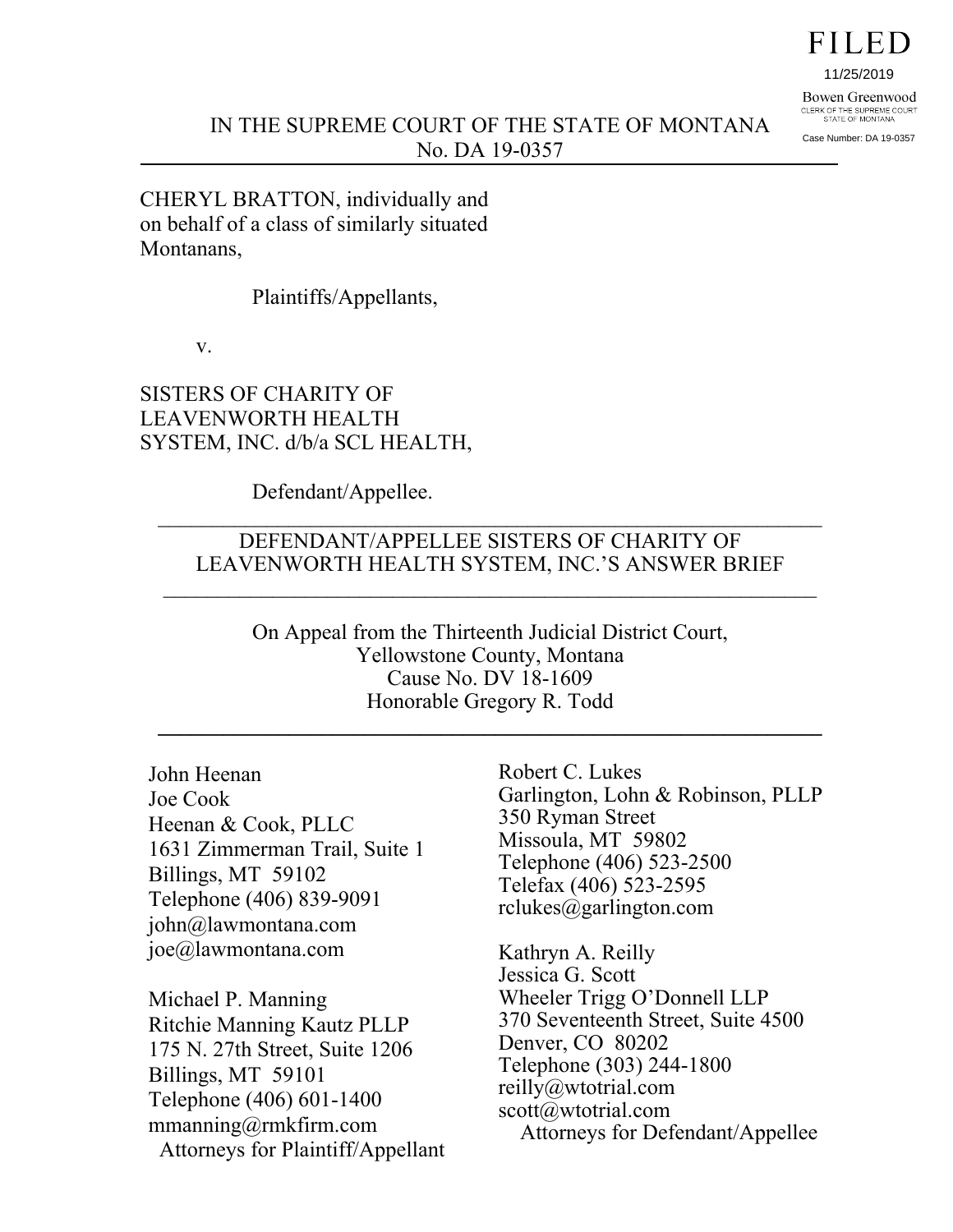David K. W. Wilson, Jr. Morrison, Sherwood, Wilson & Deola, PLLP 401 North Last Chance Gulch Helena, MT 59624 Telephone (406) 442-3261 kwilson@mswdlaw.com

Mark Elliott Budnitz Bobby Lee Cook Georgia State University College of Law 1765 Morris Landers Drive Atlanta, GA 30345 Mbudnitz@gsu.edu Attorneys for Amici Curiae Montana Legal Services Association, National Consumer Law Center and National Association of Consumer Advocates

Kenneth K. Lay Crowley Fleck, PLLP 900 North Last Chance Gulch, Suite 200 Helena, MT 59601 Telephone (406) 457-2037 klay@crowleyfleck.com Attorneys for Amici Curiae Montana Bankers Association, American Bankers Association, and Consumer Bankers Association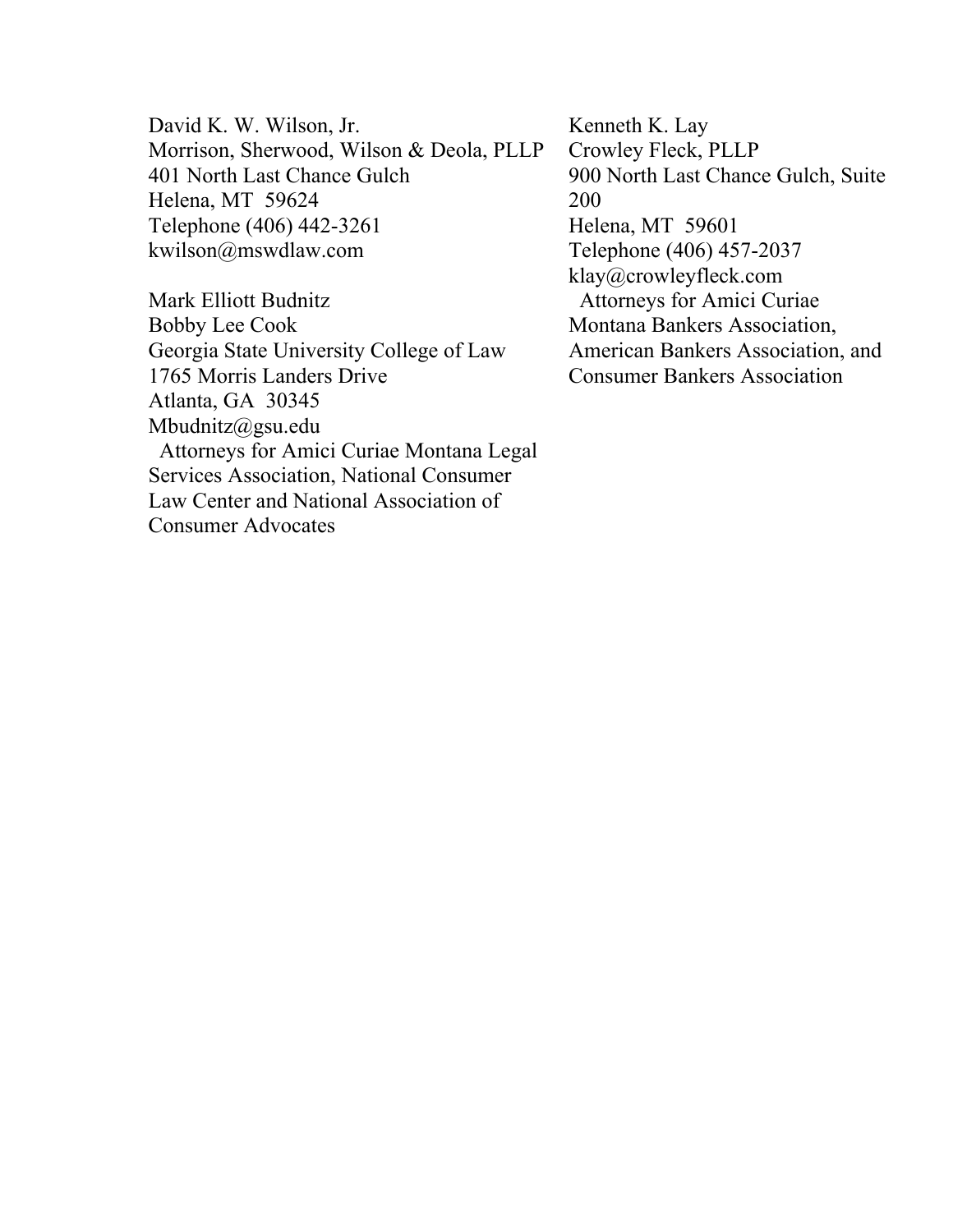## **TABLE OF CONTENTS**

|     |                |    | Page                                                                                                                      |
|-----|----------------|----|---------------------------------------------------------------------------------------------------------------------------|
|     |                |    |                                                                                                                           |
|     |                |    |                                                                                                                           |
|     |                |    |                                                                                                                           |
| I.  |                |    | SCL HEALTH'S PATIENT REFUND CARD PROGRAM 4                                                                                |
| II. |                |    |                                                                                                                           |
|     |                |    |                                                                                                                           |
|     |                |    |                                                                                                                           |
|     |                |    |                                                                                                                           |
| I.  |                |    | BRATTON IS NOT ENTITLED TO A DECLARATION<br>THAT SCL HEALTH'S PATIENT REFUND CARD<br>PROGRAM VIOLATES SECTION 28-1-100213 |
|     | $\mathbf{A}$ . |    | Bratton did not ask for a Declaration that the Patient<br>Refund Card Program Violates Section 28-1-1002                  |
|     | <b>B.</b>      |    | <b>SCL Health's Patient Refund Card Program Does</b>                                                                      |
|     |                | 1. | The method by which SCL Health chooses to issue<br>payment does not implicate Section 28-1-100216                         |
|     |                | 2. | Bratton's arguments do not show that SCL Health                                                                           |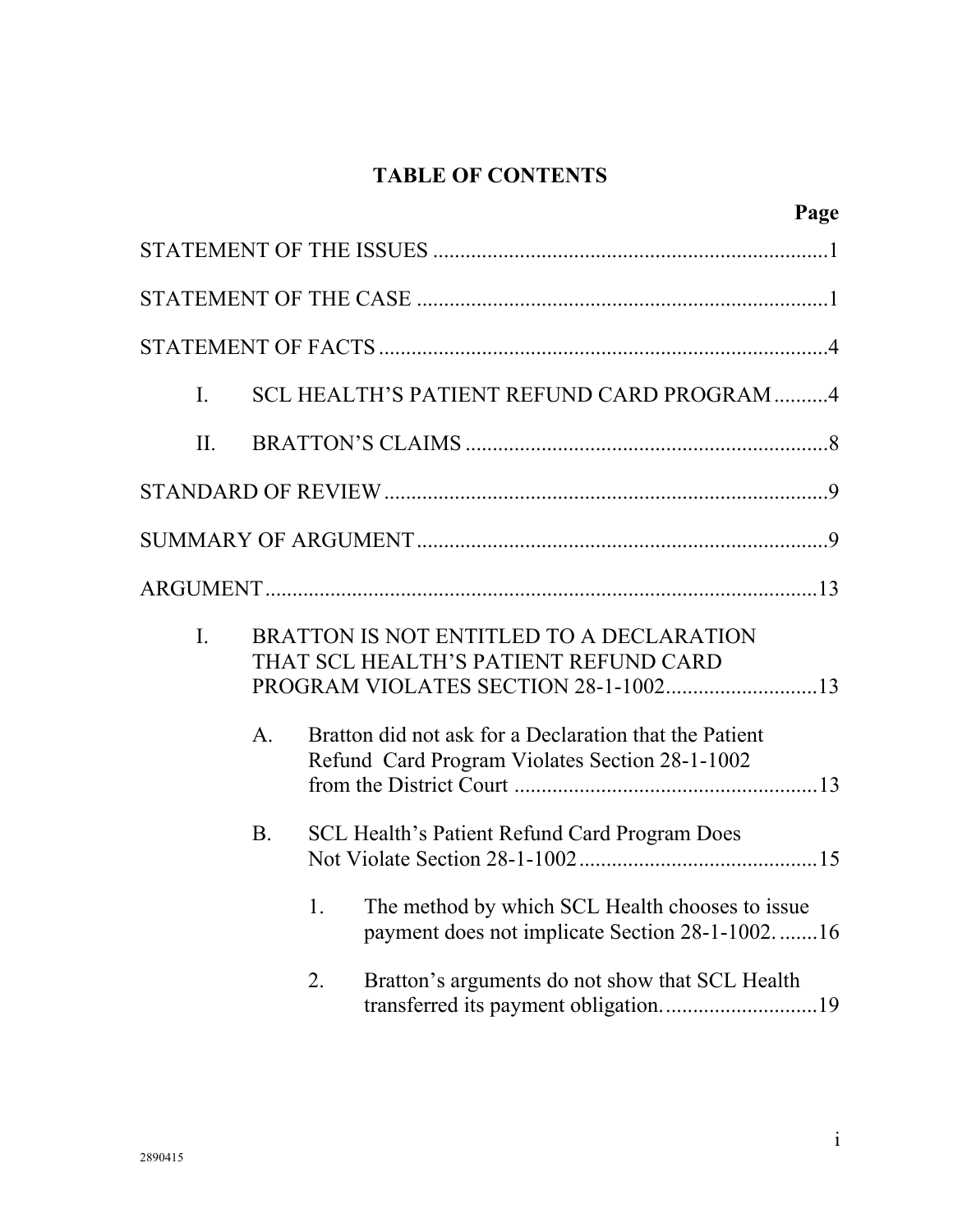# **TABLE OF CONTENTS (cont.)**

|      |           | 3. | Section 28-1-1002 does not preclude delegating<br>performance of a payment obligation without the     |                         |
|------|-----------|----|-------------------------------------------------------------------------------------------------------|-------------------------|
|      |           | 4. | Neither Skinner nor AICCO support Bratton's                                                           | .24                     |
| II.  |           |    | THE DISTRICT COURT PROPERLY GRANTED<br>SUMMARY JUDGMENT ON EACH OF BRATTON'S                          | .26                     |
|      | A.        |    | Bratton's Unjust Enrichment and Constructive Trust<br>Claims Fail Because SCL Health Has Not Unjustly |                         |
|      | <b>B.</b> |    | Bratton's MCPA Claim Fails as a Matter of Law<br>Because She Has Not Sustained an "Ascertainable"     |                         |
|      |           | 1. | The Patient Refund Card Program is not an unfair                                                      |                         |
|      |           | 2. | Bratton cannot prove an ascertainable loss merely<br>by alleging an unfair or deceptive practice. 31  |                         |
|      | C.        |    | Bratton's Claim for Money Had and Received Fails<br>Because SCL Health Refunded Her Money34           |                         |
|      | D.        |    | Bratton Is Not Entitled to Any Declaratory Relief36                                                   |                         |
| III. |           |    | SCL HEALTH WAS NOT REQUIRED TO OBTAIN<br>PREAPPROVAL FOR ITS CHOSEN METHOD OF                         |                         |
|      |           |    |                                                                                                       |                         |
|      |           |    |                                                                                                       |                         |
|      |           |    |                                                                                                       |                         |
|      |           |    |                                                                                                       | $\overline{\mathbf{1}}$ |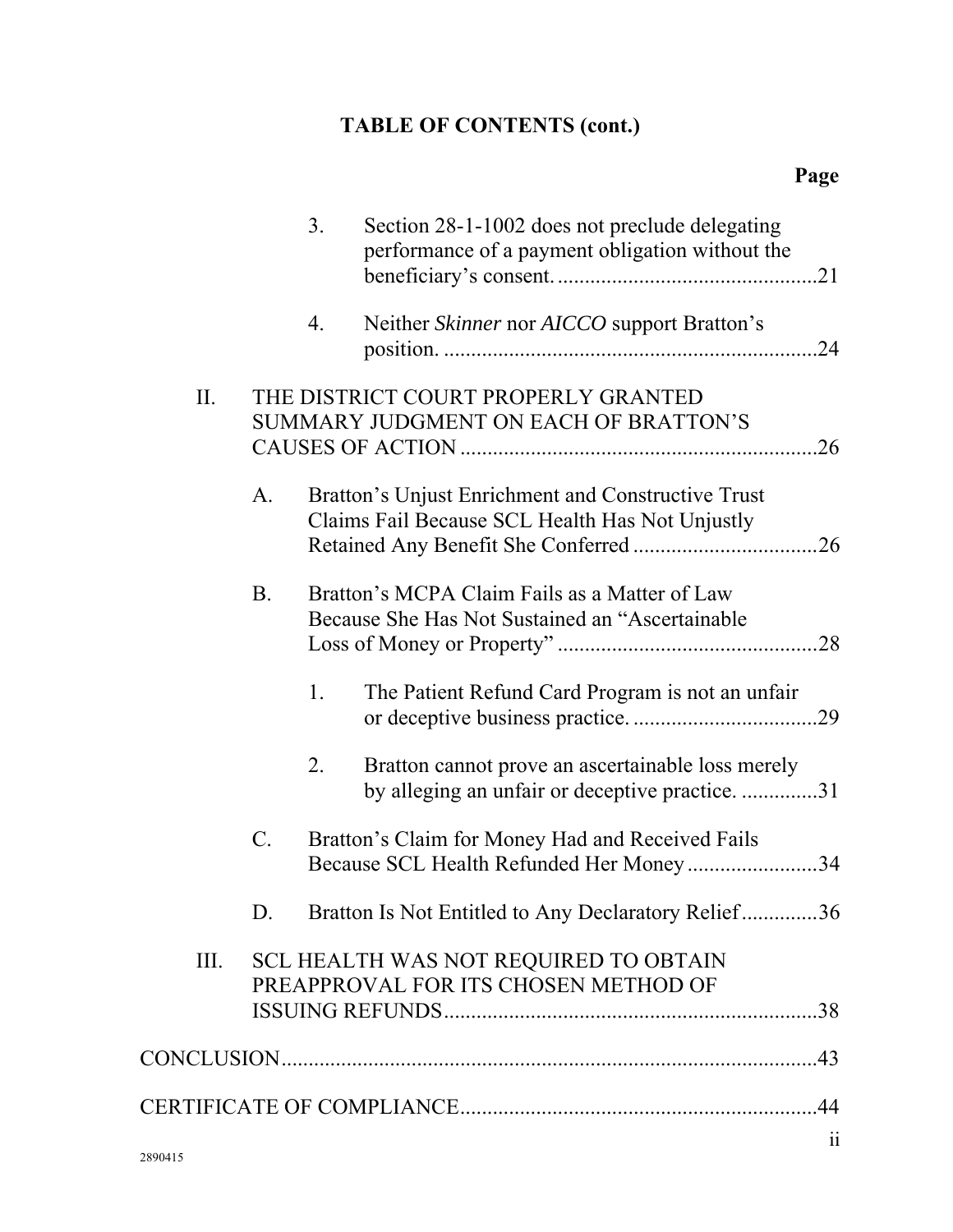## **TABLE OF AUTHORITIES**

## **Cases**

| Aces Wired, Inc. v. Gametronics, Inc.,                                        |
|-------------------------------------------------------------------------------|
| $AICCO$ , Inc. v. Ins. Co. of N. Am.,                                         |
| Donovan v. McDevitt,                                                          |
| Frandson v. Oasis Petroleum N. Am., LLC,                                      |
| Giddings v. State,                                                            |
| Graham-Rogers v. Wells Fargo Bank, N.A.,                                      |
| Headrick v. Rockwell Int'l Corp.,                                             |
| Herigstad v. Hardrock Oil Co.,                                                |
| In re Dewar,                                                                  |
| Johnson v. Bank of N.Y. Mellon,<br>Civ. No. 13-2207 (DSD/JSM), 2014 WL 129640 |
| Kintner v. Harr,<br>.22                                                       |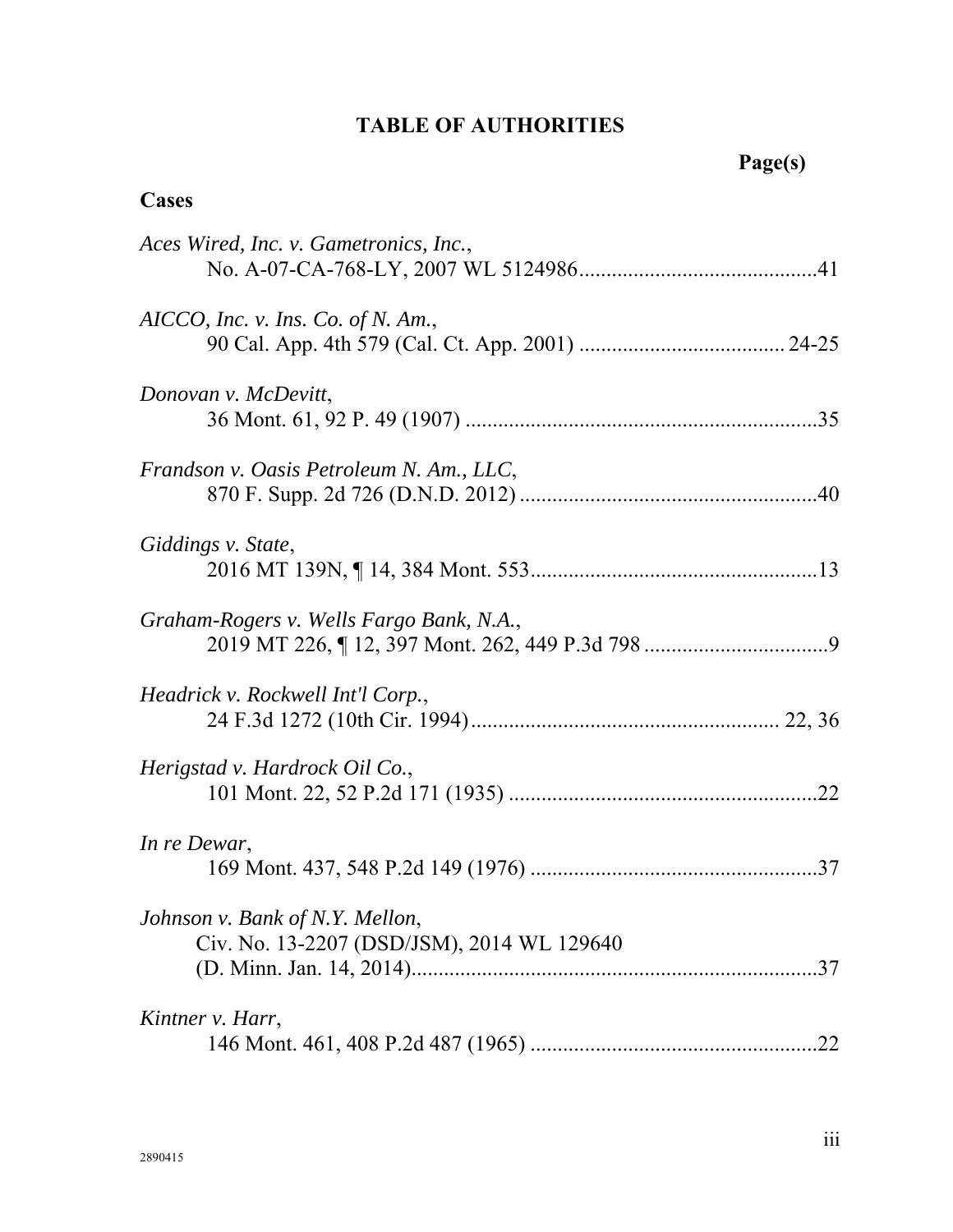# **TABLE OF AUTHORITIES (cont.)**

## **Cases**

| McFarland v. Stillwater Cty.,<br>Mont. Envtl. Info. Ctr. v. Dep't of Envtl. Quality,<br>N. Cheyenne Tribe v. Roman Catholic Church,<br>Pearson v. Philip Morris, Inc.,<br>PNC Bank, N.A. v. Wilson,<br>No. CV 14-80-BU-DWM-JCL, 2016 WL 3033535<br>Rossi v. Proctor & Gamble Co.,<br>Skinner v. Scholes,<br>State v. Adgerson,<br>Sys. Council EM-3 v. AT & T Corp.,<br>Sys. Council EM-3 v. AT&T Corp., | Larobina v. Wells Fargo Bank, N.A.,<br>No. 3:10-cv-01279 (MPS), 2014 WL 3419534 |
|----------------------------------------------------------------------------------------------------------------------------------------------------------------------------------------------------------------------------------------------------------------------------------------------------------------------------------------------------------------------------------------------------------|---------------------------------------------------------------------------------|
|                                                                                                                                                                                                                                                                                                                                                                                                          |                                                                                 |
|                                                                                                                                                                                                                                                                                                                                                                                                          |                                                                                 |
|                                                                                                                                                                                                                                                                                                                                                                                                          |                                                                                 |
|                                                                                                                                                                                                                                                                                                                                                                                                          |                                                                                 |
|                                                                                                                                                                                                                                                                                                                                                                                                          |                                                                                 |
|                                                                                                                                                                                                                                                                                                                                                                                                          |                                                                                 |
|                                                                                                                                                                                                                                                                                                                                                                                                          |                                                                                 |
|                                                                                                                                                                                                                                                                                                                                                                                                          |                                                                                 |
|                                                                                                                                                                                                                                                                                                                                                                                                          |                                                                                 |
|                                                                                                                                                                                                                                                                                                                                                                                                          |                                                                                 |
|                                                                                                                                                                                                                                                                                                                                                                                                          |                                                                                 |
|                                                                                                                                                                                                                                                                                                                                                                                                          | .23                                                                             |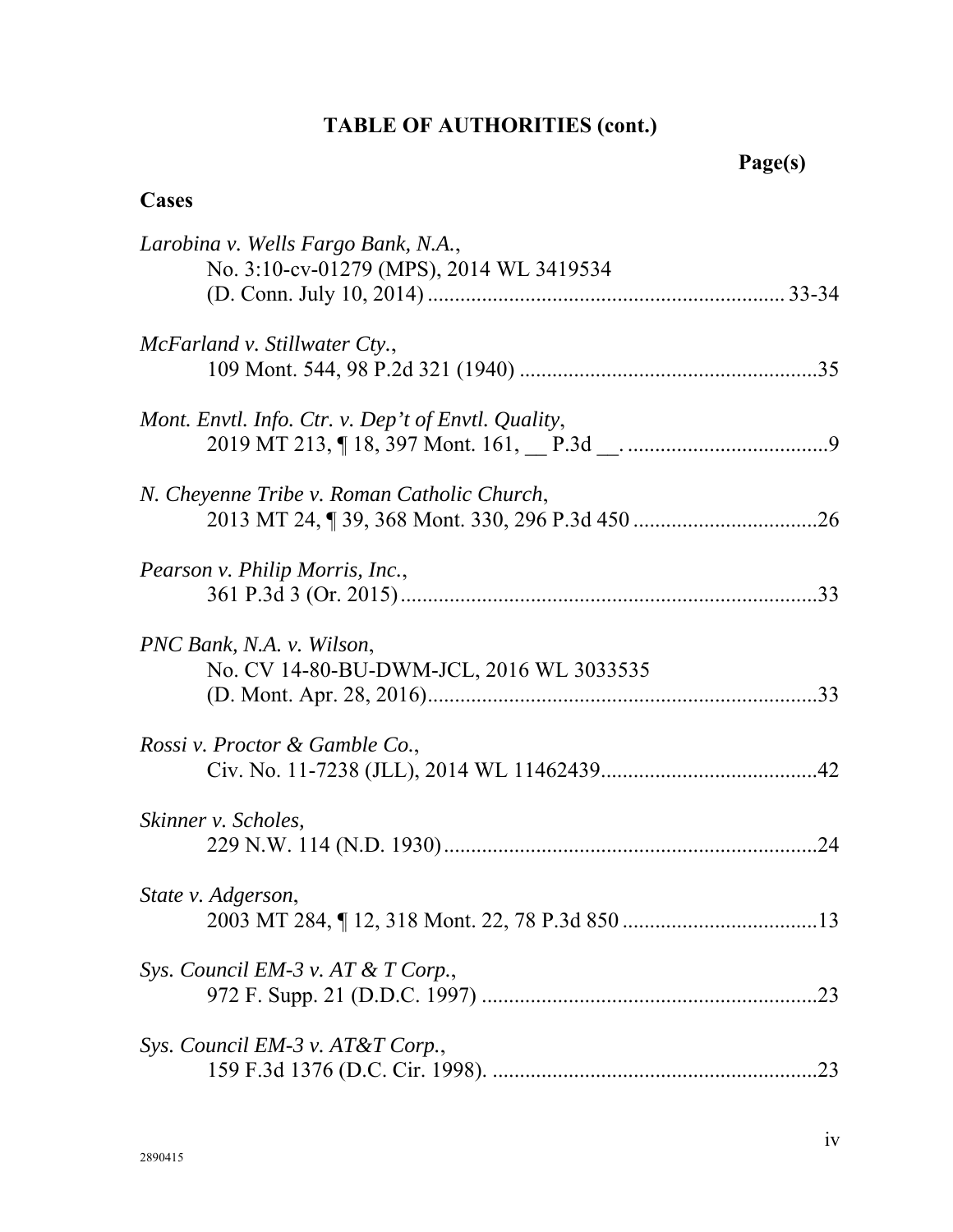# **TABLE OF AUTHORITIES (cont.)**

## **Cases**

| Ternes v. State Farm Fire & Cas. Co.,                                            |
|----------------------------------------------------------------------------------|
| Thiedemann v. Mercedes-Benz USA, LLC,                                            |
| W. Mont. Water Users Ass'n, LLC v. Mission Irrigation Dist.,                     |
| <b>Statutes</b>                                                                  |
|                                                                                  |
|                                                                                  |
|                                                                                  |
|                                                                                  |
|                                                                                  |
|                                                                                  |
|                                                                                  |
|                                                                                  |
|                                                                                  |
|                                                                                  |
| Montana Code Annotated § 28-1-1002 2, 4, 10-17, 19, 21-25,<br>27, 29, 36, 38, 43 |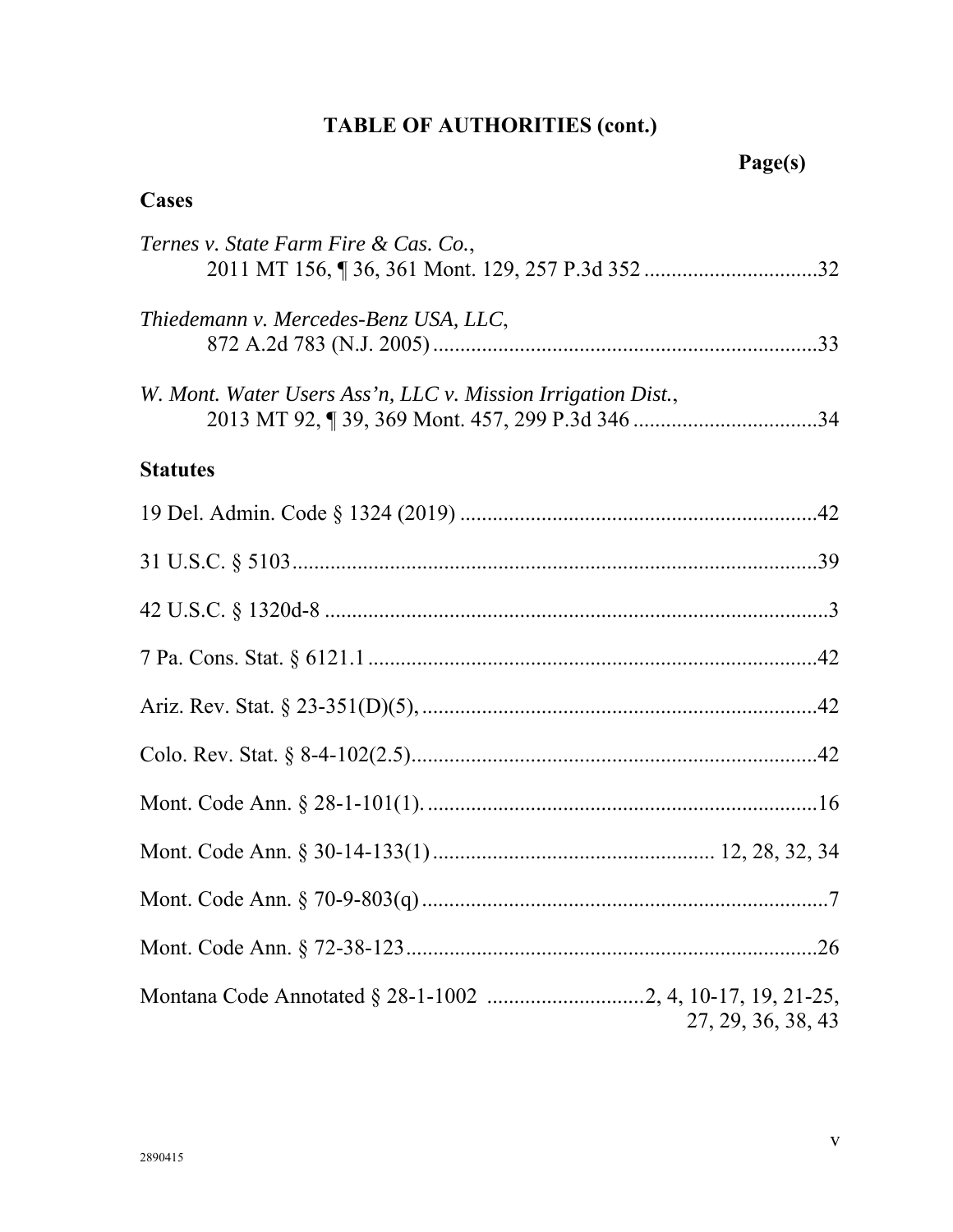# **TABLE OF AUTHORITIES (cont.)**

# **Page(s)**

## **Other Authorities**

| James Steven Rogers, The New Old Law of Electronic Money,                  |  |
|----------------------------------------------------------------------------|--|
| Mont. Dep't of Pub. Health & Human Servs.,                                 |  |
| Child Support Enforcement Div., Payment Information,                       |  |
|                                                                            |  |
| Nat'l Consumer Law Ctr., Consumer Banking & Payments Law                   |  |
|                                                                            |  |
| Restatement (Second) of Contracts $\S 249$ (Am. Law Inst. 1981)  12, 39-41 |  |
| Restatement (Second) of Contracts $\S 318(1)$ -(3)                         |  |
|                                                                            |  |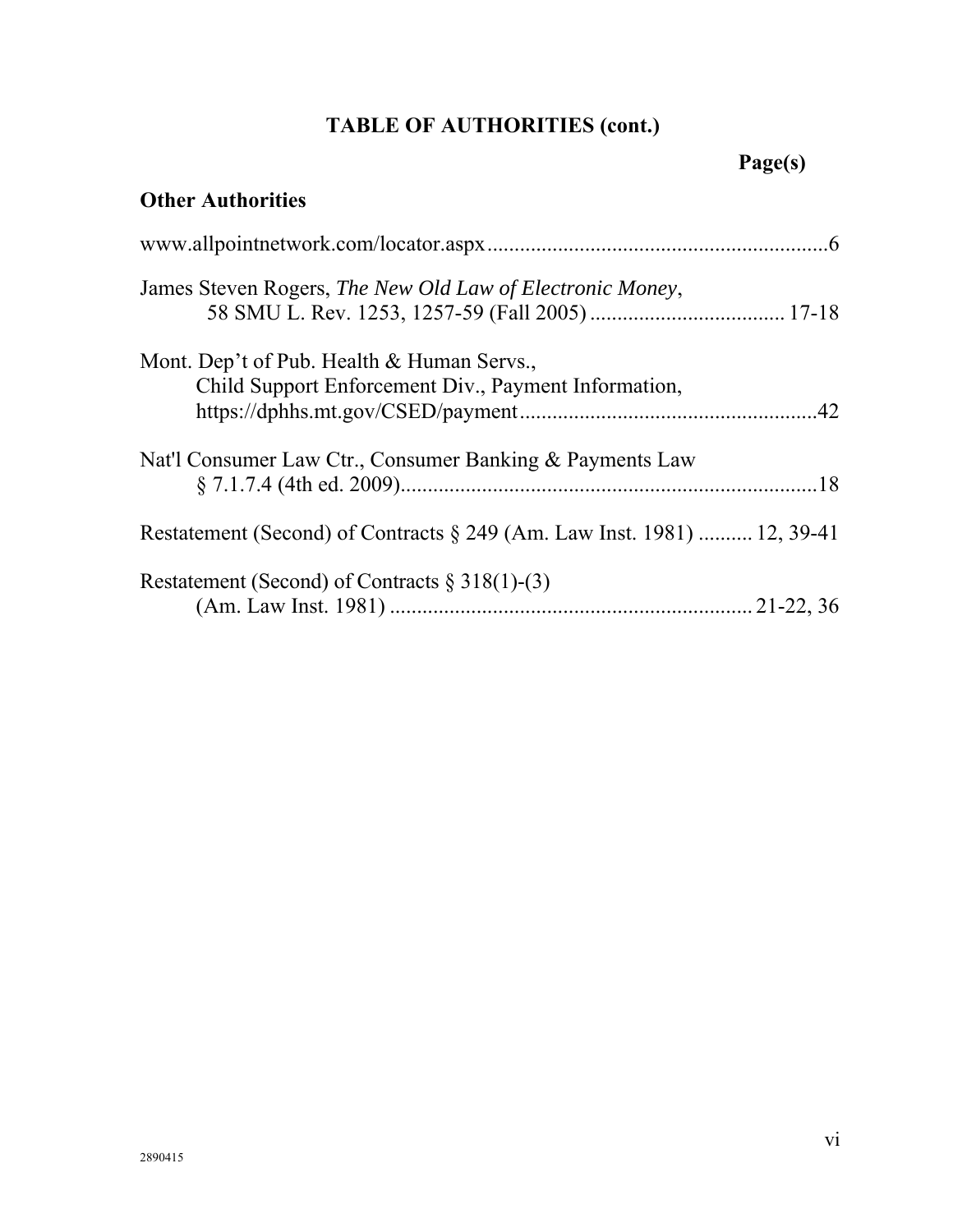#### **STATEMENT OF THE ISSUES**

Where the undisputed evidence proves that Sisters of Charity of Leavenworth Health System, Inc. d/b/a SCL Health ("SCL Health") refunded Cheryl Bratton's ("Bratton") money, did the District Court err by granting summary judgment on all of her claims, each of which requires a showing that SCL Health retained or withheld her funds?

#### **STATEMENT OF THE CASE**

This lawsuit is about Appellant Cheryl Bratton's subjective preference for receiving refunds through paper checks instead of prepaid debit cards, which are the fastest-growing payment method in the United States and the method by which thousands of private businesses and government entities disburse funds to consumers. (*See* Br. *Amici Curiae* Mont. Bankers Ass'n, Am. Bankers Ass'n, & Consumer Bankers Ass'n ("Bankers Br.") 2-3, 8-14, Nov. 25, 2019; Argument at 13, *infra*.) Here, SCL Health refunded Bratton \$27.75 through two prepaid Mastercard debit cards issued by Bank of America. Bratton could have exchanged those cards for cash or otherwise used them at thousands of locations, and without incurring any fees. She also could have requested a paper check in lieu of her prepaid debit cards, and at no cost. She chose not to exercise either option.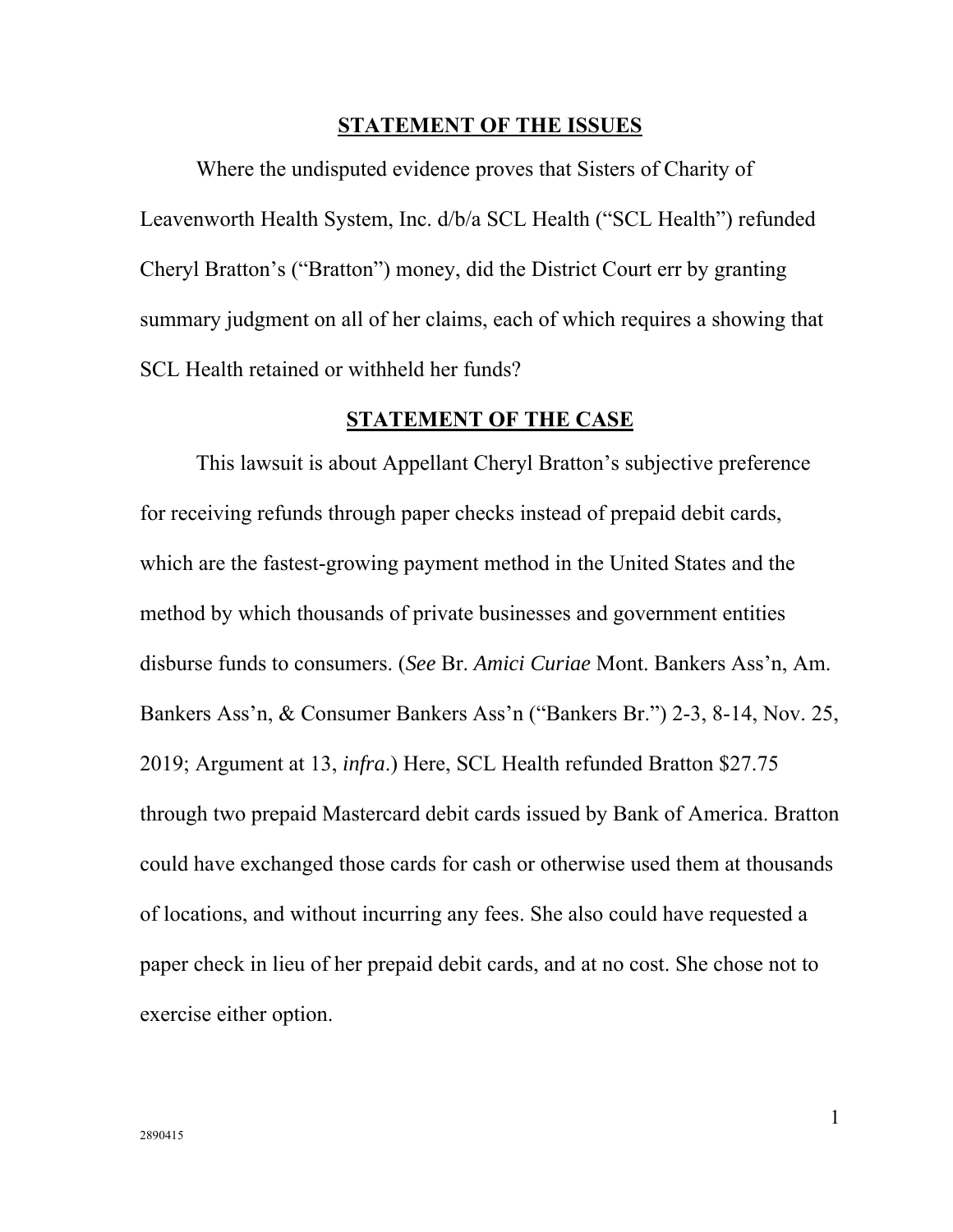Instead, dissatisfied with SCL Health's "silly" and "inconvenien[t]" refund method, Bratton brought this lawsuit, claiming before the District Court that SCL Health did not refund her money because prepaid debit cards are not the equivalent of cash or legal tender and are inherently less valuable than paper checks. (*See* Case Register Rpt. ("CRR") 52 at 14, 16; CRR 25 at 5-9; CRR 35 at 4-11; CRR 49.001, Ex. E at 29:16-18, 77:12-17.) Bratton has largely abandoned that contention, conceding she received a refund that is, essentially, useable money. (*See* Appellant's Opening Br. 33, Oct. 3, 2019 ("Appellant's Br.").) Now on appeal, Bratton claims that SCL Health's chosen refund method injured her by purportedly "forc[ing]" her to "deal" with or otherwise "accept performance from Bank of America," which she mistakenly argues is a violation of Montana Code Annotated § 28-1-1002 ("Section 28-1-1002"). (Appellant's Br. 2, 5.)

Regardless of which theory she advances, Bratton cannot show that she or any other cardholder has been harmed by SCL Health's chosen refund method. There is no evidence that Bratton or any other cardholder has been unable to access the full amounts refunded to them. Instead, Bratton manufactures a false barrier by claiming she and other cardholders cannot access their refunded money without agreeing to Bank of America's cardholder agreement, to which she (and, by purported extension, others) supposedly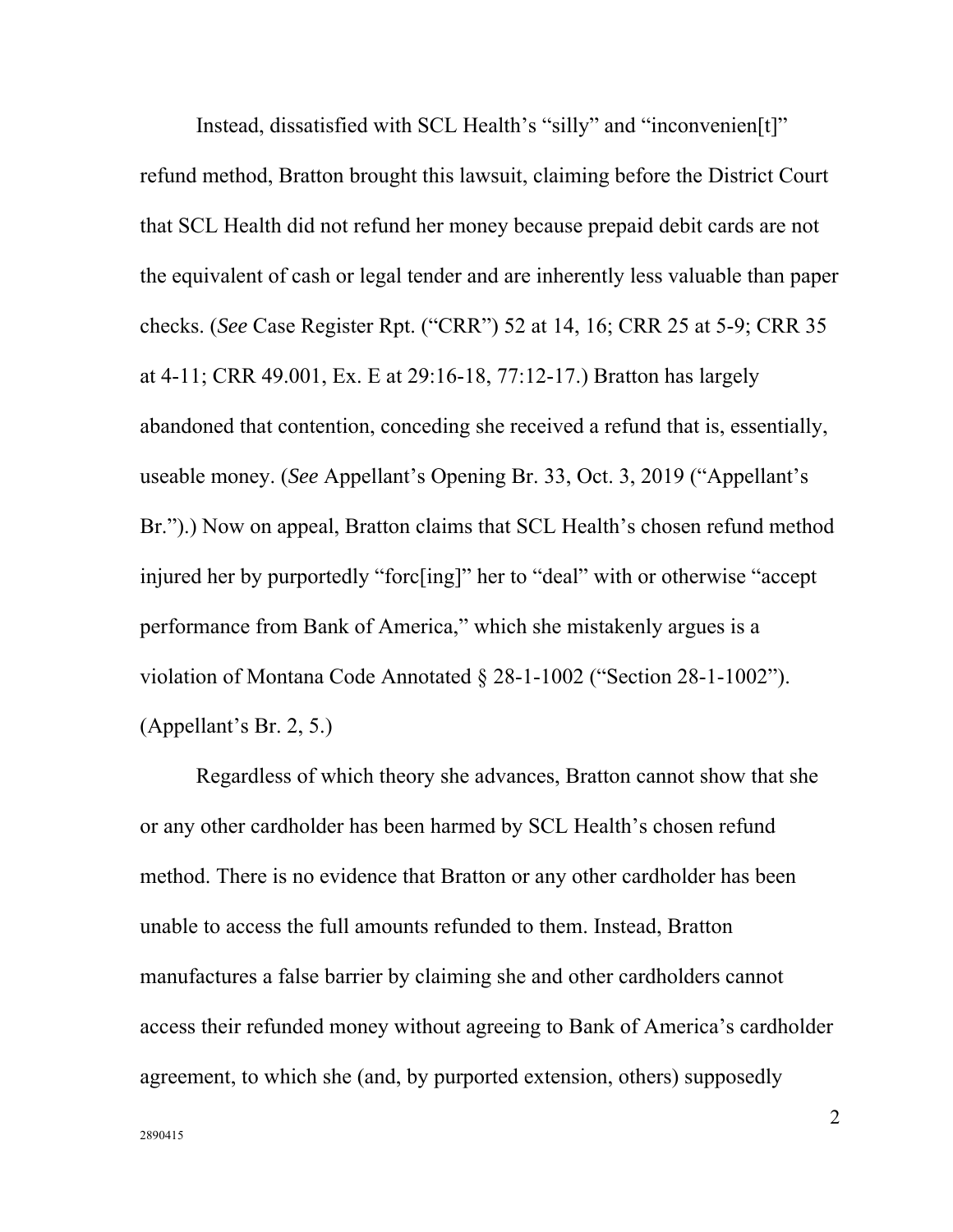objects. But Bratton never read the cardholder agreement, and her husband affirmatively disclaimed any objection to it. (CRR 49.01, Ex. E at 57:12-58:1; CRR 49.01, Ex. F at 27:9-18.) Moreover, cardholders may request and obtain a check for the amount of their refunds without activating their cards and, thus, consenting to the cardholder agreement. (CRR 13, Ex. B at 3, ¶ 7.)

Bratton's alternative theories of harm fare no better. SCL Health does not, as Bratton claims, "divulge its patients' federally-protected information" to Bank of America. (Appellant's Br. 2; *see also id.* 10-11 (citing the Health Insurance Portability and Accountability Act ("HIPAA")).) SCL Health's disclosure of the refund recipient's name, contact information, and refund amount to Bank of America is not prohibited by HIPAA. Recognizing that financial institutions must use certain information to process payments on behalf of healthcare providers, Congress expressly provided that HIPAA does not apply to such financial activities. *See* 42 U.S.C. § 1320d-8.1 Nor does the fact that SCL Health processes refund payments through Bank of America produce any real or theoretical harm to patients. That process does not transfer

<sup>&</sup>lt;sup>1</sup> Section 1320d-8 expressly provides that it "this part  $\dots$  shall not apply to  $\dots$ [t]he use or disclosure of information by [a financial institution] for authorizing, processing, clearing, settling, billing, transferring, reconciling or collecting, a payment for, or related to, . . . health care, where such payment is made by any means, including a credit, debit, or other payment card, an account, check, or electronic funds transfer."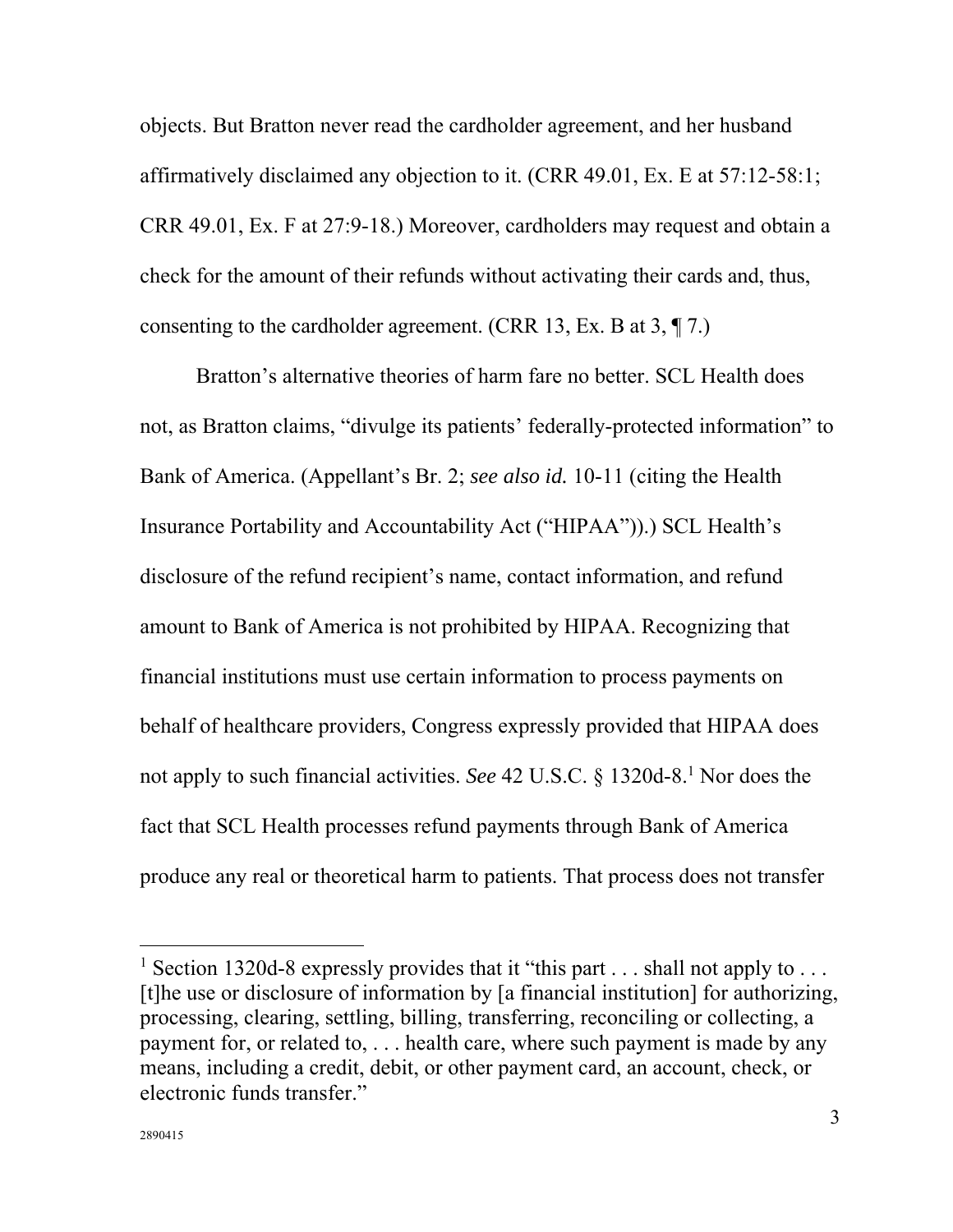the burden of SCL Health's payment obligation any more than if it had sent Bratton a paper check. In either scenario, SCL Health must rely on intermediary banks to actually pay Bratton; that is simply how commerce works. (*See* Bankers Br. 2, 4-8.)

In the end, this case is not about the failure to refund Bratton's money or the purportedly nonconsensual transfer of a legal obligation, neither of which occurred here. Instead, it is about the perceived inconvenience that Bratton subjectively attributes to prepaid debit cards. That alleged inconvenience is insufficient to support a viable legal claim. Aside from her misguided reliance on Section 28-1-1002, Bratton cites no authority requiring SCL Health—or any other entity—to obtain its customers' prior consent to the specific method it uses to pay a refund. That is because there is none. The District Court, thus, correctly granted summary judgment for SCL Health on each of Bratton's causes of action. Simply put, the fact that SCL Health refunded Bratton's money precludes her from proving the requisite elements of her claims, regardless of whether she consented to the way SCL Health refunded her.

#### **STATEMENT OF FACTS**

#### **I. SCL HEALTH'S PATIENT REFUND CARD PROGRAM**

Since January 2015, SCL Health has refunded patients through prepaid Mastercard debit cards issued by Bank of America (the "Patient Refund Card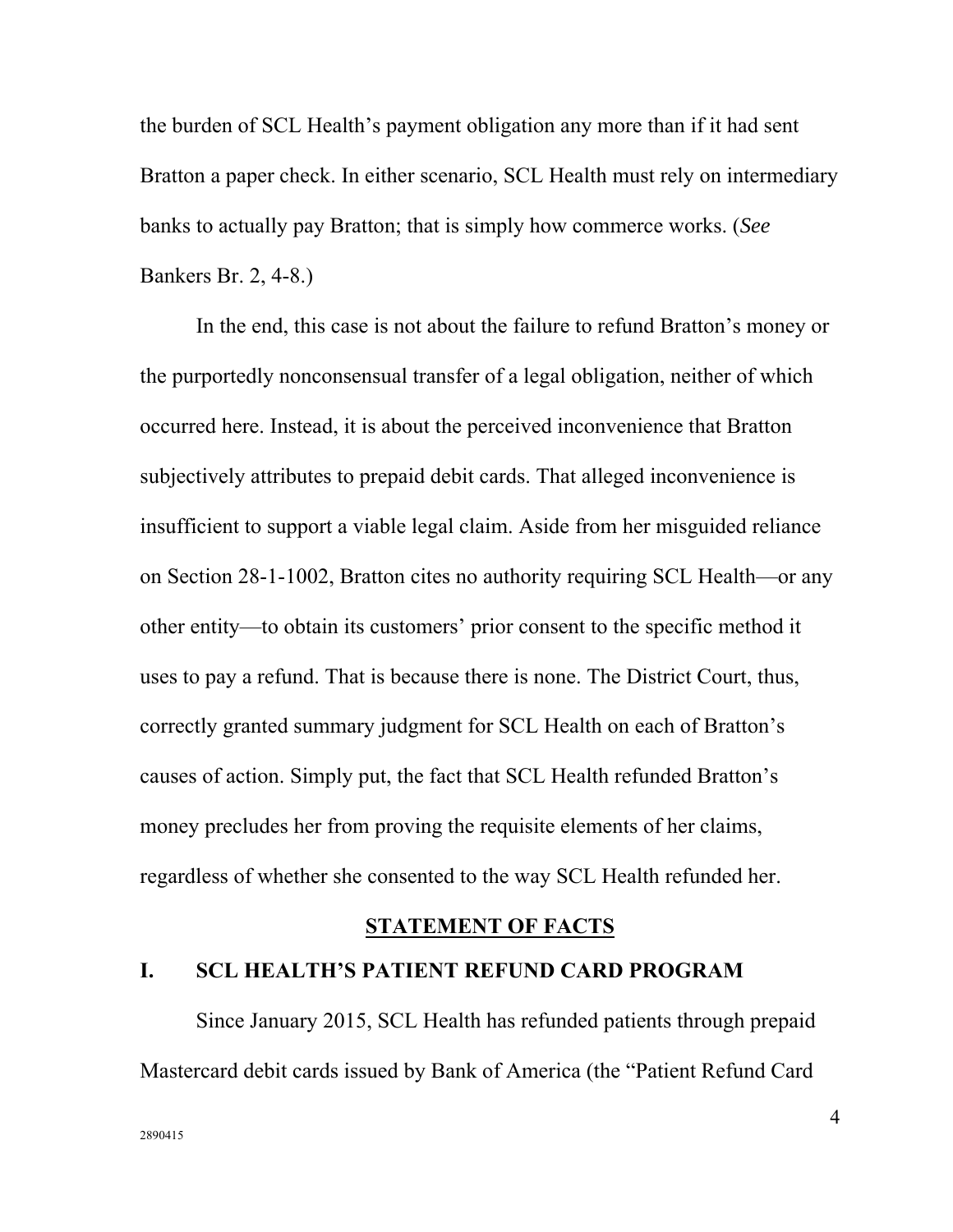Program"). (CRR 13, Ex. A at 2, ¶ 3.) When SCL Health determines a refund should be issued to a patient or guarantor, it communicates the refund amount and the refund recipient's name and contact information to Bank of America. (*Id. ¶* 5.) Bank of America then debits the appropriate amount of funds from SCL Health's depository account, creates and loads a prepaid debit card with the refund amount (the "Patient Refund Card"), and sends the Patient Refund Card to the refund recipient. (CRR 13, Ex. B at 2, ¶ 3.) Funds associated with the Patient Refund Card are not held in SCL Health's depository account but, instead, in a separate account that allows the cardholder to spend up to the full balance of the card. (*Id.*) Except during the initial 14-day period after the card is issued, SCL Health does not have control of or access to funds that have been debited from its depository account and loaded onto Patient Refund Cards.<sup>2</sup> (CRR 13, Ex. B at 2,  $\P$  4; CRR 13, Ex. A at 2,  $\P$  6.)

The Patient Refund Card is sent to cardholders attached to a piece of card stock called a "card carrier," which bears Bank of America's and SCL Health's logos and states that the recipient is receiving a "Patient Refund Card." (CRR 13, Ex. B at 2, ¶ 5.) The card carrier provides information on how to activate

<sup>&</sup>lt;sup>2</sup> During the initial 14-day period after issuance of the Patient Refund Card, SCL Health retains the ability to have Bank of America unload an account in the event of a mistaken payment or debit. (CRR 13, Ex. B at  $2$ ,  $\P$  4.)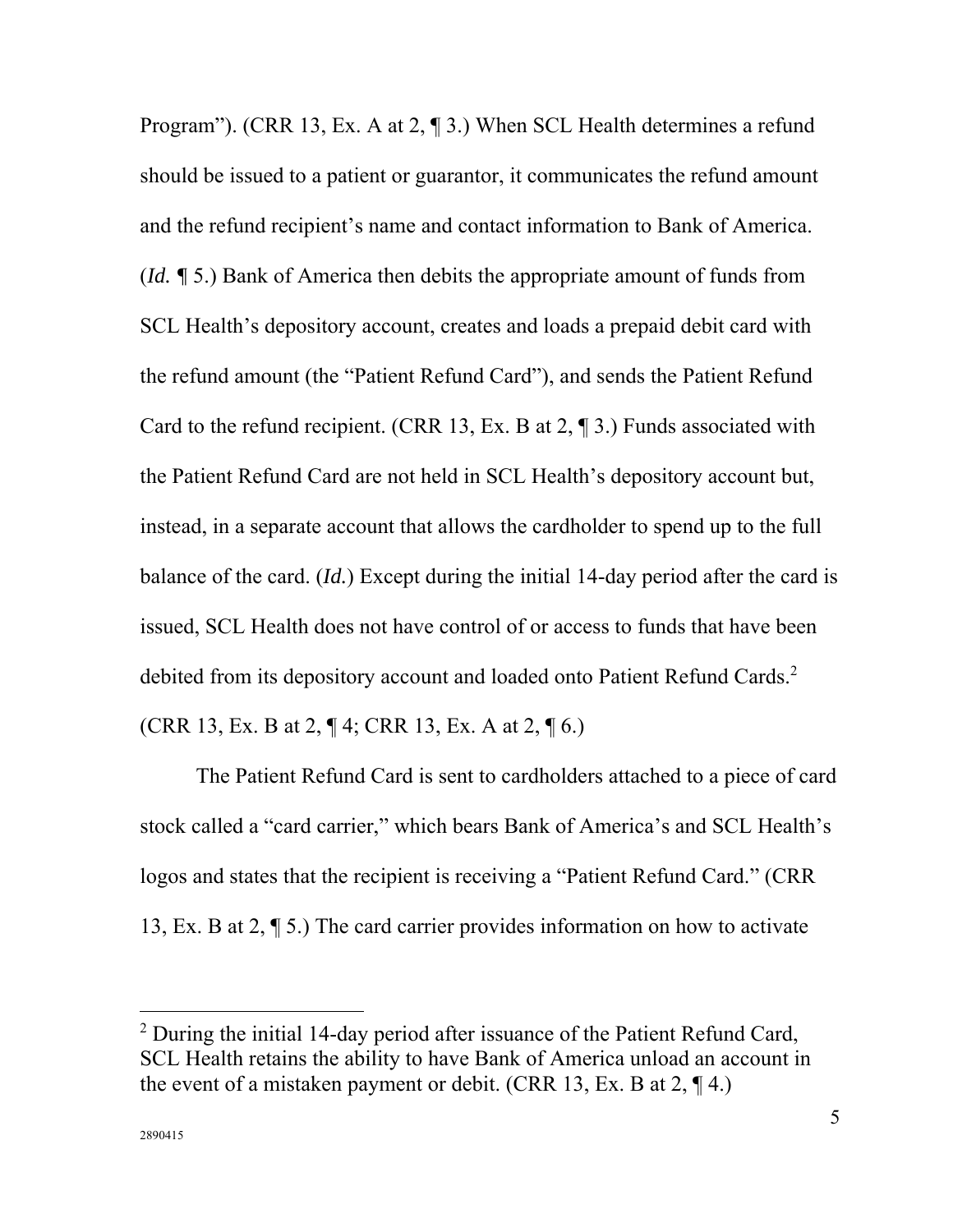and use the card without incurring fees, as well as Bank of America customerservice numbers to call if the recipient has any questions about the card. (*Id.*)

The Patient Refund Card provides patients and guarantors flexibility in accessing their refunded money. As the card carrier explains, cardholders may exchange the Patient Refund Card for cash at any bank or credit union that accepts Mastercard (not just Bank of America branches) without being charged any fees. (CRR 13, Ex. B at 2-3, ¶ 6.) Cardholders may also receive cash from any Allpoint ATM without being charged any fees. (*Id.*) There are approximately 40,000 Allpoint Surcharge-Free ATMs in the United States (and 55,000 worldwide), including 94 in Montana. (*Id.*) The surcharge-free ATMs are located at convenient locations, such as Target, Albertson's, Walgreens, Costco, etc. (*id.*), and may be located by cardholders through an online search engine.<sup>3</sup> Further, the Patient Refund Card may be used (again, with no fees) at any point-of-sale location—including online—that accepts Mastercard. (*Id.*)

At present, Patient Refund Cards are issued with a three-year expiration period. (CRR 13, Ex. B. at 3, ¶ 8.) Upon card expiration, the Patient Refund Card can no longer be used to perform transactions. (*Id.*) For Montana residents, any outstanding balance on an expired Patient Refund Card remains

<sup>3</sup> *See* Allpoint ATM Locator, www.allpointnetwork.com/locator.aspx (last visited Apr. 23, 2019).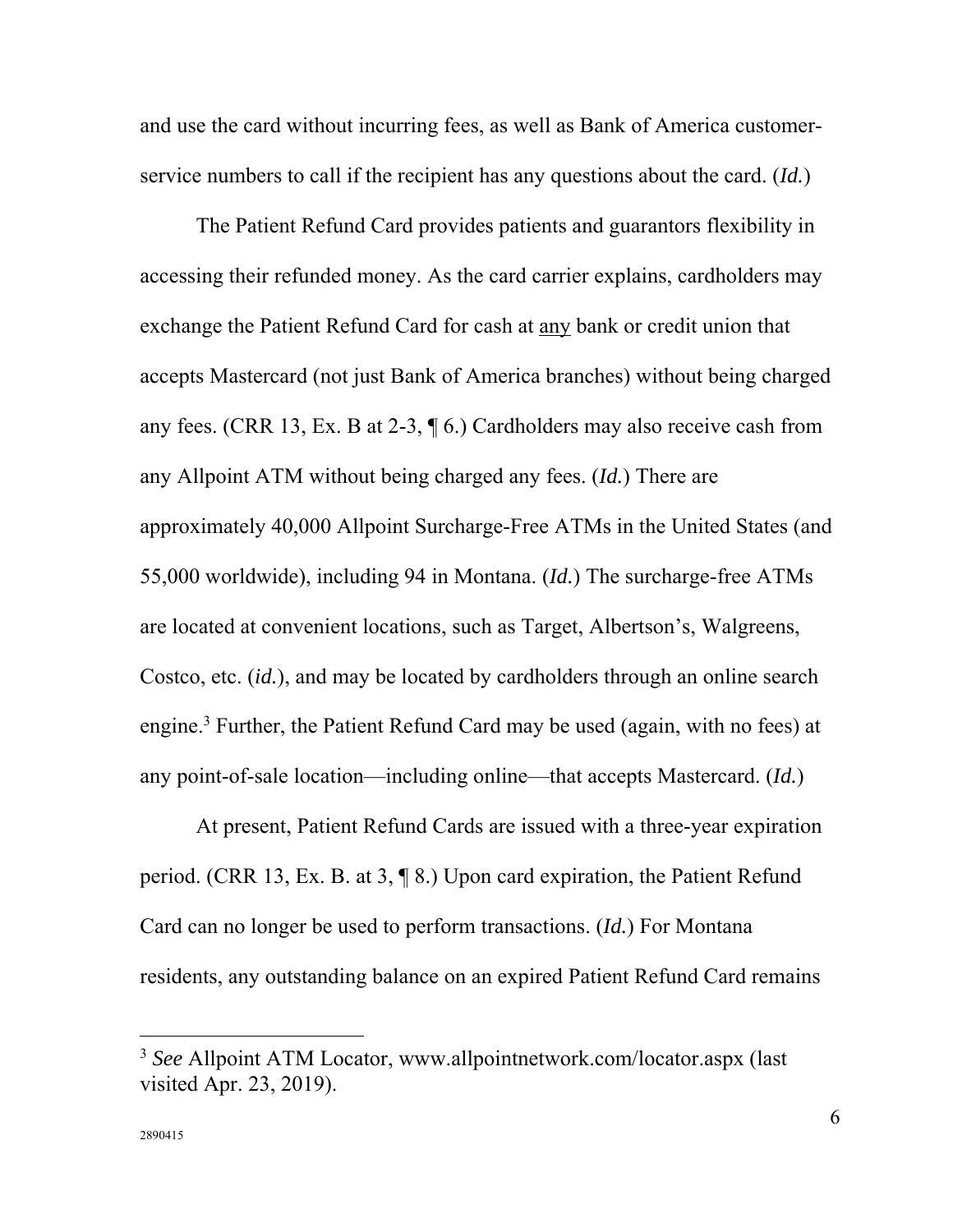until the balance becomes eligible for escheatment to the State of Montana in accordance with its law on unclaimed property.<sup>4</sup> (*Id*.) No unclaimed funds are retained by SCL Health or Bank of America; rather, such funds are escheated to the State of Montana in accordance with state law. (CRR 13, Ex. A at 4,  $\P$  6; CRR 13, Ex. B at 3-4, ¶ 9.)

If the recipient does not want to use the Patient Refund Card and would prefer to receive a paper check, a check will be issued free of charge to the cardholder upon his or her request. (CRR 13, Ex. A at 3, ¶ 9; CRR 13, Ex. B at 3, ¶ 7.) Bank of America's standard policy is that cardholders may request and obtain a check for the balance of their Patient Refund Cards without activating the card. (CRR 37, Ex. C at 40:6-9 ("Q: When a cardholder requests a check from Bank of America, do they need to activate their card first? A: They do not.").) Consistent with this policy, Bank of America's data shows 194 instances in which SCL Health cardholders in Montana requested and were issued checks for the balance of their Patient Refund Cards without activating those cards. (CRR 37, Ex. E at  $2$ ,  $\P$  4.)

<sup>4</sup> The required dormancy period under Montana law is five years. *See* Mont. Code Ann. § 70-9-803(q).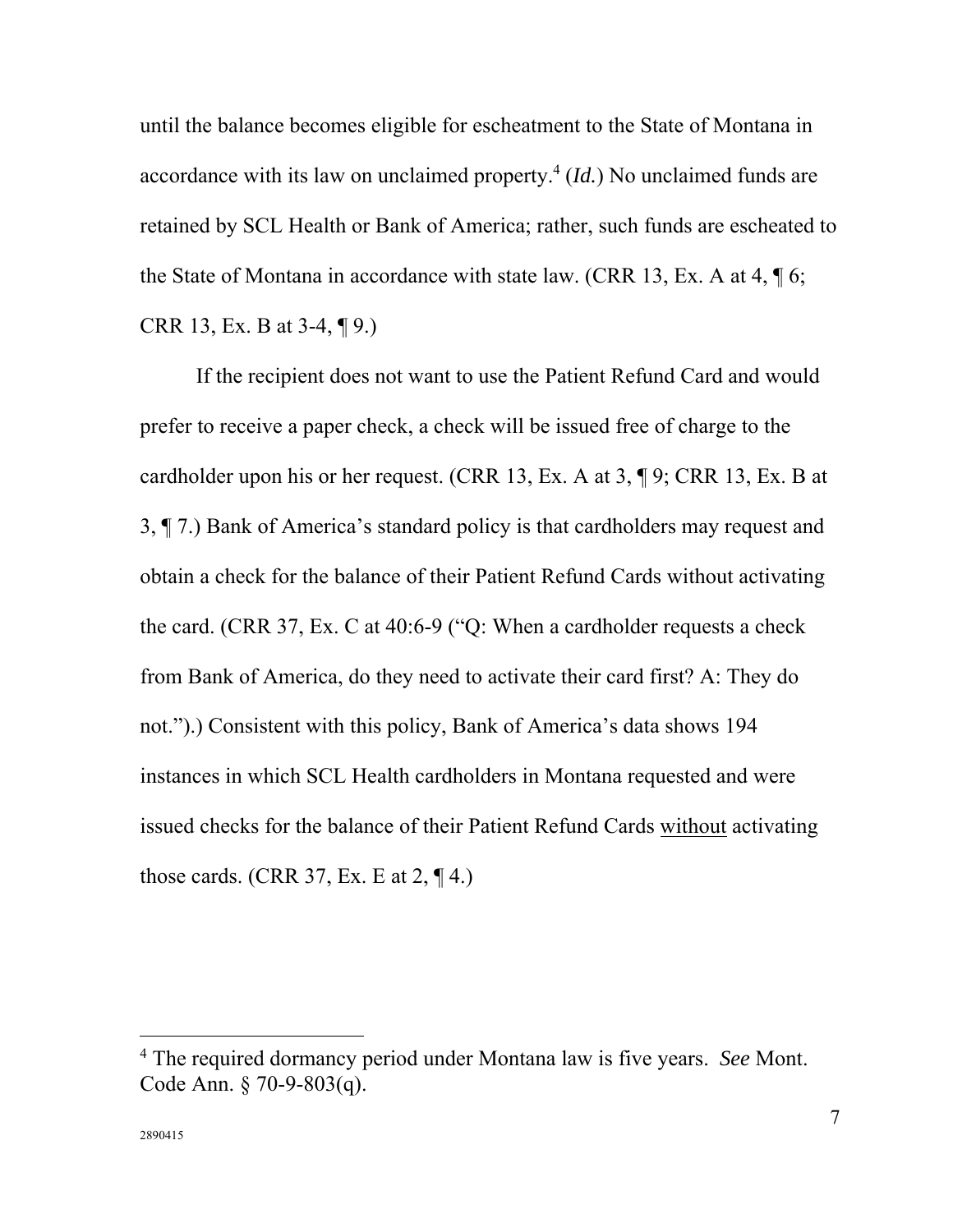#### **II. BRATTON'S CLAIMS**

Bratton received two Patient Refund Cards (for \$12.75 and \$15.00) in connection with services provided by SCL Health. (App. Appellant's Opening Br. 57-58, ¶¶ 11:24-12:6, Oct. 3, 2019 ("App.").) Bratton's husband activated one of the Patient Refund Cards for her (the \$12.75 card); the other card (the \$15.00 card) was never activated. (CRR 49.01, Ex. F at 11-12, 25; CRR 13, Ex. B at 4,  $\P$ [10-11.) Neither card has expired. (CRR 13, Ex. B at 4,  $\P$ [10-11.)

Though both Patient Refund Cards were freely available for Bratton's use, she admits she never attempted to use either card, has not incurred any fees, and has no basis for disputing that cardholders may access their money in various ways without incurring fees. (CRR 49.01, Ex. E at 71:20-72:2, 75:16- 77:11; CRR 37, Ex. D at 11, Resp. Req. Admis. No. 10.) Further, though Bratton complains about having to "activate" the Patient Refund Cards because that would require consent to Bank of America's cardholder agreement, she admits she never read the cardholder agreement (and that she has never objected to a cardholder agreement in the past). (CRR 49.01, Ex. E at 57:12- 58:1.) Instead, she gave the cardholder agreement to her husband, who in turn disclaimed any objection to it. (CRR 49.01, Ex. E at 57:24-58:1; CRR 49.01, Ex. F at 27:14-18.)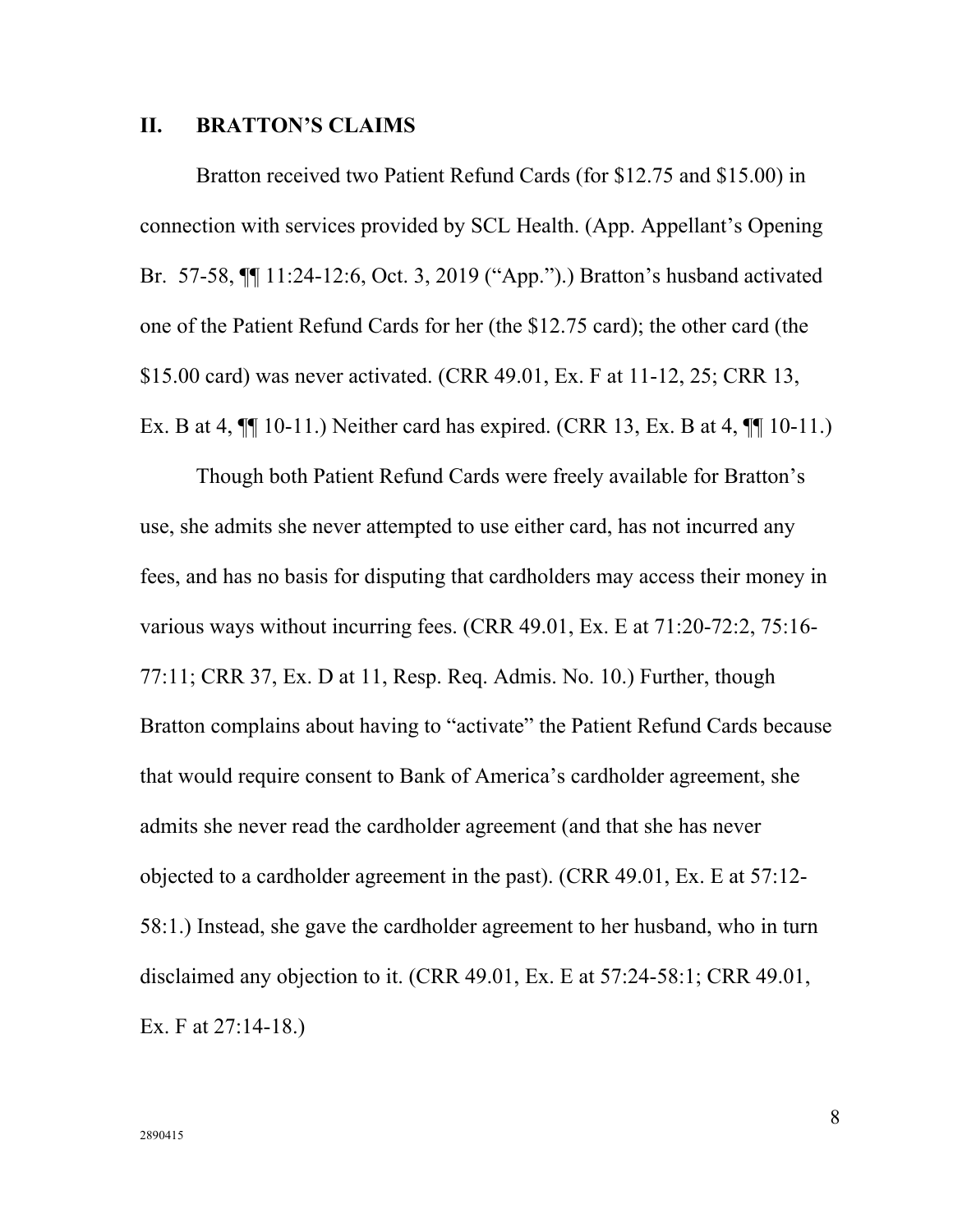Bratton admits she did not contact Bank of America or SCL Health to request a check before filing this lawsuit, though she could have obtained one free of charge (and without activating her cards). (CRR 37, Ex. D at 9-10, Resp. Req. Admis. Nos. 1-2, 5-6.) Bratton, however, requested a check for the balance of her Patient Refund Cards during her deposition, and a check for those amounts was issued to her. (CRR 49.01, Ex. E at 97:16-20; CRR 49.01, Ex. H at  $2, \P 3.$ )

#### **STANDARD OF REVIEW**

This Court reviews a district court's grant of summary judgment de novo, applying the same standard as the district court. *Graham-Rogers v. Wells Fargo Bank, N.A.*, 2019 MT 226, ¶ 12, 397 Mont. 262, 449 P.3d 798. "Summary judgment is appropriate where there is no genuine issue of material fact and the moving party is entitled to judgment as a matter of law." *Mont. Envtl. Info. Ctr. v. Dep't of Envtl. Quality,* 2019 MT 213,  $\P$  18, 397 Mont. 161, P.3d . The Court, however, must consider the evidence in the light most favorable to the party opposing summary judgment, and draw all reasonable inferences in its favor. *Graham-Rogers*, ¶ 12.

#### **SUMMARY OF ARGUMENT**

The Court should affirm the District Court's summary judgment order for the following reasons: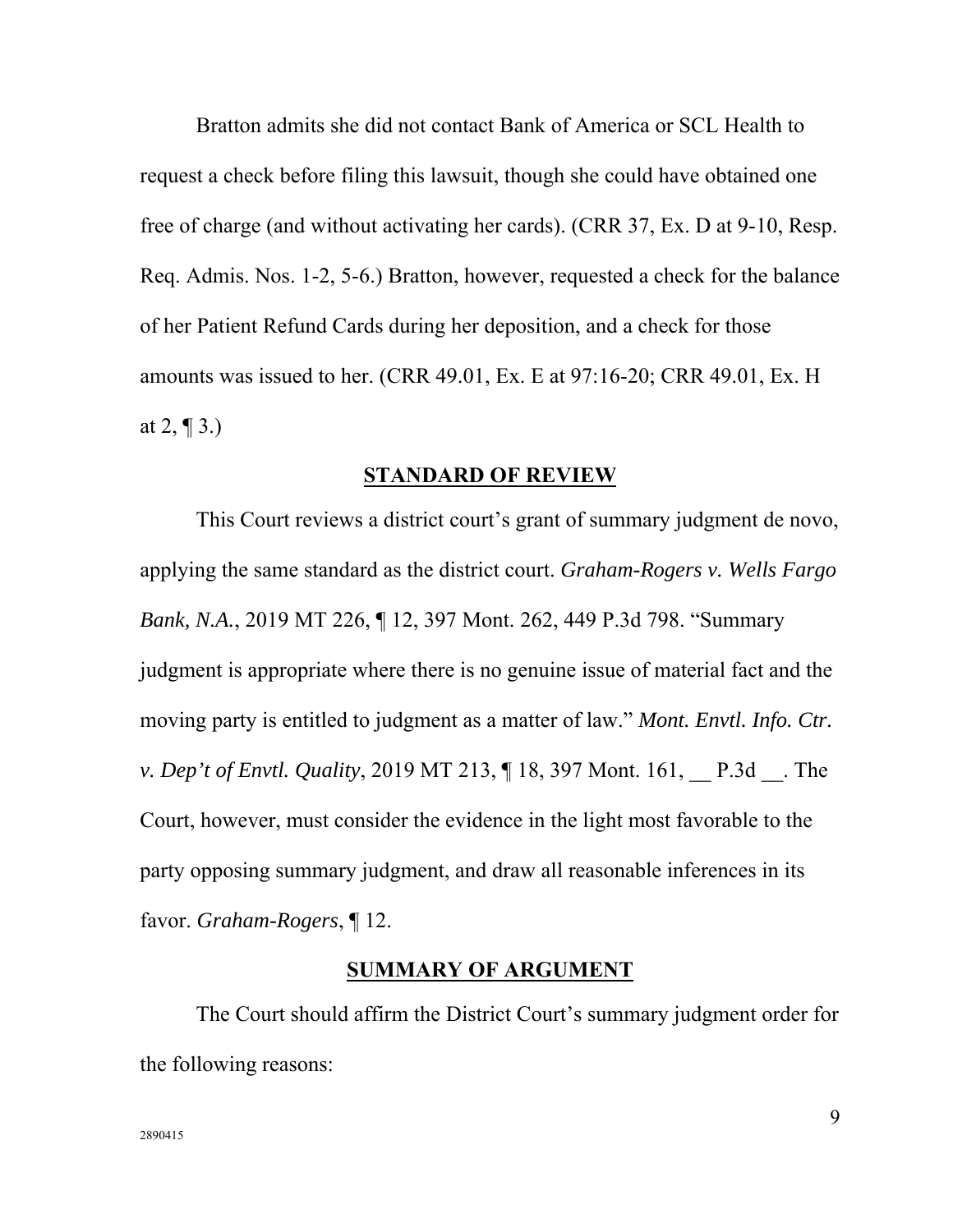1. Bratton's request for a declaratory judgment that SCL Health's Patient Refund Card Program violates Section 28-1-1002 is both procedurally and substantively defective. Bratton waived any claim for such a declaration because she did not request such a declaration from the District Court. She cannot obtain on appeal relief she never requested below.

Her new request also fails on its merits. First and foremost, SCL Health's choice of payment mechanism does not implicate Section 28-1-1002. All SCL Health did was instruct its bank to pay Bratton through a recognized payment device. That act is no different than issuing Bratton a paper check, which is itself a written instruction to a bank to pay the payee. Thus, regardless of what payment method SCL Health uses, it remains the payer, and the bank acts solely as a financial institution whose involvement is necessary to move payment from payer to payee. Bratton cites no authority holding that this everyday process transfers the legal burden of the underlying payment obligation to the intermediary bank(s) that facilitates payment.

Second, Bratton has not identified anything unique about prepaid debit cards or SCL Health's treatment of its refund obligation that would render Section 28-1-1002 applicable. SCL Health has never "disclaimed liability" for its refund obligation but, instead, maintains that it performed that obligation by providing Bratton her Patient Refund Cards. As it acknowledged before the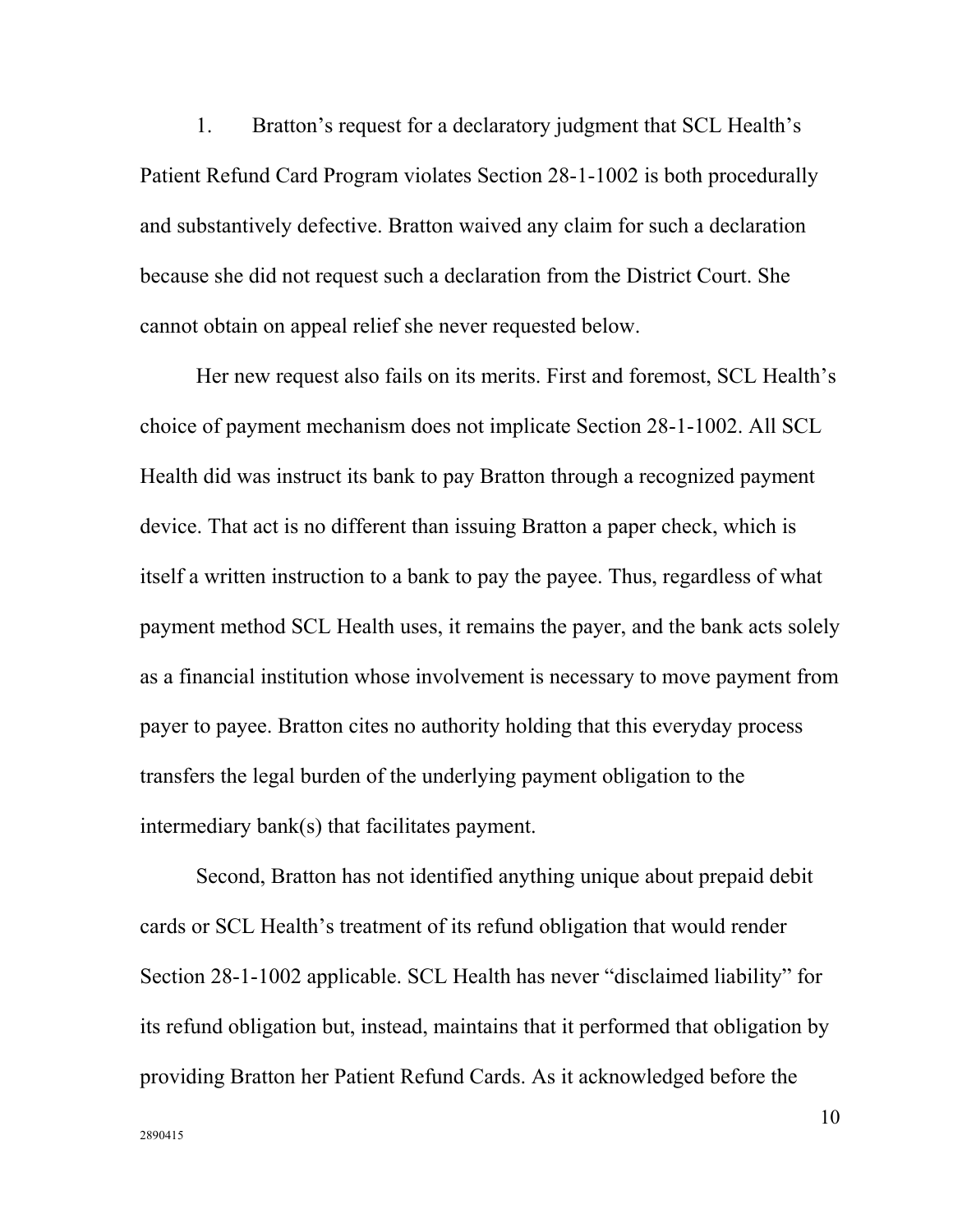District Court, SCL Health has at all times remained the party liable to Bratton and other patients for fulfilling its refund obligation. Further, neither Bank of America's cardholder agreement nor SCL Health's "relinquish[ment] [of] any control over patient refund money" alters the relationship between SCL Health and Bratton (or any other patient). (*See* Appellant's Br. 18.) Again, SCL Health remains the debtor, and Bratton the creditor; Section 28-1-1002 is, therefore, inapplicable because SCL Health's refund obligation was never transferred. And, contrary to Bratton's misguided understanding of the law, even if SCL Health's reliance on Bank of America to facilitate payment to Bratton were akin to delegating the performance of that obligation, that delegation is lawful, even without her consent.

2. The District Court properly granted summary judgment on each of Bratton's causes of action, and that order should be affirmed. SCL Health refunded Bratton's money in a manner that provided Bratton full access to the value of her refund. That fact alone defeats each of Bratton's claims as a matter of law. Her claim for unjust enrichment, and by extension for imposition of an equitable constructive trust, fails because she cannot prove that SCL Health unjustly retained the benefit she conferred (her payment of \$27.75 for healthcare services) when it returned the value of that benefit by refunding her money. Her Montana Consumer Protection Act ("MCPA') claim fails for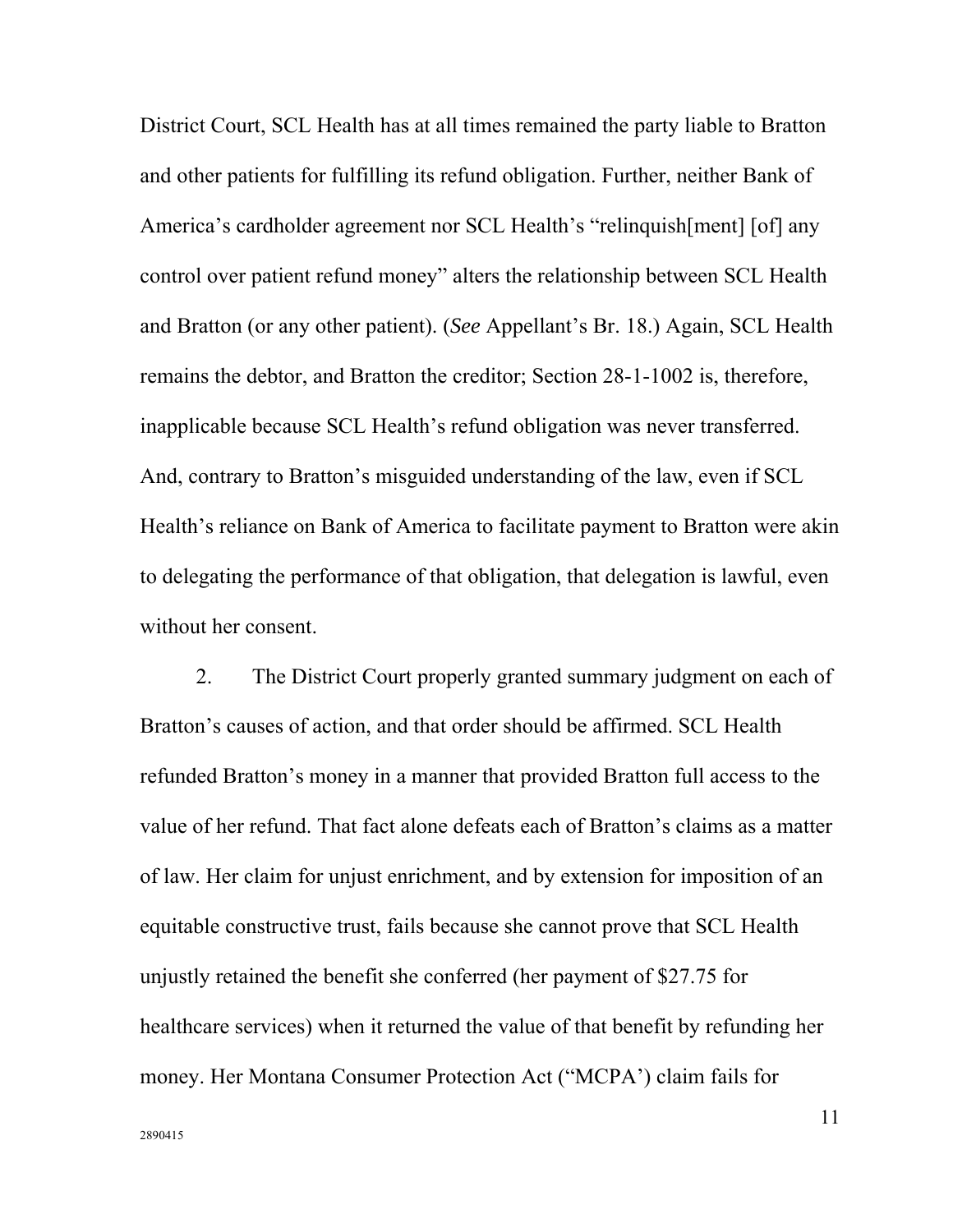substantially the same reason: she cannot prove she sustained an "ascertainable loss of money or property" because SCL Health refunded her money, meaning she has not sustained any pecuniary loss. *See* Mont. Code Ann. § 30-14-133(1) (emphasis added). Bratton's claim for money had and received likewise fails because SCL Health paid any money that was rightfully hers by refunding her money. And her claim for declaratory judgment—both old and new—is inherently doomed because she cannot articulate any valid legal basis for the relief she requests. Finally, Bratton's latest incarnation of what has a been a continually evolving theory of harm—now, SCL Health's alleged violation of Section 28-1-1002—does not save her claims because that statute is inapplicable and has not been violated.

3. The District Court correctly determined that SCL Health was not required to obtain Bratton's consent to provide her refund in the form of a prepaid debit card. Absent a contractual promise to make payment in a specified form or an express demand for payment in legal tender, the Restatement of Contracts allows debtors to discharge payment obligations through "any manner current in the ordinary course of business." Restatement (Second) of Contracts § 249 (Am. Law Inst. 1981) (emphasis added). As the fastest-growing means of payment in the United States, and a highly-used means of disbursing funds to consumers by both private businesses and government entities, prepaid debit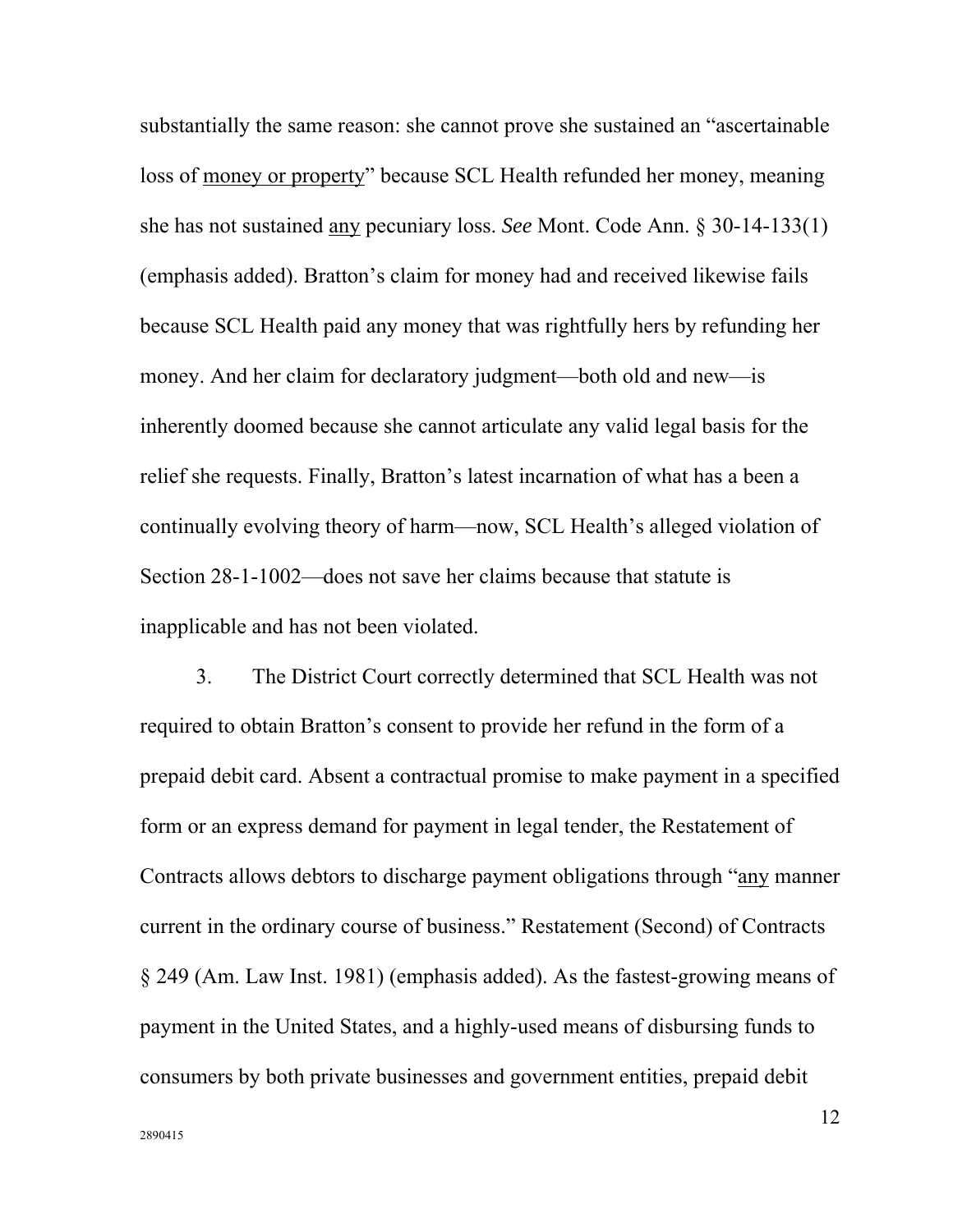cards are unquestionably a manner of payment "current in the ordinary course of business." *See id.* Consequently, the District Court correctly determined that SCL Health refunded Bratton's money.

#### **ARGUMENT**

## **I. BRATTON IS NOT ENTITLED TO A DECLARATION THAT SCL HEALTH'S PATIENT REFUND CARD PROGRAM VIOLATES SECTION 28-1-1002**

## **A. Bratton did not ask for a Declaration that the Patient Refund Card Program Violates Section 28-1-1002 from the District Court**

Bratton claims she is entitled to a declaratory judgment stating the Patient Refund Card Program violates Section 28-1-1002, but she did not request any such declaration from the District Court. Thus, she waived this claim by failing to raise it in the proceedings below. *See Giddings v. State*, 2016 MT 139N, ¶ 14, 384 Mont. 553 (slip copy) ("We generally will not address issues raised for the first time on appeal."); *State v. Adgerson*, 2003 MT 284, ¶ 12, 318 Mont. 22, 78 P.3d 850 ("A party may not raise new arguments or change its legal theory on appeal, because it is fundamentally unfair to fault the trial court for failing to rule on an issue it was never given the opportunity to consider.").

Neither Bratton's First Amended Complaint nor her summary judgment briefing included a request for a declaration that the Patient Refund Card Program violates Section 28-1-1002. That Statute provides that "[t]he burden of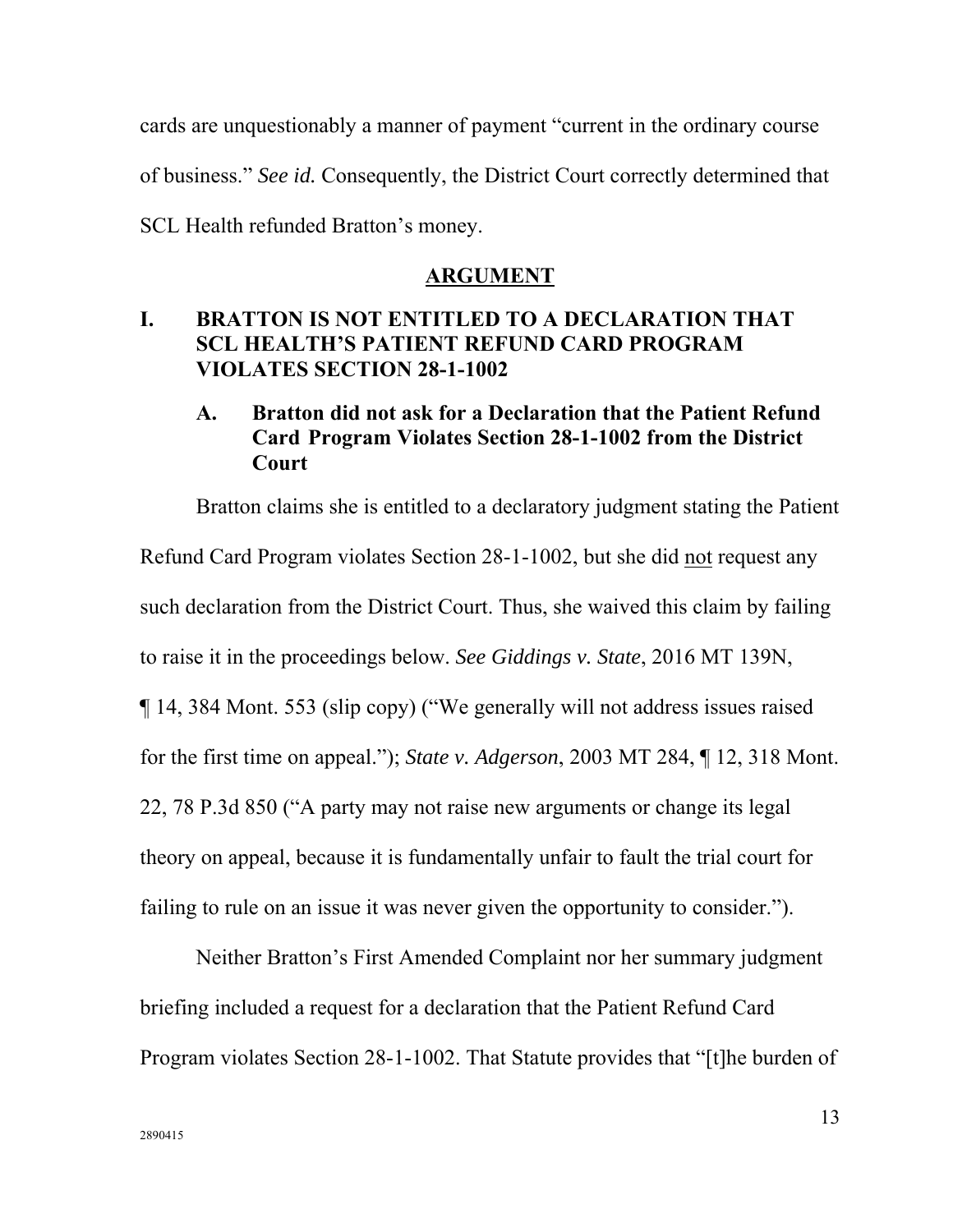an obligation may be transferred with the consent of the party entitled to its benefits, but not otherwise . . . ." Mont. Code Ann. § 28-1-1002. In her First Amended Complaint, however, Bratton asked only for a declaratory judgment stating that the Patient Refund Card Program "fails to comport with equity" and that SCL Health "should be enjoined from continuing to give patient refund money to Bank of America for issuance of stored value cards without the patients' knowledge or consent." (CRR 28 at 7, ¶ 30.) Similarly, at summary judgment, Bratton argued only for declarations that: (1) Patient Refund Cards are "not the equivalent of cash"; (2) SCL Health "cannot give patients' money to Bank of America absent prior consent"; (3) SCL Health is legally obligated to refund Bratton's money; and (4) SCL Health cannot force Bratton to contract with Bank of America or "otherwise deal with Bank of America in order to receive her refund." (CRR 35 at 13.)

These requests are substantively different than asking for a declaration that the Patient Refund Program violates a specific statute, particularly when Bratton has abandoned her primary theory below—that SCL Health had converted her money by "giv[ing] [it] to Bank of America" without her consent. (CRR 25 at 10-11, 13; *accord* CRR 35 at 13.) Thus, under well-established Montana law, Bratton waived any claim for a declaration concerning Section 28-1-1002 by failing to request that declaration below. The District Court's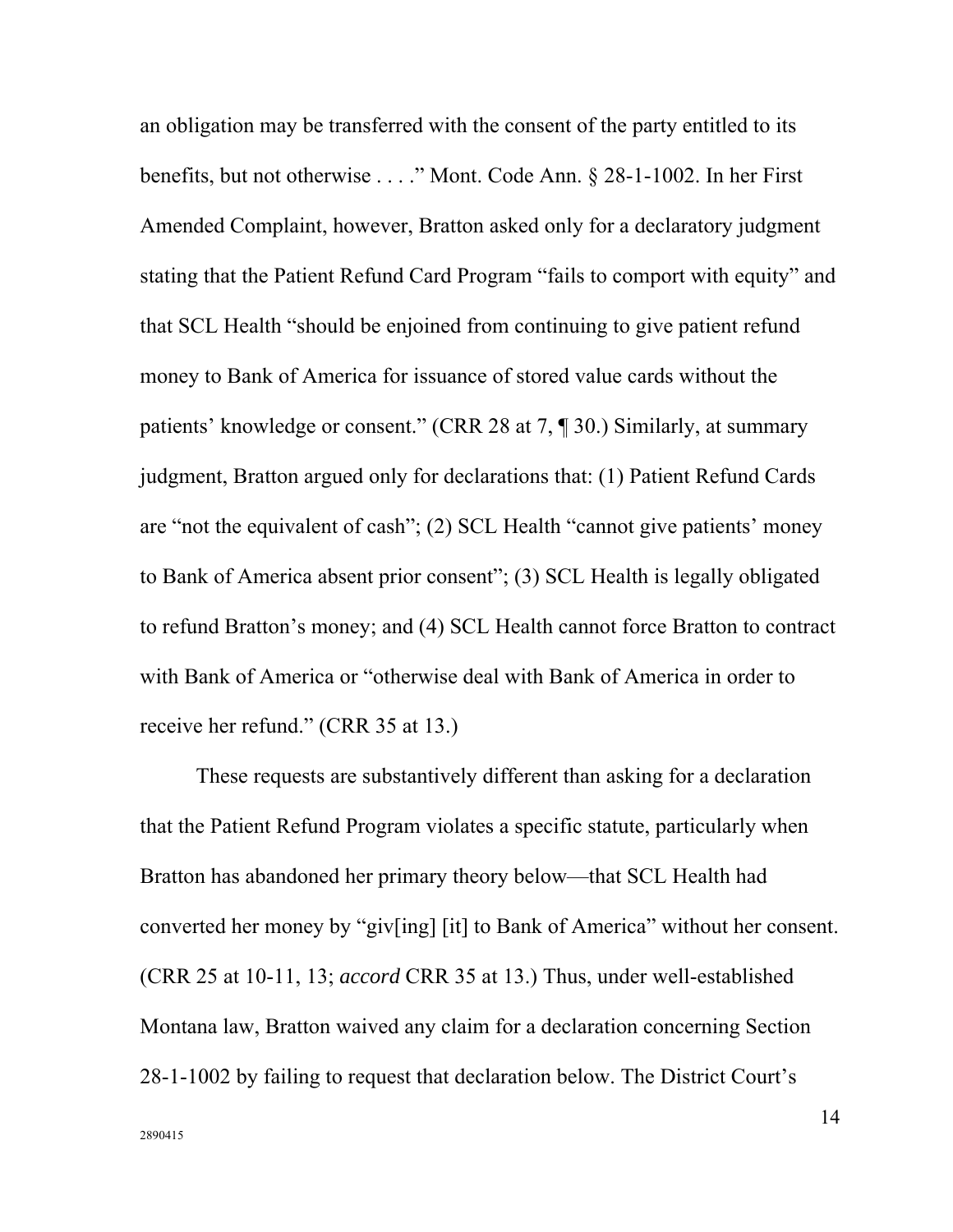grant of summary judgment on Bratton's declaratory judgment claim should be affirmed on this basis alone.

#### **B. SCL Health's Patient Refund Card Program Does Not Violate Section 28-1-1002**

Even if the Court were to find that Bratton properly raised a declaratory judgment claim under Section 28-1-1002, that claim still fails on its merits. As an initial matter, she does not cite any legal authority applying that statute (or the principles underlying it) to a payer's use of a bank to facilitate payment through a recognized and federally-regulated payment device. The absence of such authority is unsurprising given the unique and essential role of banks in commerce.

Moreover, Bratton's argument is both factually and legally incorrect. Her assertion that SCL Health "transferred its obligation" and "disclaimed liability" for her refund mischaracterizes the facts, while her claim that Section 28-1- 1002 mandates "direct performance" or "direct payment" from SCL Health is legally wrong. Even if SCL Health were deemed to have delegated performance of its refund obligation by relying on Bank of America to facilitate payment (it did not), that delegation would still be permissible even without Bratton's consent.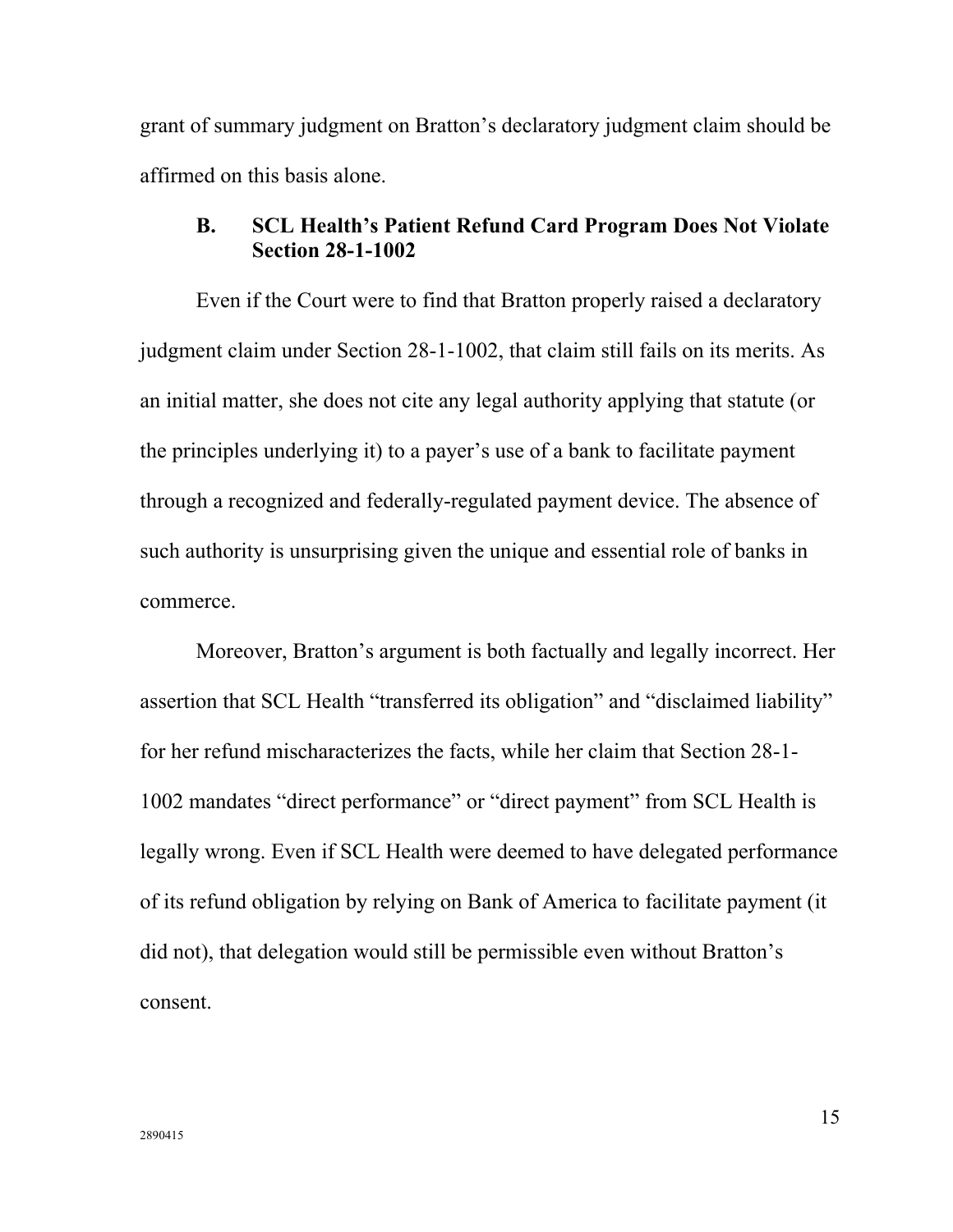## **1. The method by which SCL Health chooses to issue payment does not implicate Section 28-1-1002.**

Section 28-1-1002 limits an obligor's ability to transfer "the burden of [its] obligation," which is defined as "a legal duty by which a person is bound to do or not do a certain thing." Mont. Code Ann. § 28-1-101(1). Here, that legal duty is to refund Bratton, which is solely an obligation to deliver money. But as the statute makes clear, how that obligation is performed—that is, the method of payment—is not the subject of the Section 28-1-1002 because it is not the obligation itself. *See id.* 28-1-101(2) ("Performance of an obligation for the delivery of money only is called payment.").

Consequently, SCL Health's provision of refunds through Patient Refund Cards does not implicate Section 28-1-1002 any more than would its issuance of refunds by check or some other commonly used means of payment. Modern commerce, including the performance of payment obligations, necessarily flows through banks and other financial institutions, regardless of the method of payment. Personal checks must be deposited or cashed, and that process involves performance by both the payer's and the payee's banks. (*See* Bankers Br. 4-7.) The same is true of wire transfers or other forms of electronic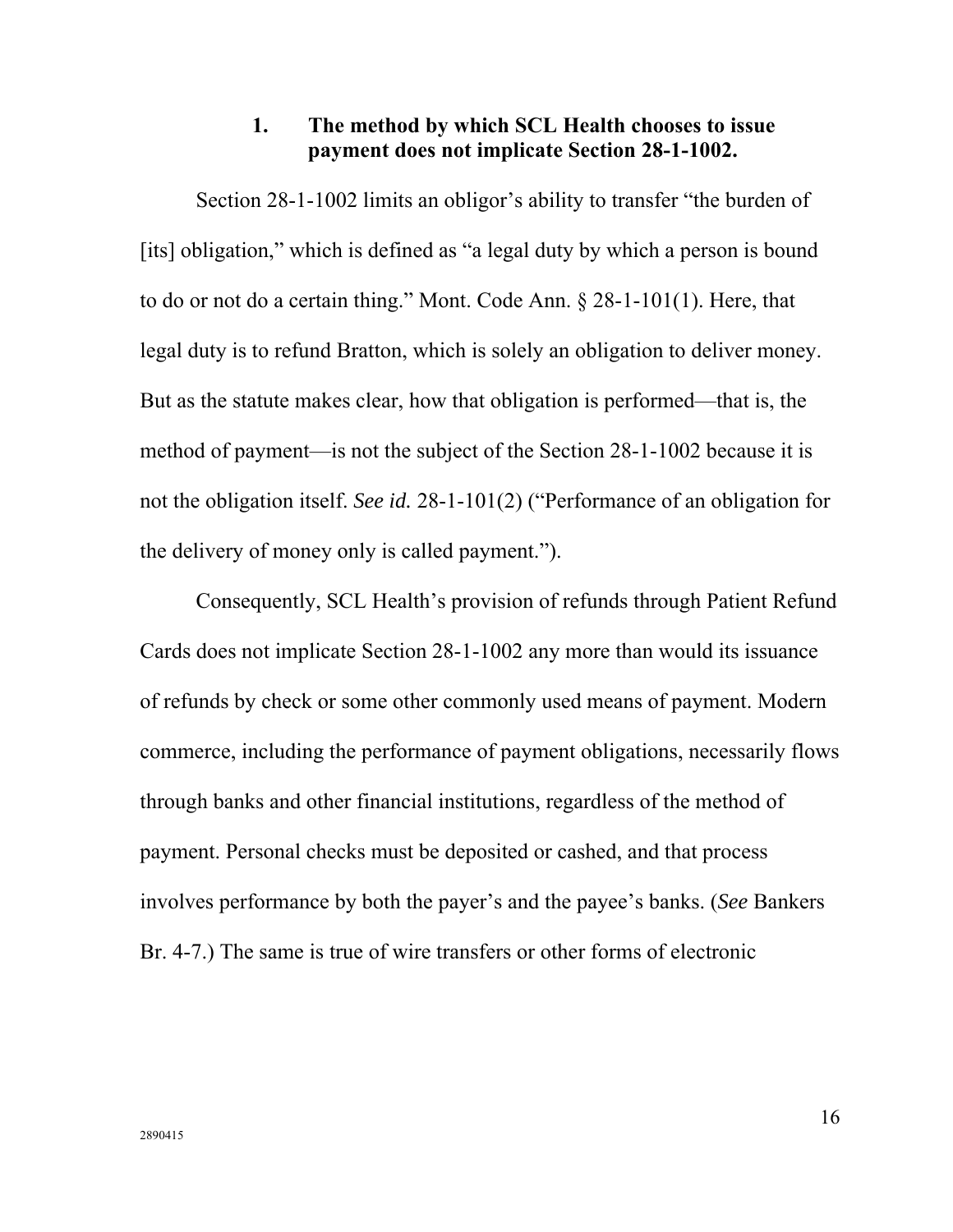payment.<sup>5</sup> Consequently, if Bratton's position were correct, a violation of Section 28-1-1002 would occur nearly any time a monetary obligation was paid. (*See* Bankers Br. 4-8.)

Clearly, however, these everyday transactions do not violate Section 28- 1-1002. The reason is simple: they do not create a transfer of the debtor's underlying legal obligation. Indeed, use of a bank to facilitate payment is no different than using the United States Postal Service to deliver a check in satisfaction of a payment obligation. In either case, the debtor retains the underlying payment obligation and remains the performing party, despite having to rely on a financial institution or the postal service to facilitate the debtor's performance.

Likewise, here, Patient Refund Cards are merely the means by which SCL Health chose to perform its payment obligation. It did not transfer or assign that obligation to Bank of America; nor did it pay Bratton's refund to Bank of America, as Bratton argues. (*See* Appellant's Br. 23.) Instead, SCL Health instructed its bank to issue a proper payment device to satisfy its own debt obligation. That process, like other forms of payment, required Bank of

<sup>5</sup> *See generally* James Steven Rogers, *The New Old Law of Electronic Money*, 58 SMU L. Rev. 1253, 1257-59 (Fall 2005) (describing the process of wire transfers and electronic payment systems).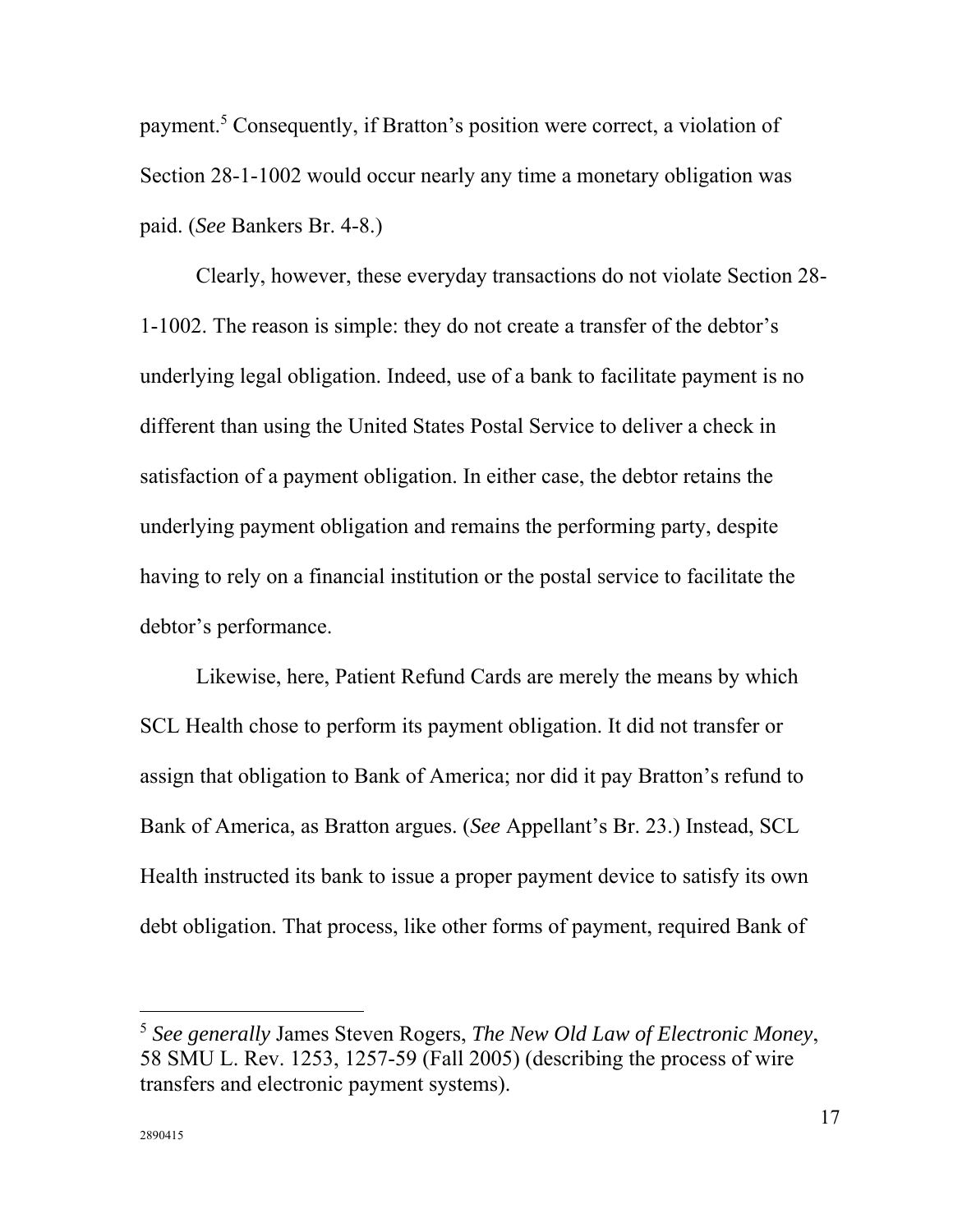America to debit the refund amount from SCL Health's account and credit it to Bratton's Patient Refund Cards, just as payment on a personal check would require the transfer of bank credit from SCL Health's bank to Bratton's bank.<sup>6</sup> Bratton rightly assumes that the latter transaction would not constitute a transfer of SCL Health's payment obligation—either to its own bank or to Bratton's and there is no rational basis for treating payment through prepaid debit cards any differently. Indeed, even the National Consumer Law Center (which appears here as *amicus curiae* in support of Bratton's position) has advised that "courts may . . . analogize stored value cards to cashier's checks, traveler's checks, credit cards, or ordinary checks" for "purposes of finding an applicable legal approach." Nat'l Consumer Law Ctr., Consumer Banking & Payments Law  $\S$  7.1.7.4 (4th ed. 2009) (included in the record at CRR 37, Ex. H).

The bottom line is this: prepaid debit cards differ from other payment forms in some respects, but the basic character of the transaction, and the bank's role in it, is the same. Regardless of whether payment is made by personal check or prepaid debit card, the bank's obligation is still that of a financial institution that must transfer funds at its customer's instruction. The underlying payment obligation, and the burden of liability that comes with it, remains the

<sup>6</sup> Rogers, *supra* n.5, at 1257-58 (describing check system as the transfer of bank credit).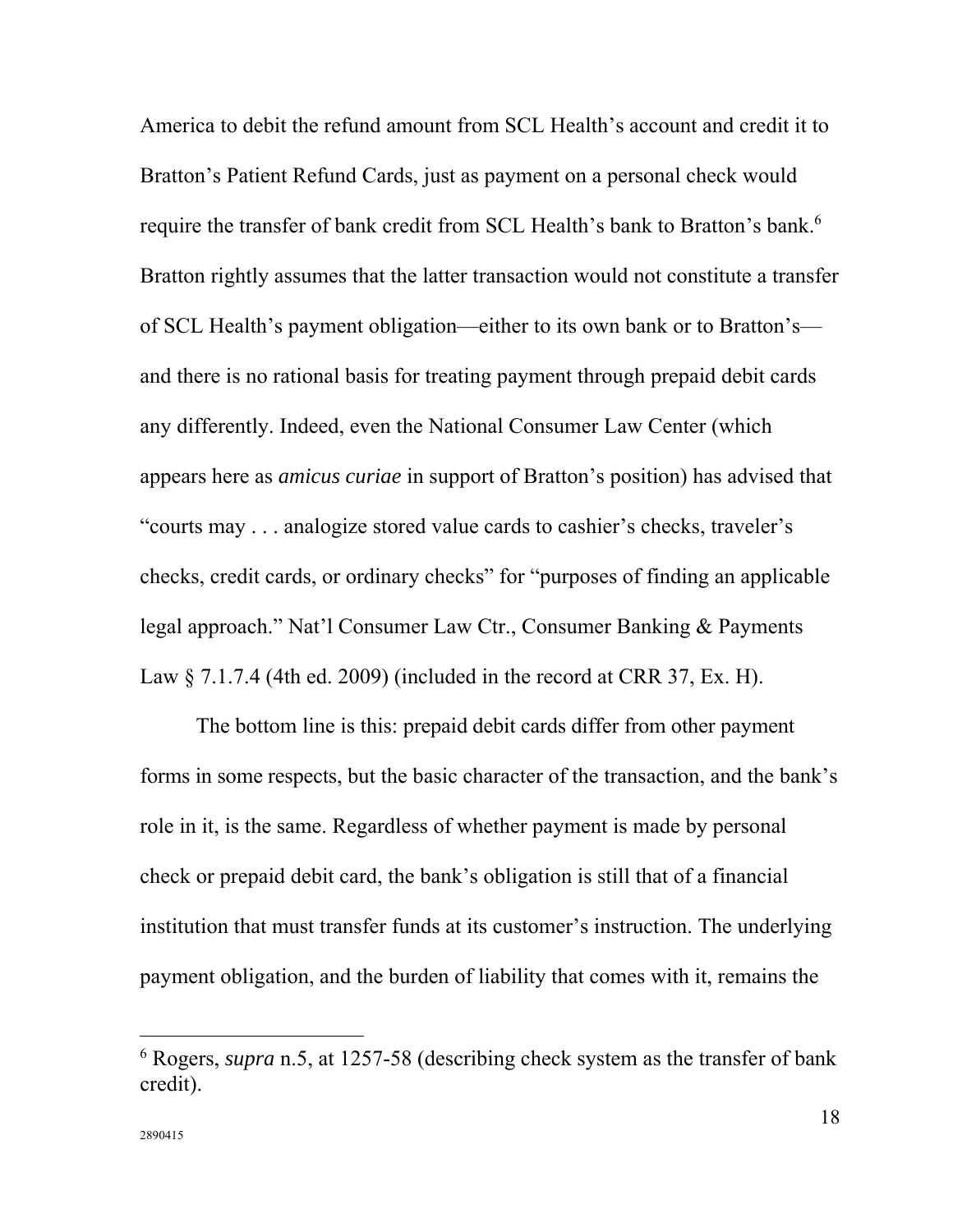debtor's. Thus, the means by which a debtor makes payment—whether by check, wire transfer, prepaid debit card, etc.—does not transfer the "burden" of the debtor's obligation, and it therefore does not implicate Section 28-1-1002. (*See* Bankers Br. 4-8.)

## **2. Bratton's arguments do not show that SCL Health transferred its payment obligation.**

Bratton argues that SCL Health improperly transferred its refund obligation to Bank of America because it relied on that bank to effectuate payment, relinquished control over the refunded money once Bank of America issued the Patient Refund Cards, and then purportedly disclaimed any liability for refunding Bratton. These arguments are meritless.

SCL Health neither assigned its refund obligation to Bank of America nor disclaimed liability for the underlying obligation itself. SCL Health retains—and has expressly acknowledged that it retains—that legal obligation. (*See* Tr. Proceedings 28:9-13, May 30, 2019 ("Hr'g Tr."); *id.* 43:19-20 (reflecting Bratton's recognition that SCL Health "acknowledge[s] that they owe the money").) Its position, adopted by the District Court, is simply that it performed its obligation by paying Bratton through Patient Refund Cards. (*See, e.g.*, CRR 52 at 9, 14.)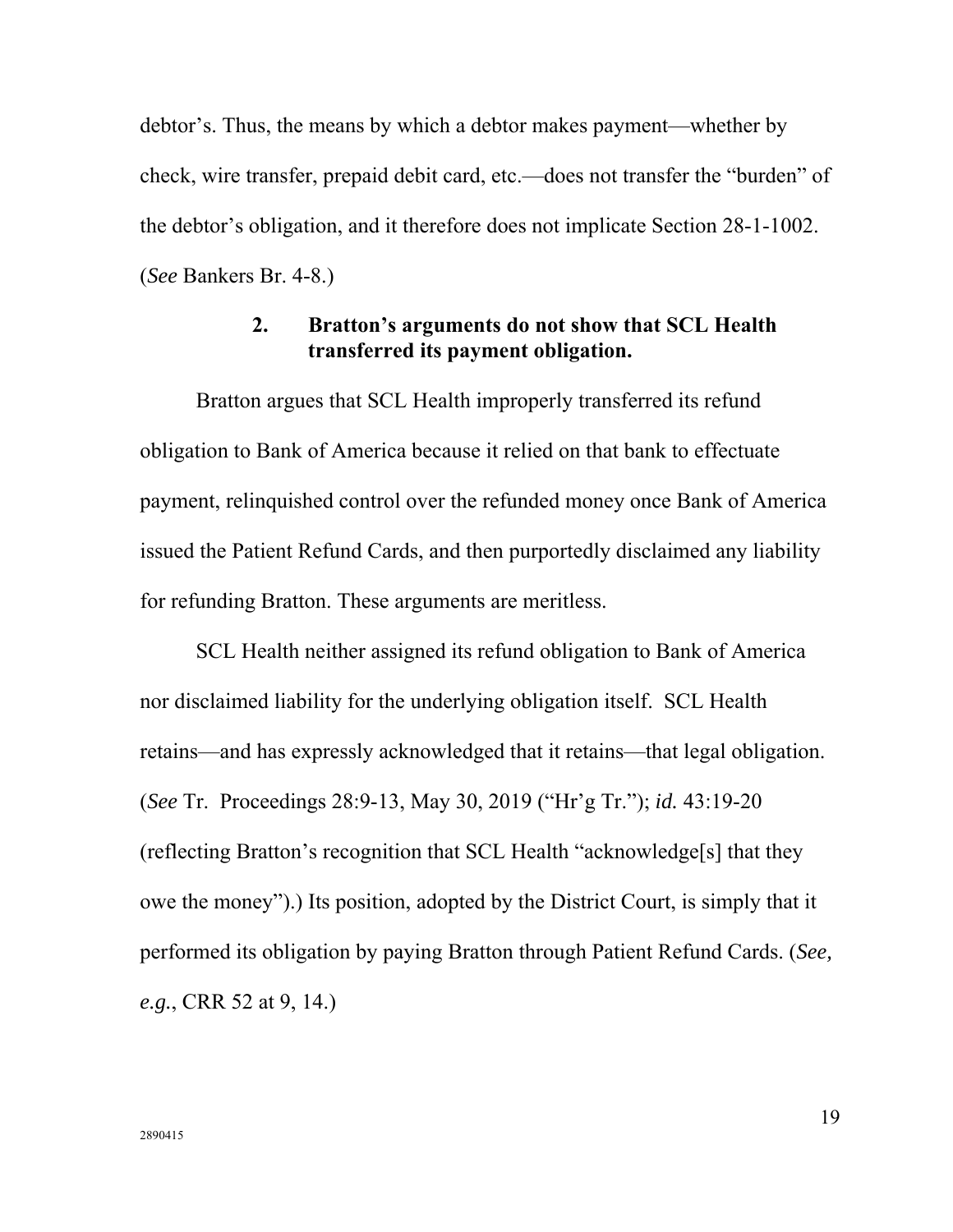That SCL Health relinquishes control of funds loaded onto Patient Refund Cards, or that Bank of America performs certain functions in facilitating payment to cardholders, is irrelevant. Those facts do not alter the relationship between SCL Health and its patients; thus, they have no bearing on whether SCL Health transferred its refund obligation to Bank of America. If, for some reason, a Patient Refund Card was defective and could not be used to access the refunded money—a circumstance Bratton does not allege and for which there is no evidence—SCL Health would retain the legal obligation to pay that patient the refund.

Bratton's reliance on the existence of Bank of America's cardholder agreement is similarly misplaced. That agreement, too, does not affect the relationship between Bratton and SCL Health; nor does it purport to shift any liability for SCL Health's payment obligation to Bank of America. Moreover, Bratton was not required to consent to Bank of America's cardholder agreement to access her funds—she could (and eventually did) obtain a check in lieu of her Patient Refund Cards at no cost and without activating them. (*See* Statement of Facts ("Facts") at 4.)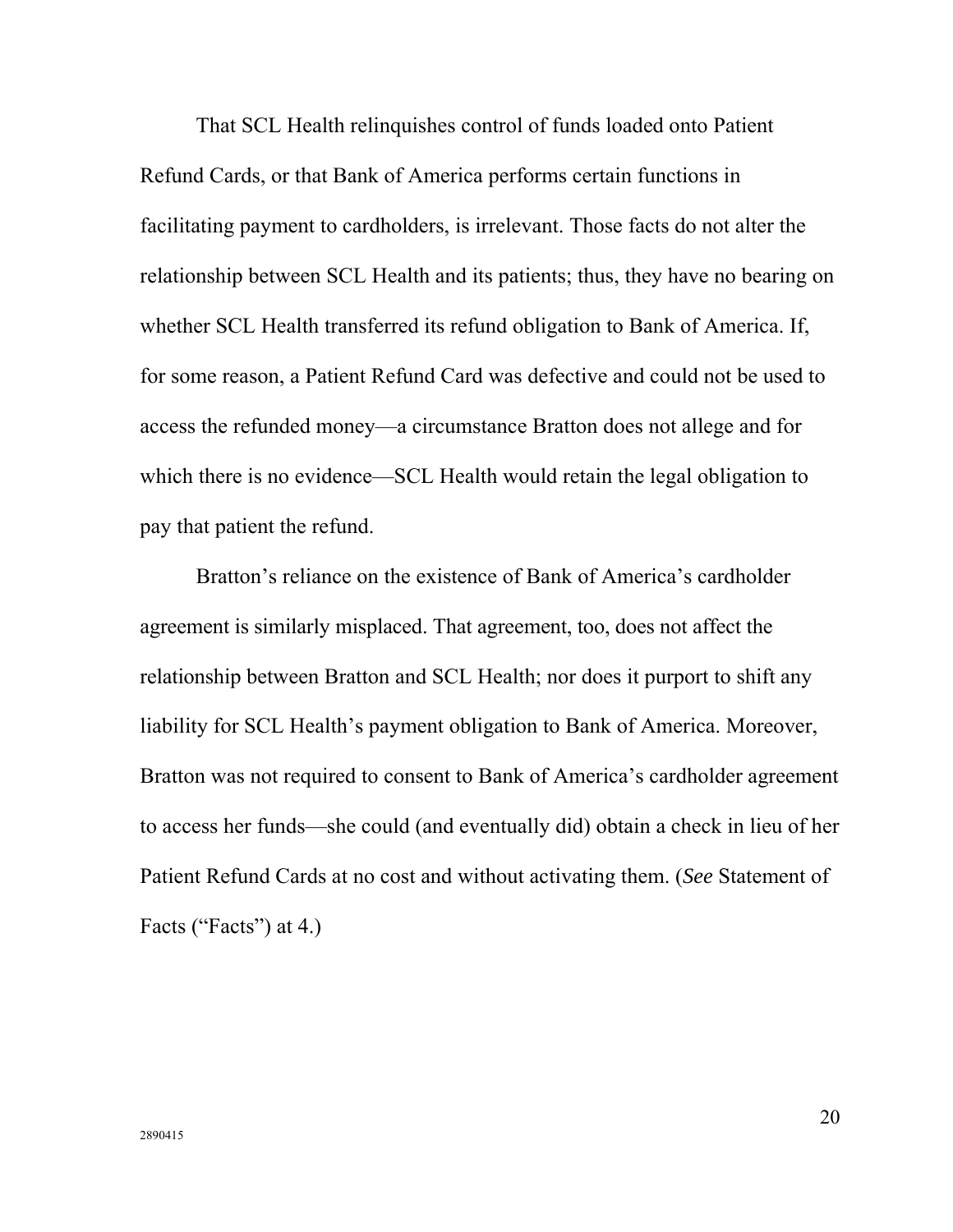## **3. Section 28-1-1002 does not preclude delegating performance of a payment obligation without the beneficiary's consent.**

Bratton's argument suffers from an additional fatal flaw: she incorrectly assumes that Section 28-1-1002 prohibits the nonconsensual delegation of contractual performance. It does not. Section 28-1-1002 speaks only to transferring the "burden of an obligation," meaning the legal responsibility for performing the obligation. It neither addresses nor precludes delegating the act of performance itself, which is distinct from the burden of (or liability for) that performance.

Basic principles of contract law and Montana Supreme Court precedent confirm this interpretation of Section 28-1-1002. That statute codifies the following widely-recognized rule of contract law: an obligor can properly delegate the performance of his duty to another, even without the beneficiary's consent, unless the delegation is contrary to public policy or a contractual promise; but, without the beneficiary's consent, that delegation does not discharge the obligor's duty or liability to the beneficiary. *See* Restatement (Second) of Contracts § 318(1), (3) (Am. Law Inst. 1981). Stated differently,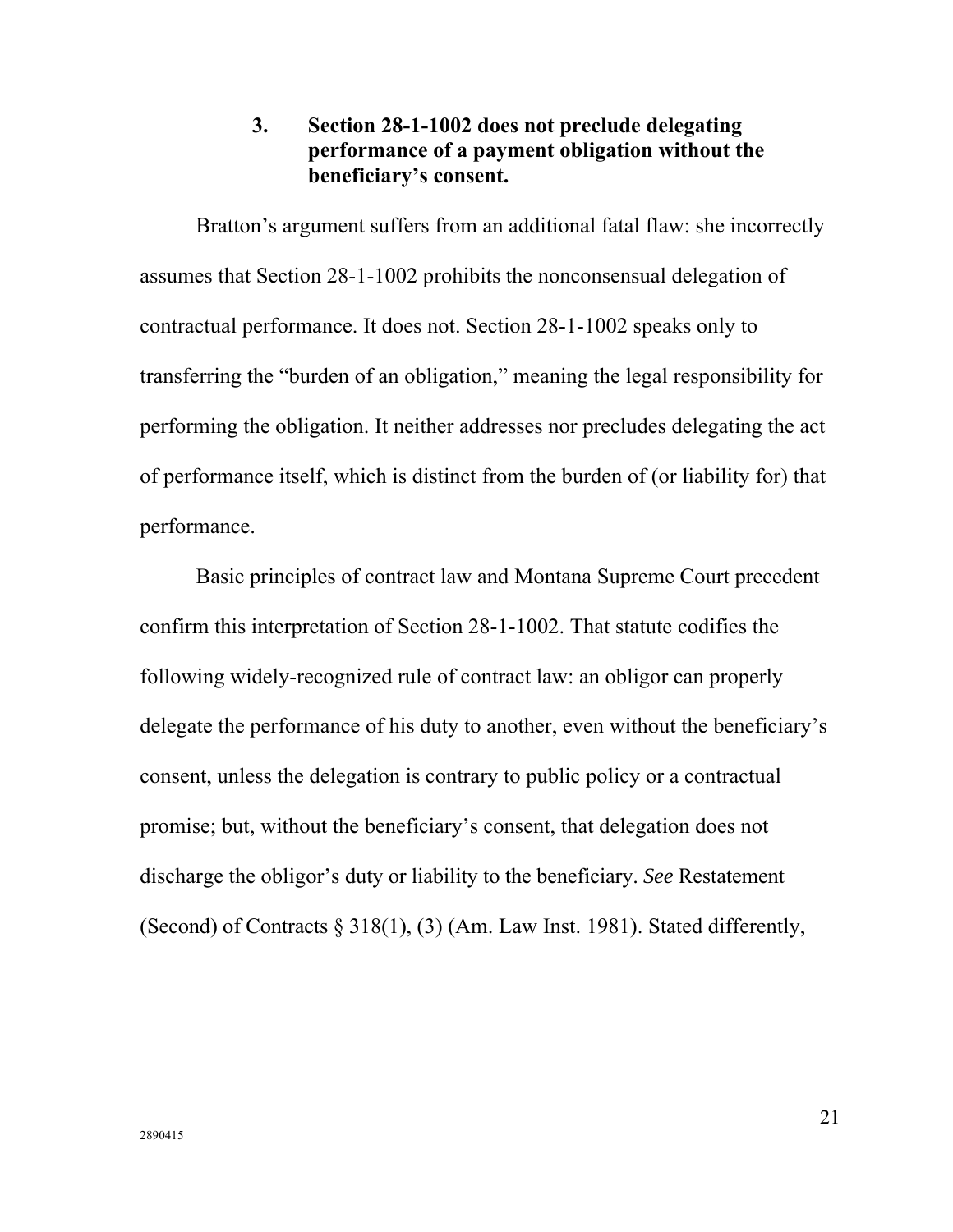performance of contractual duties is freely delegable, $<sup>7</sup>$  but the delegating</sup>

obligor "remains liable as surety unless the obligee consents to the delegation."

*Headrick v. Rockwell Int'l Corp.*, 24 F.3d 1272, 1278 (10th Cir. 1994) (citing

Restatement (Second) of Contracts §§ 318, 329).

This Court has recognized this rule's applicability in Montana and that it

is consistent with the mandate of Section 28-1-1002:

It has sometimes been said that the effect of an assignment is to make the lessee a surety for the assignee. This follows from the general rule, heeded in this jurisdiction, that an assignee who assumes the obligations of the contract becomes primarily liable for their discharge, but the assignor remains secondarily liable . . . . Thus, in effect, as between the lessor and the lessee, who has assigned his rights under the lease and relieved himself of the obligations by having the assignee assume them, the lessee, nevertheless, remains an obligor to his lessor to whom the lessor may look for the payment of rent. The burden of the obligation can be transferred only with the consent of the party entitled to its benefit. R.C.M.1947, § 58-301.

*Kintner v. Harr*, 146 Mont. 461, 479, 408 P.2d 487, 497 (1965); *accord* 

*Herigstad v. Hardrock Oil Co.*, 101 Mont. 22, 37, 52 P.2d 171, 175-76 (1935)

 $<sup>7</sup>$  The exception to this rule concerns contractual duties that call for the exercise</sup> of personal skill, unique ability, judgment, or discretion, or those that a party has agreed to personally perform. *See* Restatement (Second) of Contracts § 318(2) ("Unless otherwise agreed, a promise requires performance by a particular person only to the extent that the obligee has a substantial interest in having that person perform or control the acts promised."); *see also id.* cmt. c ("The principal exceptions relate to contracts for personal services and to contracts for the exercise of personal skill or discretion."). Payment of a run-ofthe-mill monetary obligation does not fall within this exception.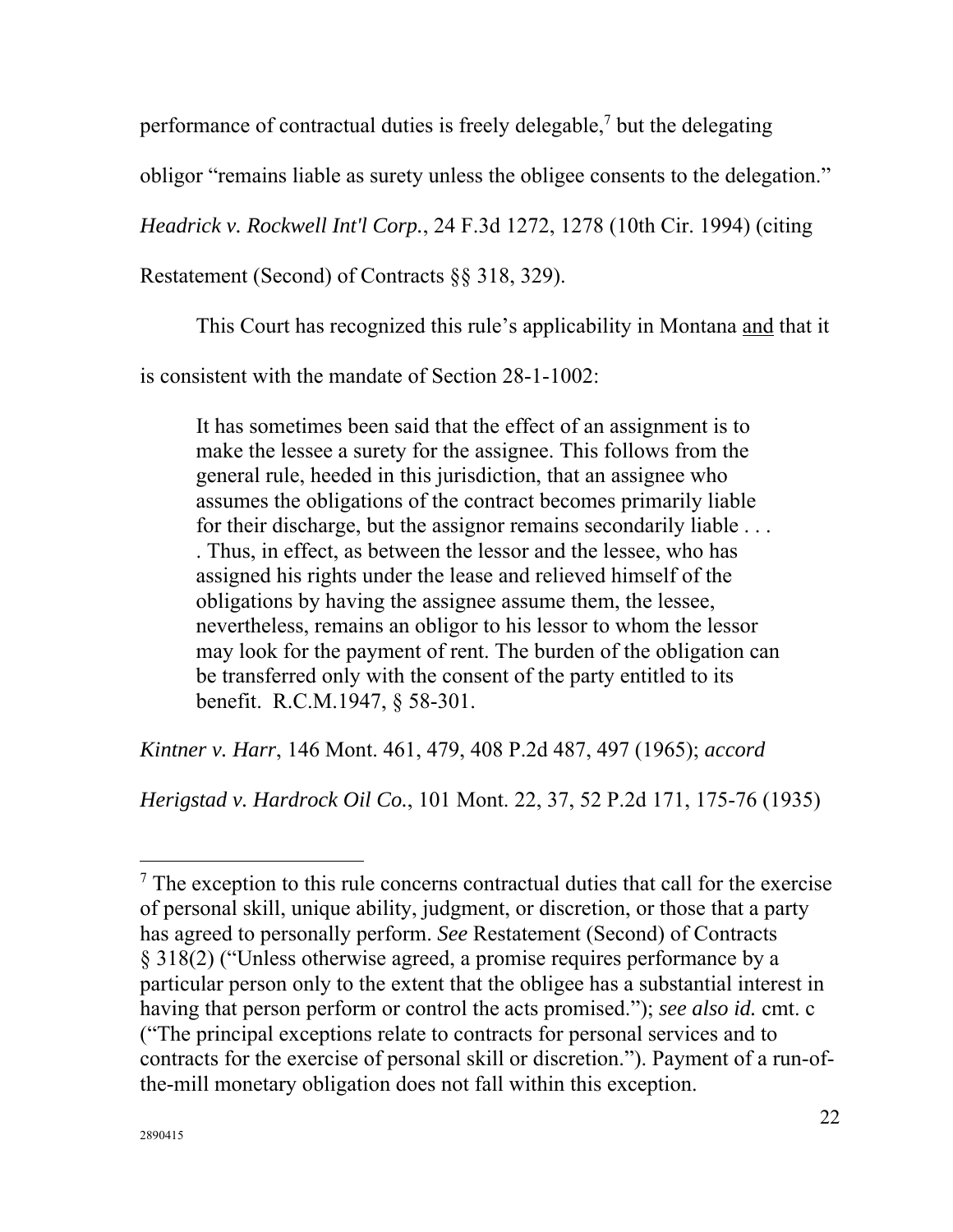("[W]hatever the rule may be elsewhere, in this jurisdiction, while the assignment of a contract does not relieve the assignor from liability, an assignee who assumes the obligations of the contract becomes primarily liable for their discharge, and the assignor remains but secondarily liable . . . .").

This authority contradicts the entire premise of Bratton's arguments that she is legally entitled to "direct performance" from SCL Health under Section 28-1-1002—and, thus, shows unequivocally that her position is wrong. Even if SCL Health is deemed to have delegated performance of its refund obligation to Bank of America (which it did not), that delegation is permissible under Section 28-1-1002, even without Bratton's consent. Bratton does not claim that SCL Health assigned a contractual duty of personal performance. And, aside from her misguided arguments about Section 28-1-1002, she does not identify any public policy rationale for precluding SCL Health from delegating performance of its payment obligation (which it did not do in any event). Thus, "there can be no claim of injury by the simple fact of delegation"—which is the only injury Bratton claims. *See Sys. Council EM-3 v. AT & T Corp.*, 972 F. Supp. 21, 40 n.37 (D.D.C. 1997), *aff'd sub nom. Sys. Council EM-3 v. AT&T Corp.*, 159 F.3d 1376 (D.C. Cir. 1998).

Consequently, that Bratton has to "deal" with Bank of America or, as she mischaracterizes it, "accept performance by Bank of America" in the form of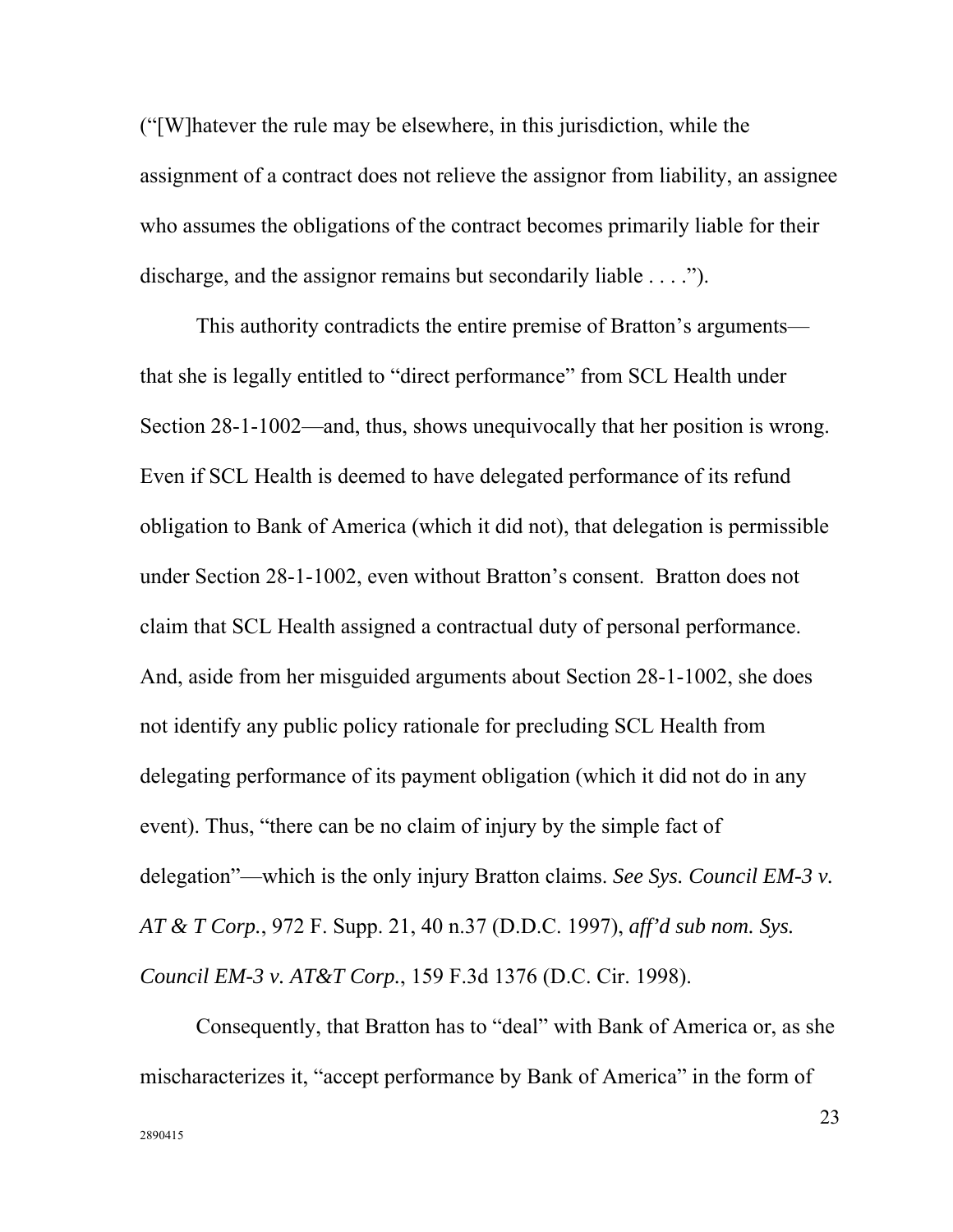either a Bank of America-issued check or a Patient Refund Card (Appellant's Br. 37) does not establish an injury or a cause of action under Section 28-1- 1002.

#### **4. Neither** *Skinner* **nor** *AICCO* **support Bratton's position.**

Bratton cites cases from North Dakota and California to support her argument that SCL Health violated Section 28-1-1002 by relying on Bank of America to facilitate payment of her refund. (Appellant's Br. 24-29 (citing *Skinner v. Scholes,* 229 N.W. 114 (N.D. 1930), and *AICCO, Inc. v. Ins. Co. of N. Am.*, 90 Cal. App. 4th 579 (Cal. Ct. App. 2001)).) Bratton's reliance on both authorities is misplaced, as neither *Skinner* nor *AICCO* addresses the rule stated in Section 28-1-1002 in the context of payment of a monetary obligation. Thus, neither case establishes the position Bratton advances: that SCL Health transferred the legal burden of its debt obligation by refunding Bratton through a recognized payment device that, like other payment instruments, requires the use of one or more intermediary banks.

In any event, both cases are materially distinguishable due to the existence of facts not present here. *Skinner* involved the assignment of a land contract in which the original obligor agreed to provide a deed with personal covenants, which the court construed as a promise by the obligor "to perform itself." 229 N.W. at 116-17. While the court recognized performance by a third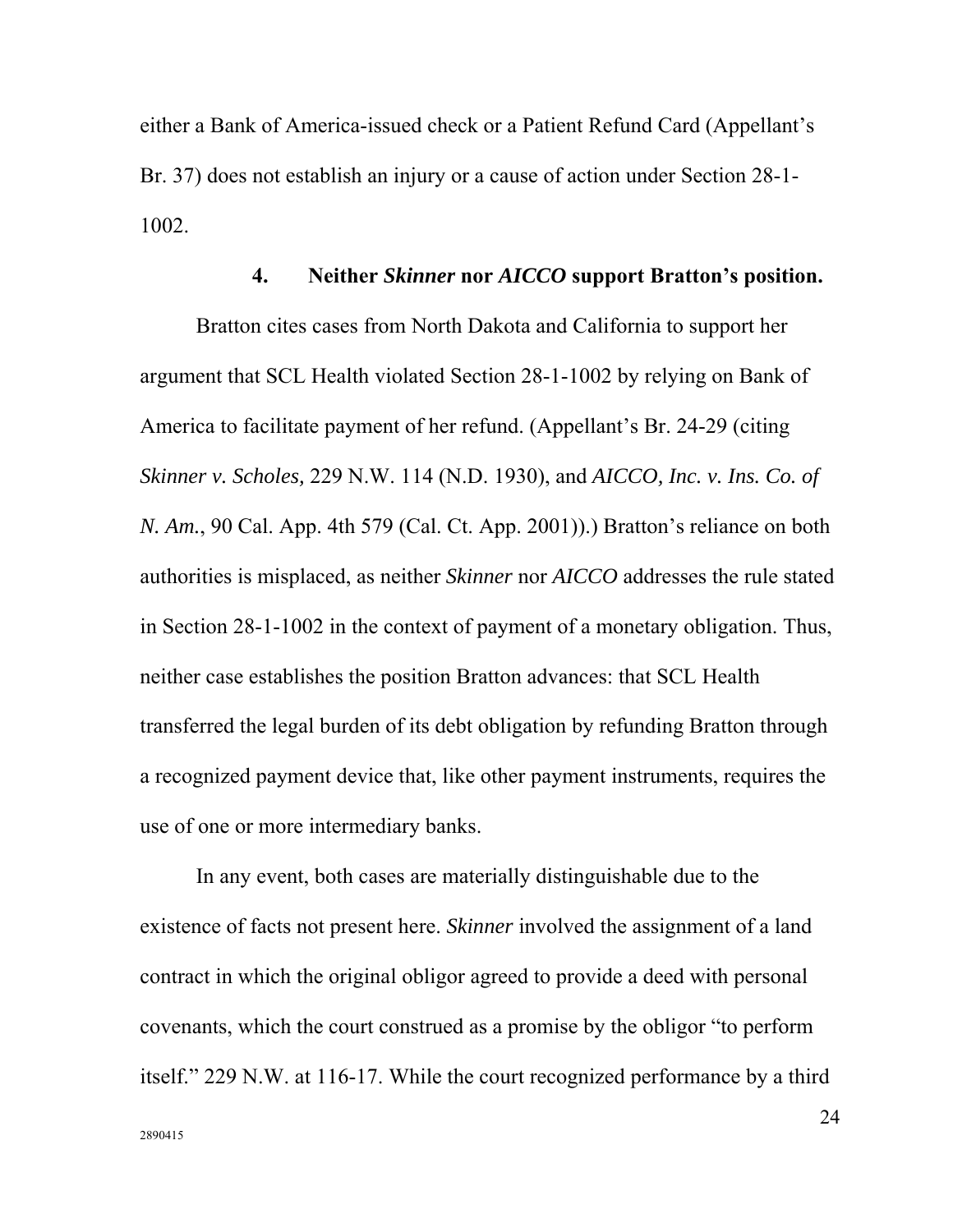party would be acceptable if it "compli[ed] with the terms of the contract," it concluded that the offer of such performance did not, in fact, comply with the contract because the obligor had promised to personally perform. *Id.* Here, by contrast, SCL Health did not assign (or even delegate) any contractual or quasicontractual duty to Bank of America but, rather, performed its payment obligation by instructing its bank to pay Bratton through a recognized payment device, just as it would by issuing Bratton a personal check.

*AICCO*, a decision from California's intermediate appeals court, involved the "transfer[]" of an insurance company's obligations under an entire class of insurance policies. 90 Cal. App. 4th at 584-85. The plaintiffs alleged that Insurance Company of North America ("INA"), the original insurer, affirmatively disclaimed any and all liability under the transferred policies (primary and secondary) and contended that policyholders had no recourse against it in the event of nonperformance or default by the party to whom it had transferred those policies. *Id.* at 585, 591. Accepting those allegations as true, the *AICCO* court concluded the plaintiffs had alleged a violation of California's equivalent of Section 28-1-1002. *Id.* at 589, 591. But, here, SCL Health has never disclaimed liability for its payment obligation; it maintains only that it has performed that obligation by providing Bratton her Patient Refund Cards.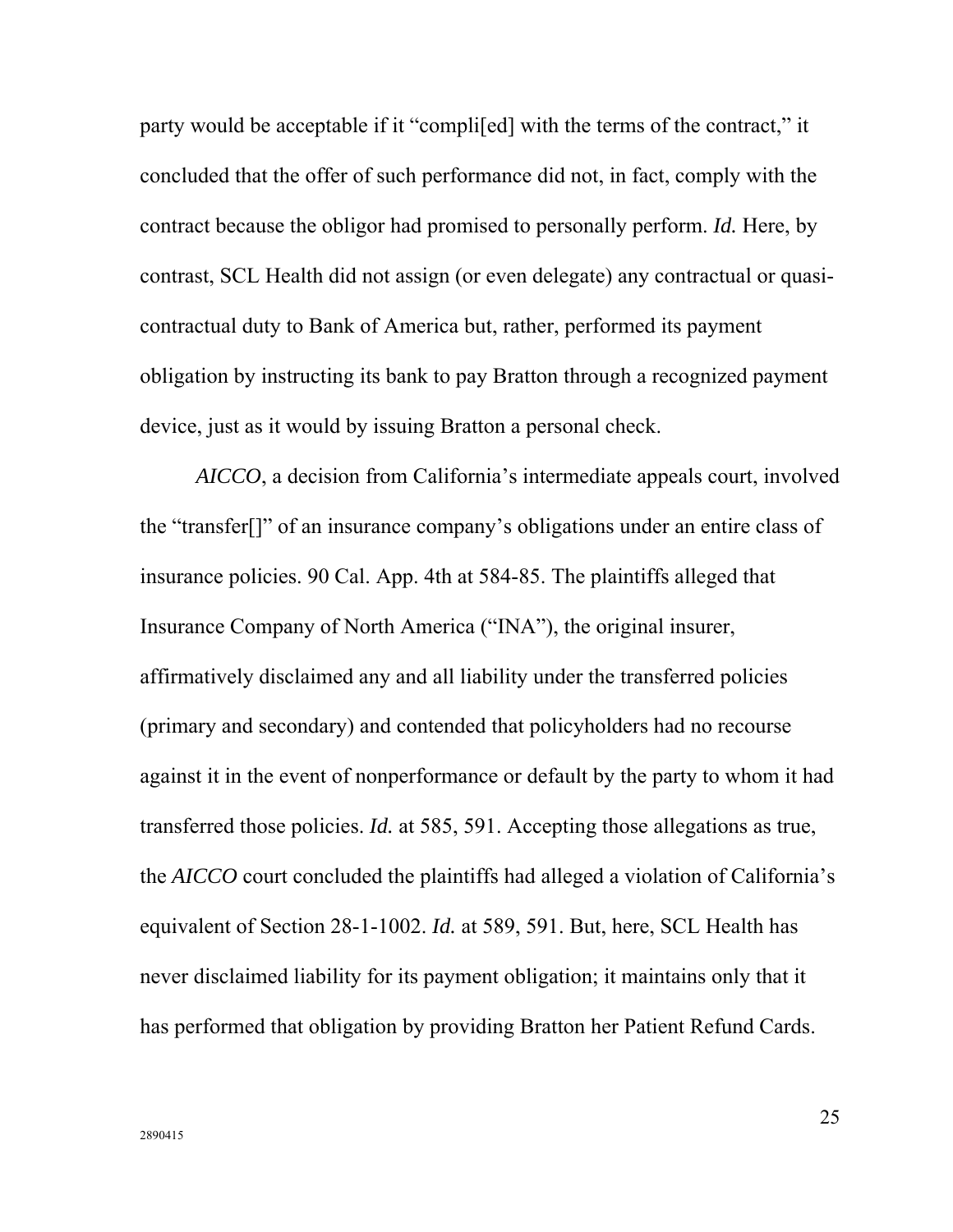### **II. THE DISTRICT COURT PROPERLY GRANTED SUMMARY JUDGMENT ON EACH OF BRATTON'S CAUSES OF ACTION**

## **A. Bratton's Unjust Enrichment and Constructive Trust Claims Fail Because SCL Health Has Not Unjustly Retained Any Benefit She Conferred**

The District Court granted SCL Health summary judgment on Bratton's unjust enrichment and constructive trust claims because she cannot prove that SCL Health retained the benefit she conferred without paying its value, an essential element of her claims.<sup>8</sup> This decision was correct. As the District Court recognized, the fact that Bratton received and has access to her refunds either through use of her Patient Refund Card or by requesting a check—defeats her claims. (*See* CRR 52, pp. 12-13.)

To prove unjust enrichment, Bratton must show she conferred a benefit on SCL Health and that SCL Health retained that benefit (i.e., her payment of \$27.75 for healthcare services) under circumstances that would make it inequitable "to retain the benefit without payment of its value." *See N. Cheyenne Tribe v. Roman Catholic*, ¶ 36. Here, however, SCL Health has not

<sup>&</sup>lt;sup>8</sup> Although Bratton asserted a separate cause of action for an equitable constructive trust, the imposition of such a trust is best characterized as a "remedy to rectify the unjust enrichment of a party." *See N. Cheyenne Tribe v. Roman Catholic Church*, 2013 MT 24, ¶ 39, 368 Mont. 330, 296 P.3d 450. To establish an equitable right to a constructive trust, a plaintiff must first establish that a defendant has been unjustly enriched. *See* Mont. Code Ann. § 72-38-123.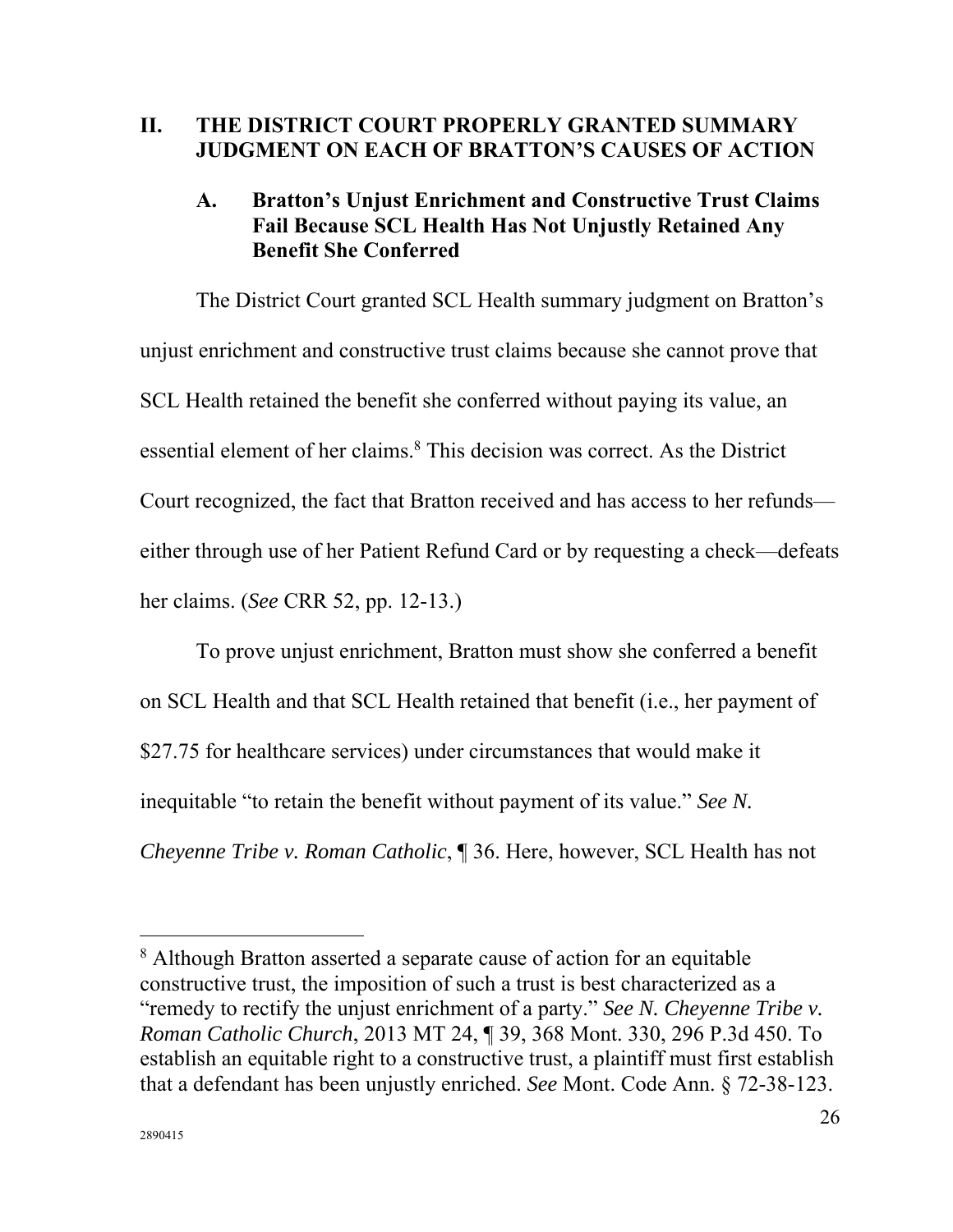unjustly retained the benefit Bratton conferred because it repaid her the value of that benefit in the form of Patient Refund Cards. Thus, SCL Health has not retained the benefit Bratton conferred without paying its value.

Bratton's analysis ignores this critical element of her unjust enrichment claim. That SCL Health may retain other benefits she did not confer, like certain costs savings, is irrelevant. What matters is that SCL Health paid Bratton the value of the benefit she did confer. Bratton cites no authority suggesting she (or the putative class) is entitled to the value of benefits SCL Health obtains by improving its business practices to reduce the internal costs of providing refunds, particularly when it is undisputed that SCL Health refunded Bratton's money.

On appeal, Bratton argues that SCL Health is unjustly enriched despite having repaid her the benefit she conferred because the manner in which it paid her purportedly violates Section 28-1-1002.<sup>9</sup> (Appellant's Br. 41-42.) But there

<sup>&</sup>lt;sup>9</sup> Notably, Bratton did not raise this theory of unjust enrichment before the District Court. Instead, Bratton argued that SCL Health was unjustly enriched because it converted Bratton's refund money "by giving [that money] to Bank of America without [her] consent." (CRR 25 at 16; *accord* CRR 28 at 6, ¶ 22 (alleging, as part of her unjust enrichment claim, that SCL Health "wrongfully converted funds from [Bratton]"); Hr'g Tr. 35:20-23.) Bratton, however, does not appeal the District Court's grant of summary judgment on her conversion claim; thus, there is no dispute that SCL Health did not convert any funds belonging to Bratton.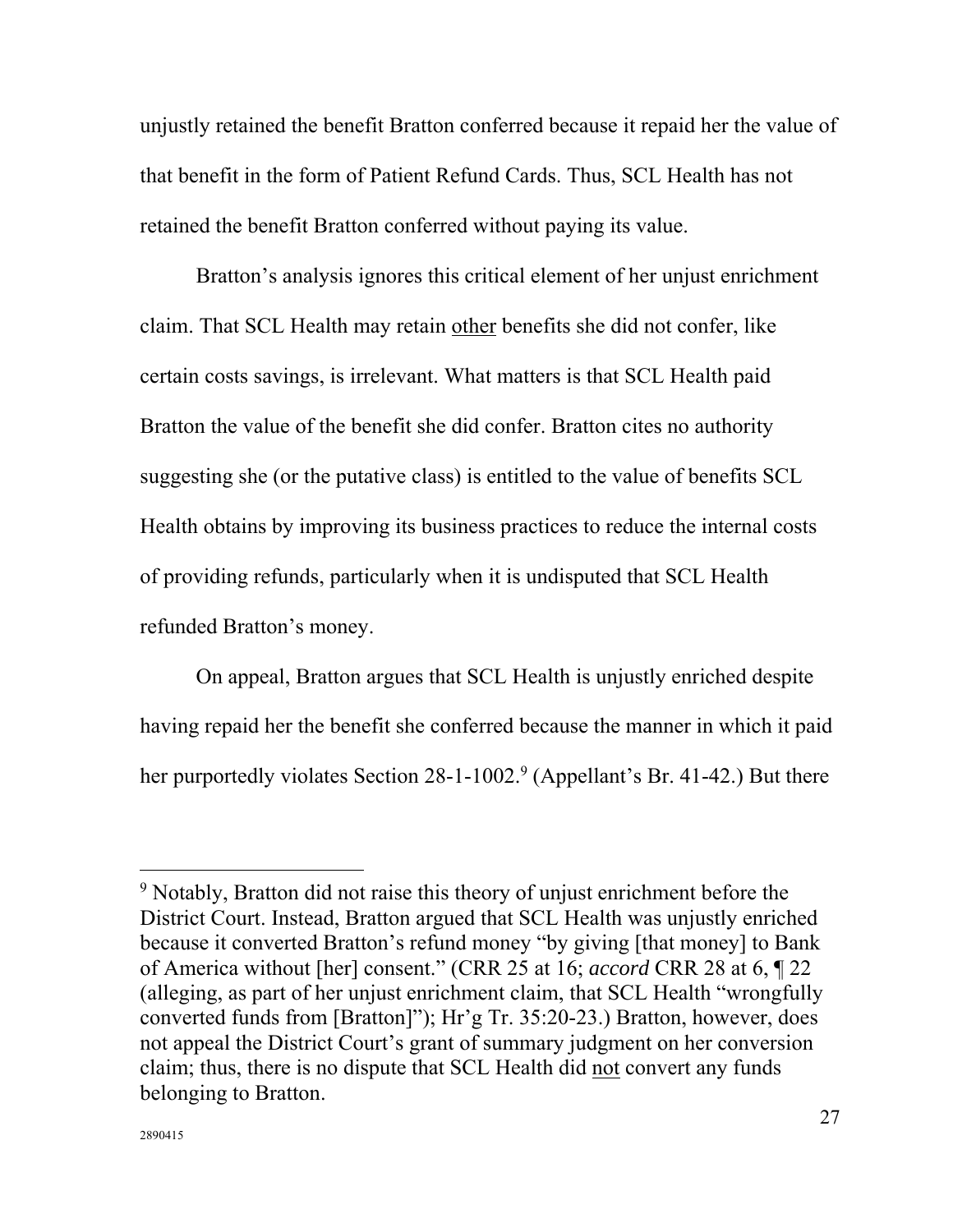is nothing inherently wrongful about the Patient Refund Card Program, regardless of whether patients consent to receive refunds in the form of prepaid debit cards issued by Bank of America. (*See* Argument, *supra*.) The Patient Refund Program does not violate Montana law; nor is SCL Health required to obtain its patients' consent to the method by which it chooses to issue refunds.

Accordingly, the District Court's grant of summary judgment on Bratton's unjust enrichment and constructive trust claims should be affirmed.

## **B. Bratton's MCPA Claim Fails as a Matter of Law Because She Has Not Sustained an "Ascertainable Loss of Money or Property"**

The District Court correctly granted summary judgment on Bratton's MCPA claim because she did not sustain an "ascertainable loss of money or property," as a result of any allegedly unfair or deceptive practice. *See* Mont. Code Ann. § 30-14-133(1). It is undisputed that Bratton received two Patient Refund Cards for a total refund of \$27.75. (*See* Appellant's Br. 12.) Bratton's husband activated one of her Patient Refund Cards, and she admits she could have activated the other. (Facts § II.) Bratton does not dispute the many ways in which she can use those cards in commerce or otherwise retrieve, in either cash or check, each card's balance. (*Id.*) Nor does she dispute that she could—and eventually did—obtain a check for the amount of her refunds. (*Id.*) Bratton,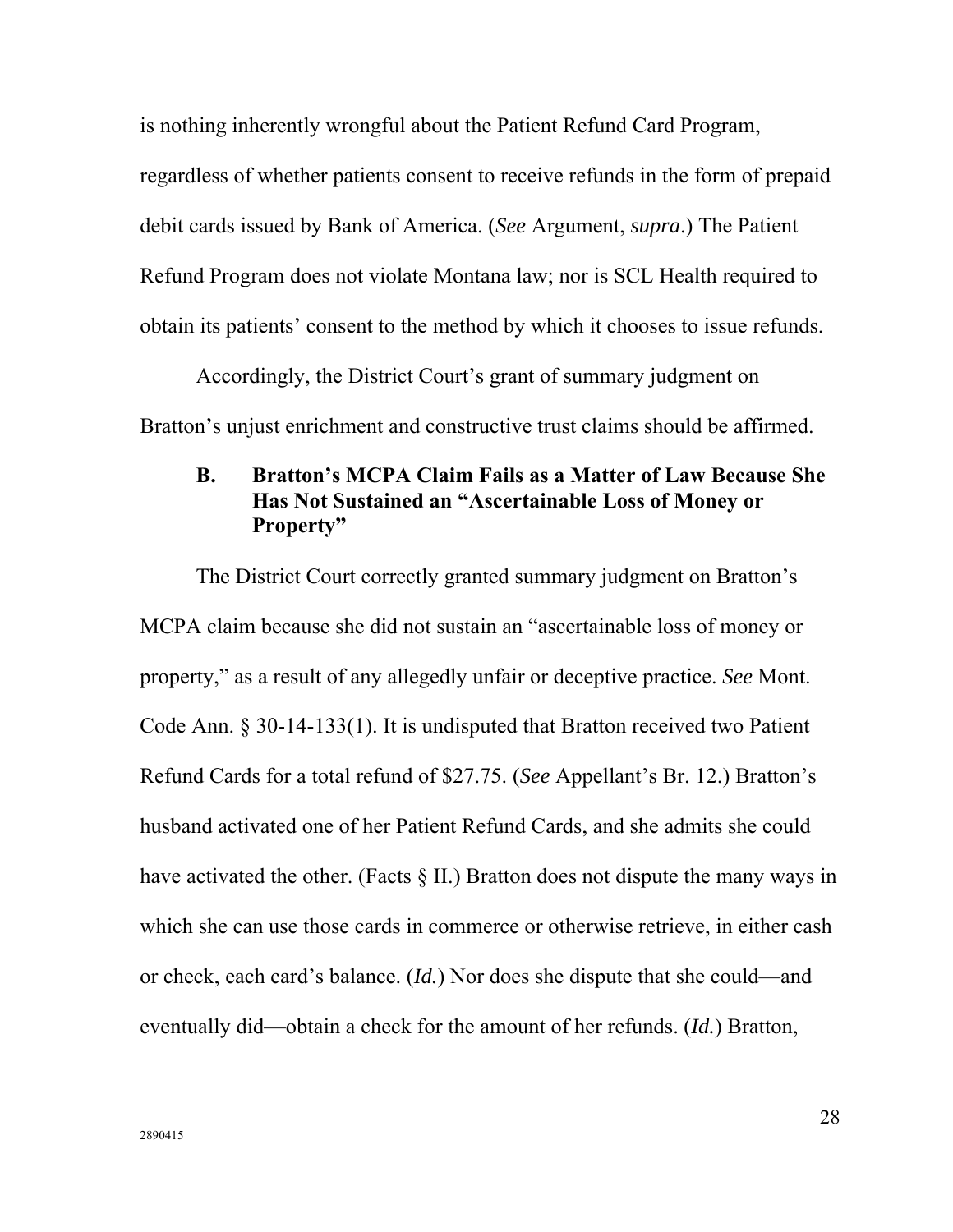therefore, has not sustained any actual loss of "money or property." *See* Mont. Code Ann. § 30-14-133(1).

Bratton offers no valid basis for reversing the District Court's summary judgment order on her MCPA claim. On appeal, she no longer claims she sustained an ascertainable loss because she did not receive her refunds, as she previously argued. (*See* CRR 25 at 18.) That alone dooms her claim, as she concedes she received her refund and, thus, sustained no pecuniary loss. Instead, she now claims her ascertainable loss is the \$27.75 she admittedly received because, according to Bratton, SCL Health "force[d]" her to accept payment from Bank of America. (Appellant's Br. 22, 46.) Bratton, thus, claims her "ascertainable loss" is not the money owed to her but the supposedly illegal practice itself. This theory fails for two reasons: (1) SCL Health's Patient Refund Card Program is not an unfair or deceptive business practice; and (2) Bratton's theory contravenes the express statutory requirements for a private MCPA claim by nullifying the ascertainable-loss requirement.

## **1. The Patient Refund Card Program is not an unfair or deceptive business practice.**

Bratton's primary argument—that SCL Health's Patient Refund Program is unfair and deceptive because it violates Section 28-1-1002—fails on its merits. The Patient Refund Card Program does not violate Section 28-1-1002,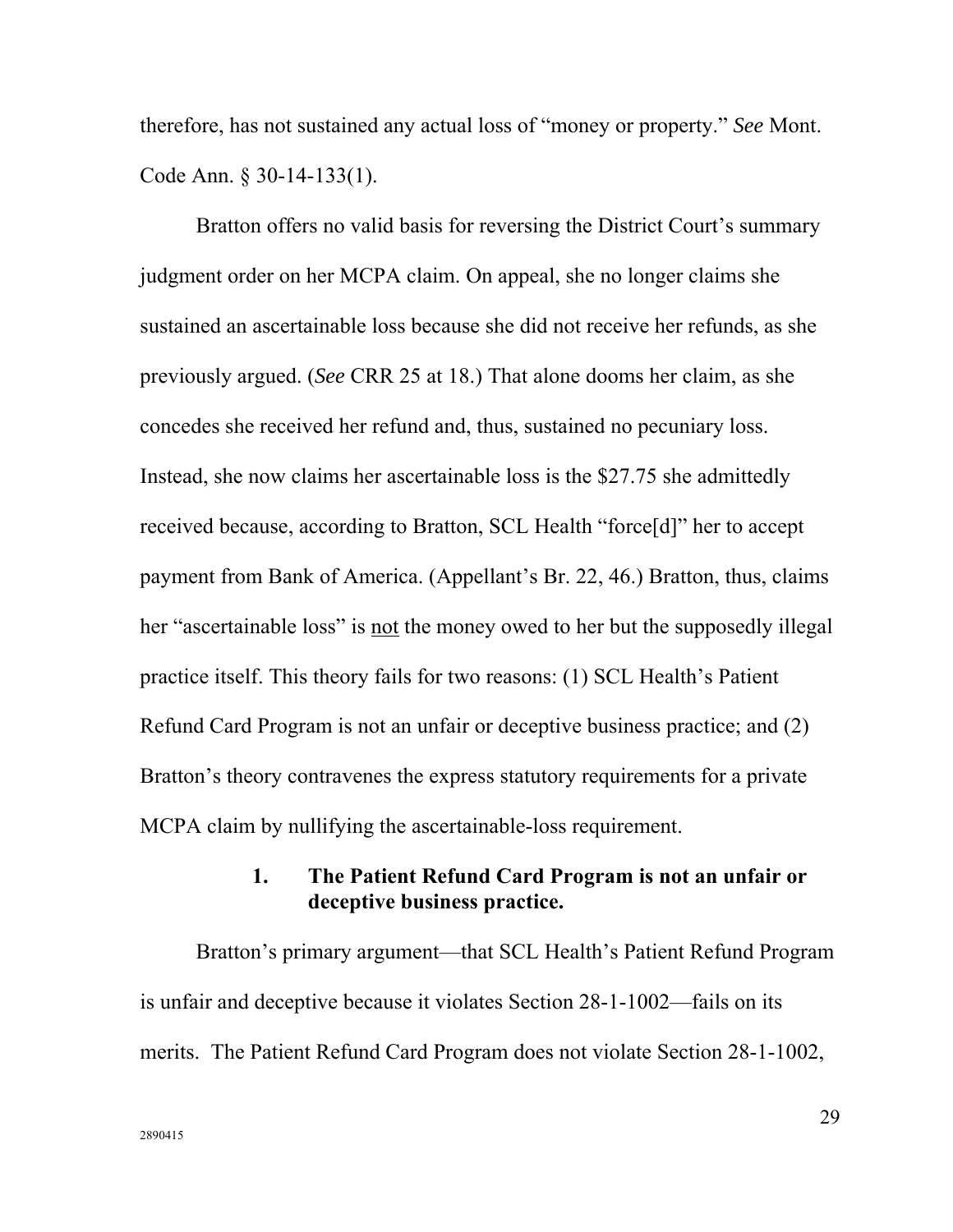regardless of whether Bratton consented to receiving her refund in the form of a prepaid debit card. (*See* Argument § II.B.) Nor is Bratton (or any other patient) legally entitled to "direct payment" of her refund from SCL Health—though that is essentially what she received. (*Id.* § II.C.3; Bankers Br. 7-8.) Montana law does not preclude SCL Health from using a bank to issue payment to Bratton, even if payment comes directly from that bank. That remains true even if SCL Health is deemed to have delegated performance of its repayment obligation as a result (which it has not). (Argument § II.C.) It logically follows that SCL Health was not required to inform Bratton (or any other patient) that it would provide refunds through Patient Refund Cards administered by Bank of America. (*Cf.* Appellant's Br. 45.)

Bratton's secondary argument—that she must consent to Bank of America's cardholder agreement to access her refund—is factually meritless. (*See* Appellant's Br. 46.) Bank of America's standard policy is that cardholders may obtain a check for the balance of their Patient Refund Cards without activating them. (*See* Facts.) Bratton offers no evidence that her experience was inconsistent with this standard policy. Bratton admits she did not even try to obtain a check from Bank of America or SCL Health before filing this lawsuits. (Facts.) Moreover, SCL Health arranged to have Bank of America issue Bratton a check for the balance of her Patient Refund Cards—one of which she did not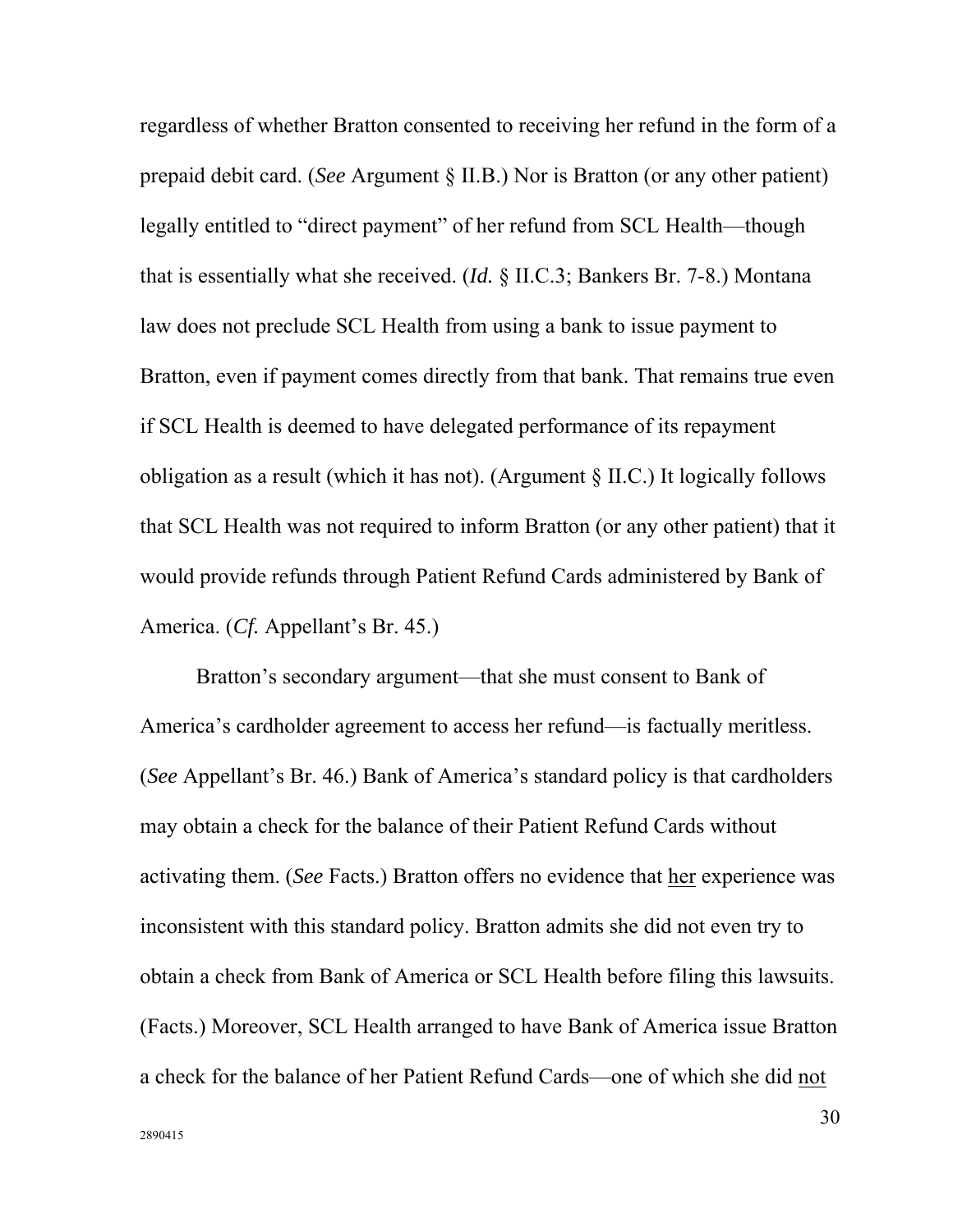activate—through normal business channels once she requested one. (Facts.) Thus, there is no evidence that Bratton was unable to request a check without activating her cards; nor is there a genuine fact dispute on this issue.

Nonetheless, Bratton attempts to manufacture a fact dispute by having her daughter and her attorney's wife, Meagen Heenan, submit an affidavit in which Ms. Heenan states that, when calling Bank of America, she was unable to reach a live person without activating her card. (App. at 63-64.) This evidence is irrelevant, as it does not pertain to Bratton's own experience. Ms. Heenan's affidavit provides, at most, evidence that she had difficulty requesting a check and, thus, that individual experiences may vary. But extrapolating from this evidence that Bratton cannot obtain a check without activating her Patient Refund Cards—when the record shows that a check was issued to her for the balance of the card she did not activate—amounts to nothing more than baseless speculation that is contradicted by the record. That speculation is insufficient to create a genuine dispute of fact.

### **2. Bratton cannot prove an ascertainable loss merely by alleging an unfair or deceptive practice.**

Even if Bratton could somehow create a fact issue as to whether SCL Health's Patient Refund Card Program qualifies as an unfair and deceptive practice, her attempt to prove she sustained an "ascertainable loss" under the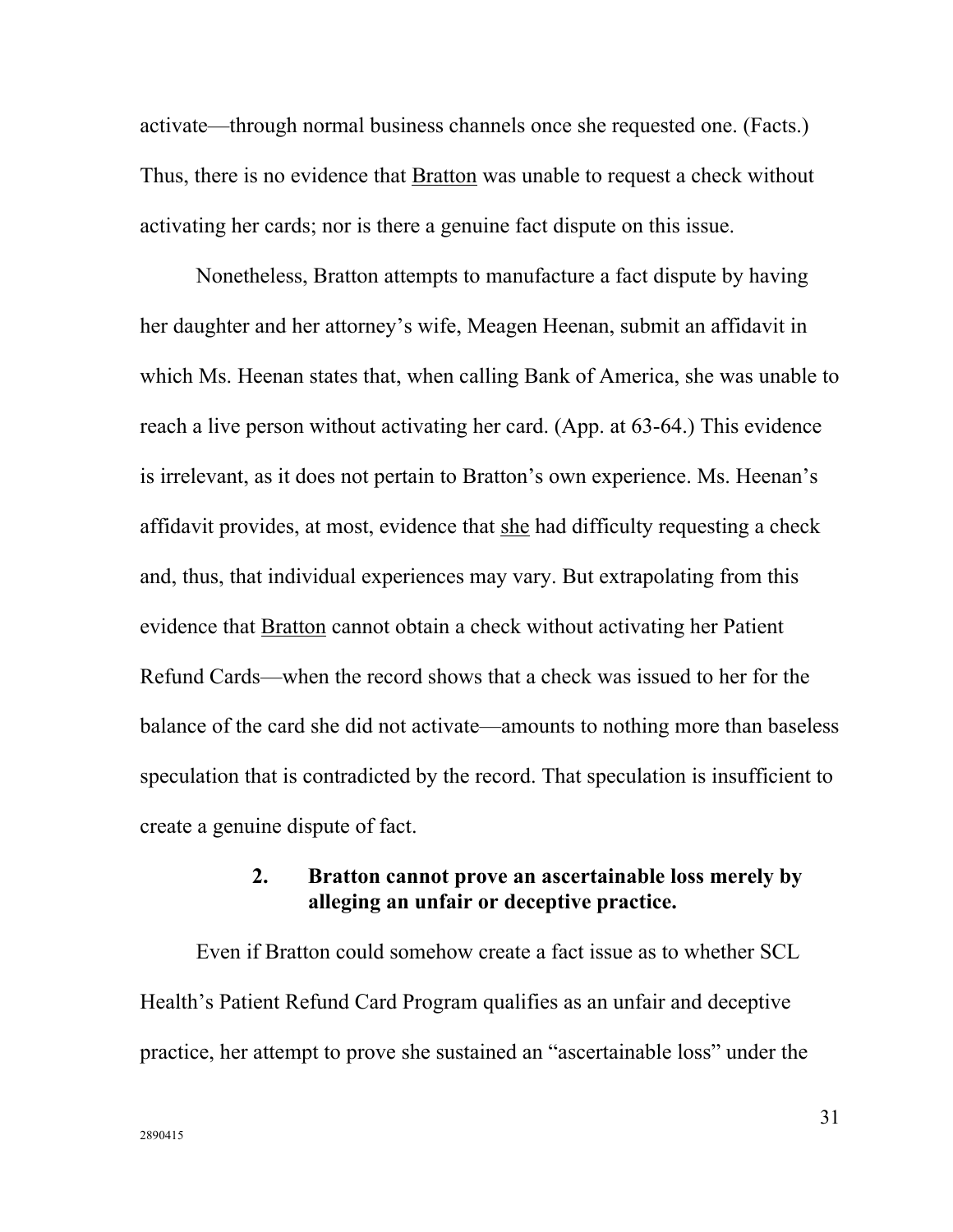MCPA still fails. Bratton's argument—that she can show such a loss by proving the purported illegality of SCL Health's refund practices—dispenses entirely with the Act's ascertainable-loss requirement by conflating it with the unfairpractices element of her claim. There is no legal support for this theory.

The MCPA is clear: to bring a private action under the Act, a consumer must prove, as a threshold matter, that he or she suffered an "ascertainable loss of money or property," and that loss must be "a result of . . . [a] practice declared unlawful" by the Act. Mont. Code Ann. § 30-14-133(1); *accord Ternes v. State Farm Fire & Cas. Co.*, 2011 MT 156, ¶ 36, 361 Mont. 129, 257 P.3d 352 ("[O]nly those individuals who suffer ascertainable damages may bring an individual complaint under the MCPA."). Thus, the ascertainable-loss requirement is a distinct element of a private plaintiff's MCPA claim, and one that reflects an intentional limitation on the class of persons eligible to recover damages for MCPA violations.

Judicial authority confirms this interpretation of the ascertainable-loss requirement. Courts have repeatedly concluded that an "ascertainable loss" is an "identifiable," "measurable," or "objectively verifiable" loss, and that it must be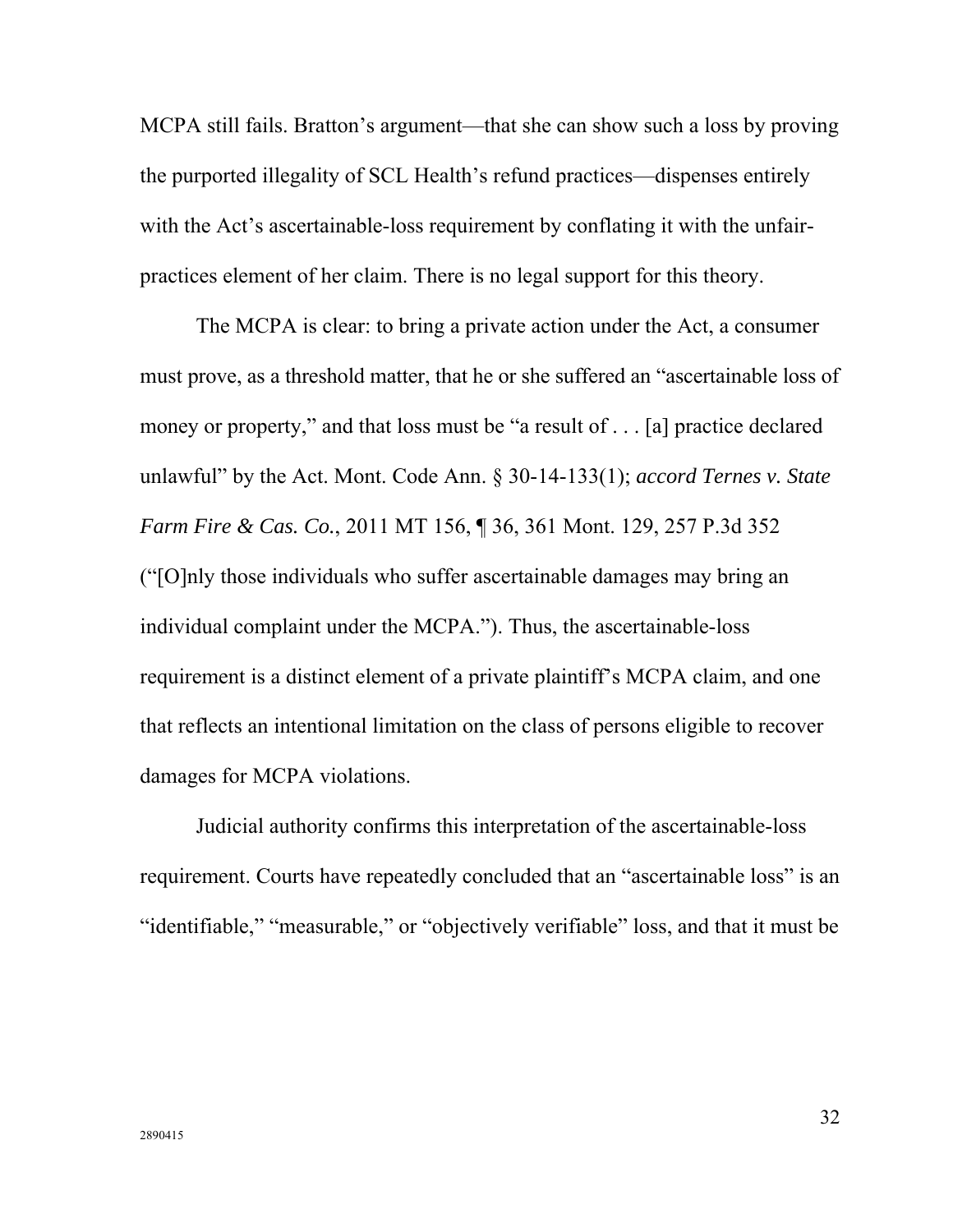a loss of money or property.10 A "loss of some other kind"—such as physical injury, emotional distress, or the mere deprivation of legal or statutory rights does not satisfy the statutory requirement. *See Pearson*, 361 P.3d at 22-23; *Larobina*, 2014 WL 3419534, at \*3 ("Like emotional distress, the deprivation of a statutory right, by itself, does not result in a loss of money or property that is 'measurable,' even if imprecisely.").

Here, however, Bratton cannot show any such identifiable pecuniary loss. Instead, she claims harm from the alleged fact that, as she puts it, "she cannot obtain [her refund] from SCL Health" and, thus, permitting SCL Health's refund practice "would obliterate her legal right to collect from SCL Health." (Appellant's Br. 46, 47.) Setting aside the fact that Bratton has no legal right to direct payment from SCL Health (*see* Argument §I.B.3), her theory contradicts

<sup>10</sup> *PNC Bank, N.A. v. Wilson*, No. CV 14-80-BU-DWM-JCL, 2016 WL 3033535, at \*7 (D. Mont. Apr. 28, 2016) ("The [MCPA] clearly requires an 'ascertainable loss'—an identifiable loss."), *vacated in part on other grounds*, 2017 WL 5186378 (D. Mont. Oct. 20, 2017); *Larobina v. Wells Fargo Bank, N.A.*, No. 3:10-cv-01279 (MPS), 2014 WL 3419534, at \*3 (D. Conn. July 10, 2014) (an "ascertainable loss of money or property" under Connecticut's consumer protection statute is "a loss of money or property that is 'measurable,' even if imprecisely"); *Pearson v. Philip Morris, Inc.*, 361 P.3d 3, 22-23 (Or. 2015) (interpreting "ascertainable loss" under Oregon's statute to mean that "the loss must be objectively verifiable" and "specifically of 'money or property, real or personal'" (quoting Or. Rev. Stat. § 646.638(1)); *Thiedemann v. Mercedes-Benz USA, LLC*, 872 A.2d 783, 793 (N.J. 2005) ("The certainty implicit in the concept of an 'ascertainable' loss is that it is quantifiable or measurable.").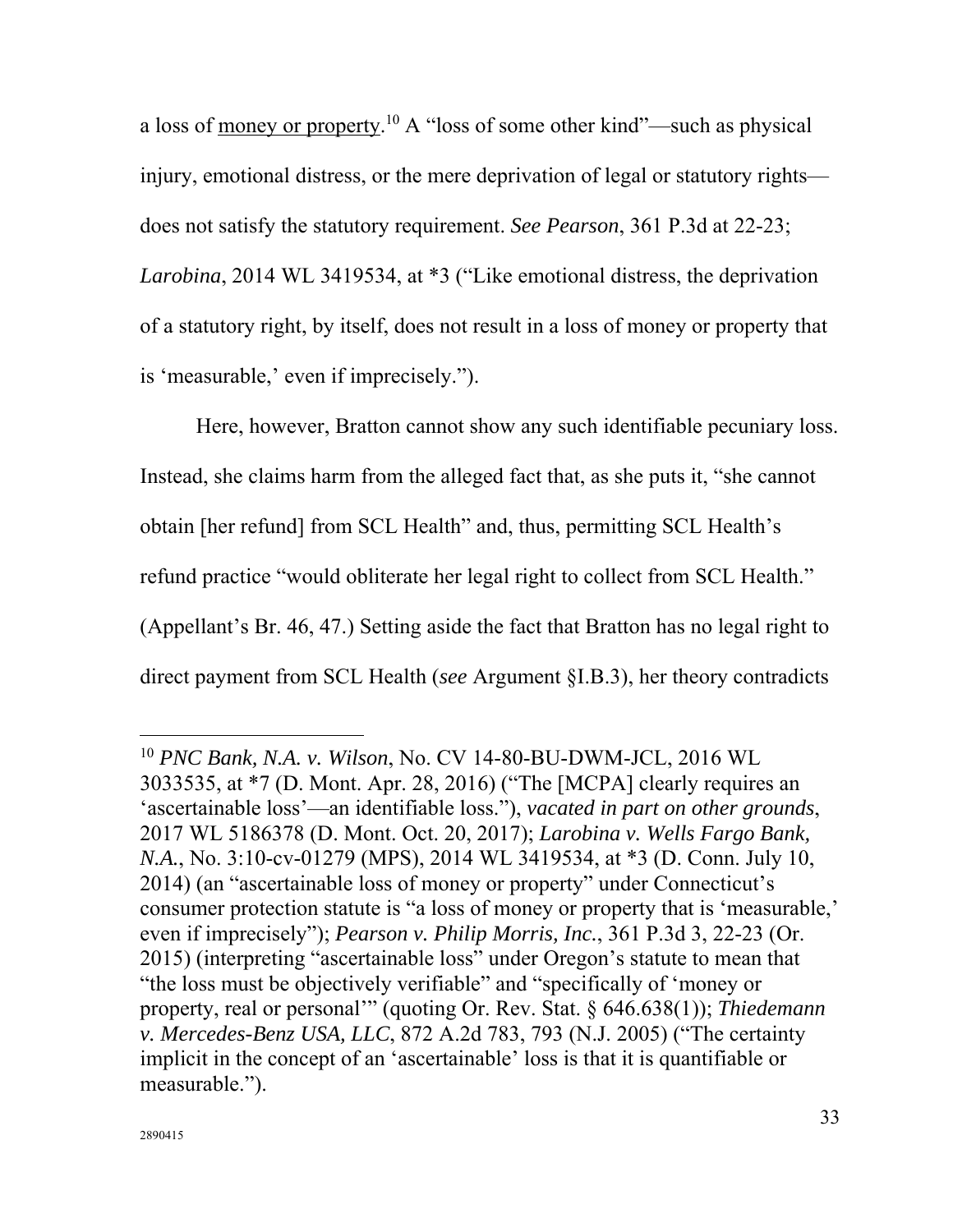the express language and intent of the MCPA itself. A violation of her purported legal right to direct payment from SCL Health does not amount to an "ascertainable loss of money or property"—particularly when it is undisputed that Bratton has the money at issue. *See* Mont. Code Ann. § 30-14-133(1). Holding otherwise would violate basic principles of statutory construction by rendering that express requirement meaningless. *See W. Mont. Water Users Ass'n, LLC v. Mission Irrigation Dist.*, 2013 MT 92, ¶ 39, 369 Mont. 457, 299 P.3d 346 ("We seek to avoid any statutory interpretation that would render meaningless any statute, or section thereof, and not give effect to the statute."); *see also Larobina*, 2014 WL 3419534, at \*3 (rejecting argument that "the deprivation of . . . rights under the [Connecticut Consumer Protection Act], by itself, constitutes an ascertainable loss" because the "ascertainable loss requirement would be transformed into a trivial 'threshold barrier' . . . if any deprivation of legal rights satisfied the test").

The District Court, therefore, properly granted summary judgment on Bratton's MCPA claim, and this Court should affirm that order.

## **C. Bratton's Claim for Money Had and Received Fails Because SCL Health Refunded Her Money**

The District Court also properly granted summary judgment on Bratton's claim for money had and received. That claim rests on the premise that the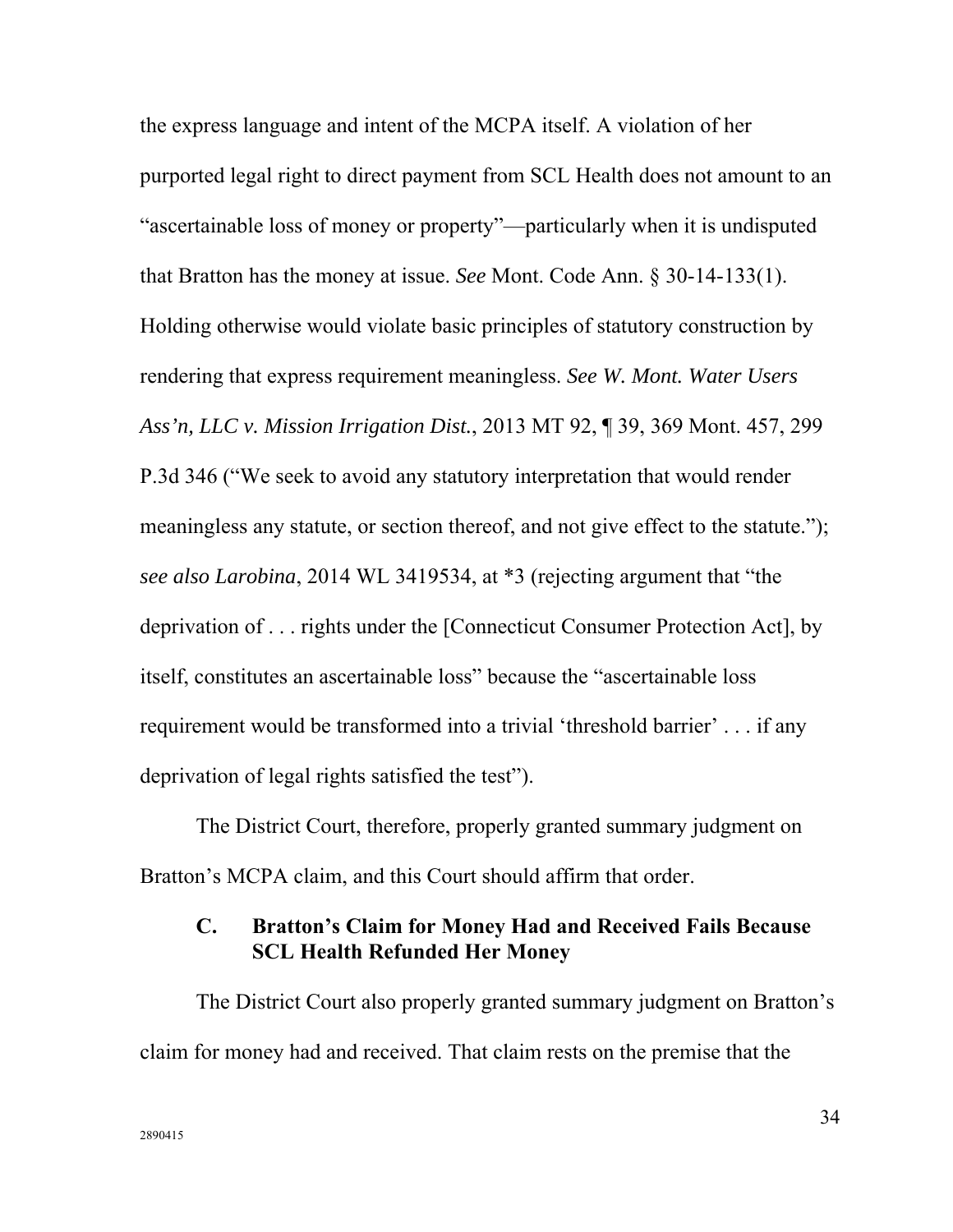defendant received money to be paid to the plaintiff or to which the plaintiff is legally entitled, and the defendant failed to pay or return that money to the plaintiff. *See, e.g.*, *McFarland v. Stillwater Cty.*, 109 Mont. 544, 98 P.2d 321, 323 (1940); *Donovan v. McDevitt*, 36 Mont. 61, 62-63, 92 P. 49, 49-50 (1907). Here, however, the undisputed evidence proves that SCL Health refunded Bratton the \$27.75 she mistakenly paid to SCL Health. Bratton admits she received two Patient Refund Cards representing a total refund of \$27.75. (Appellant's Br. 12.) She also concedes that her Patient Refund Cards are the functional equivalent of money. (*See* Appellant's Br. 33.) Further, Bank of America issued Bratton a check for the total amount of her refunds after she requested one during her deposition. (Facts.) Thus, there is no legitimate dispute that Bratton received the money she claims she is owed.

Nonetheless, Bratton once again claims the District Court erred because SCL Health did not "return<sup>[]</sup> the money to Bratton" but, instead, "paid it to Bank of America," so that she must "obtain her money from Bank of America or not at all." (Appellant's Br. 48.) That argument fails to establish her claim for money had and received for the same reasons it fails to establish critical elements of her other causes of action—SCL Health's Patient Refund Cards constitute payment of SCL Health's debt by SCL Health, just as payment by a check would. (*See* Argument; Bankers Br. 4-8.)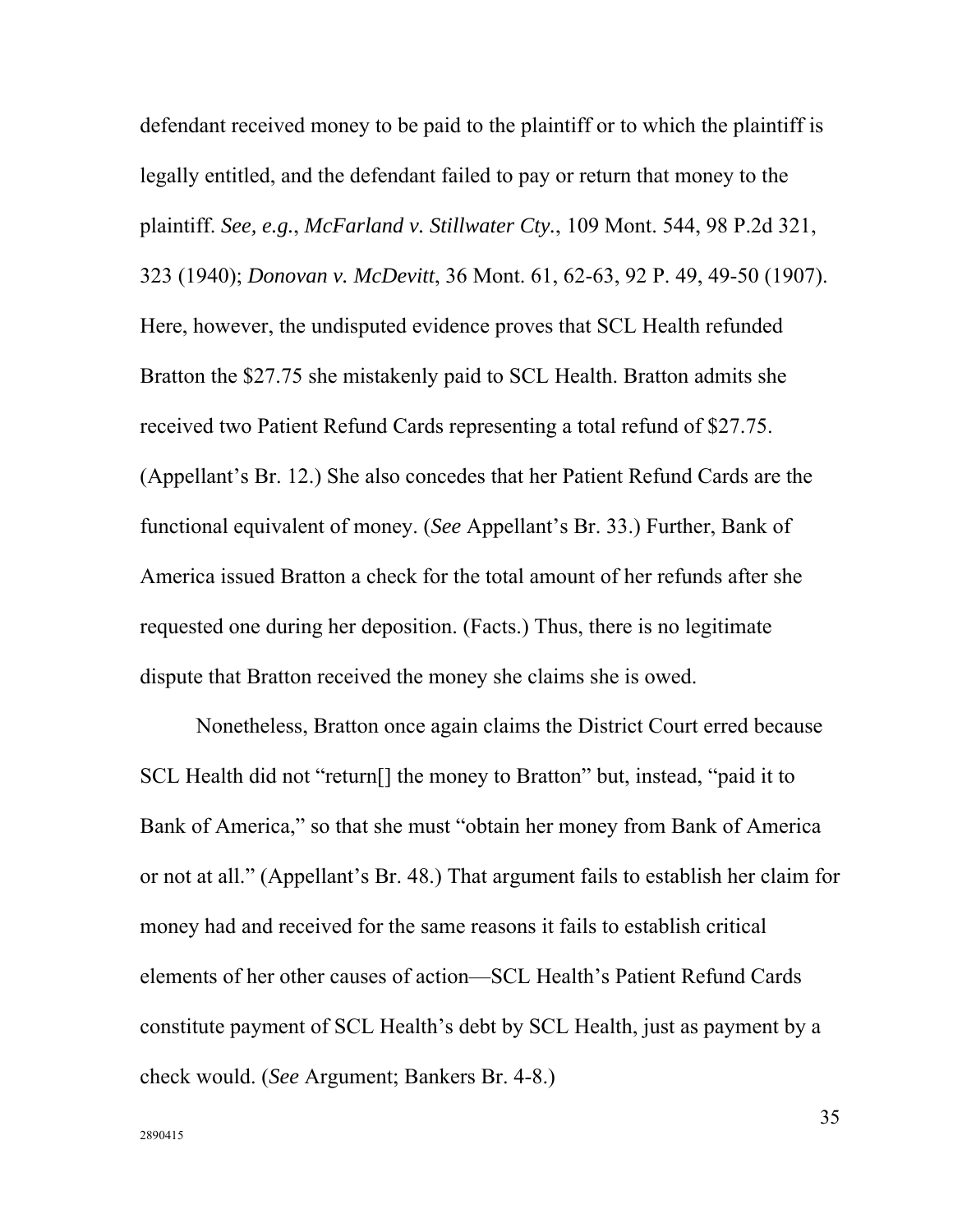Moreover, even if Patient Refund Cards somehow did not qualify as direct payment from SCL Health, payment by Bank of America would still discharge any debt obligation SCL Health owed. The basic contract-law principles discussed above in Section I.B—which are consistent with Section 28-1-1002—dictate that once a party to whom performance is delegated has performed the obligation, "the [obligor's] duty is discharged, and [the] obligor owes [the] obligee nothing." *See Headrick,* 24 F.3d at 1278 (10th Cir. 1994) (internal quotation marks omitted). The Restatement (Second) of Contracts confirms this rule with the following apt illustration: "A owes B \$100, and asks C to pay B. Payment or tender to B by C has the effect of payment or tender by A." Restatement (Second) of Contracts § 318 cmt. a, illus. 1 (emphasis added). Thus, the inconvenience Bratton perceives from having to, as she puts is, "obtain her money from Bank of America" is legally insufficient to establish any failure to refund her money.

Accordingly, because the undisputed facts disprove any claim for money had and received, the Court should affirm the District Court's grant of summary judgment on that claim.

#### **D. Bratton Is Not Entitled to Any Declaratory Relief**

Finally, the District Court properly granted summary judgment for SCL Health on the declaratory judgment claim Bratton pled in her complaint. There,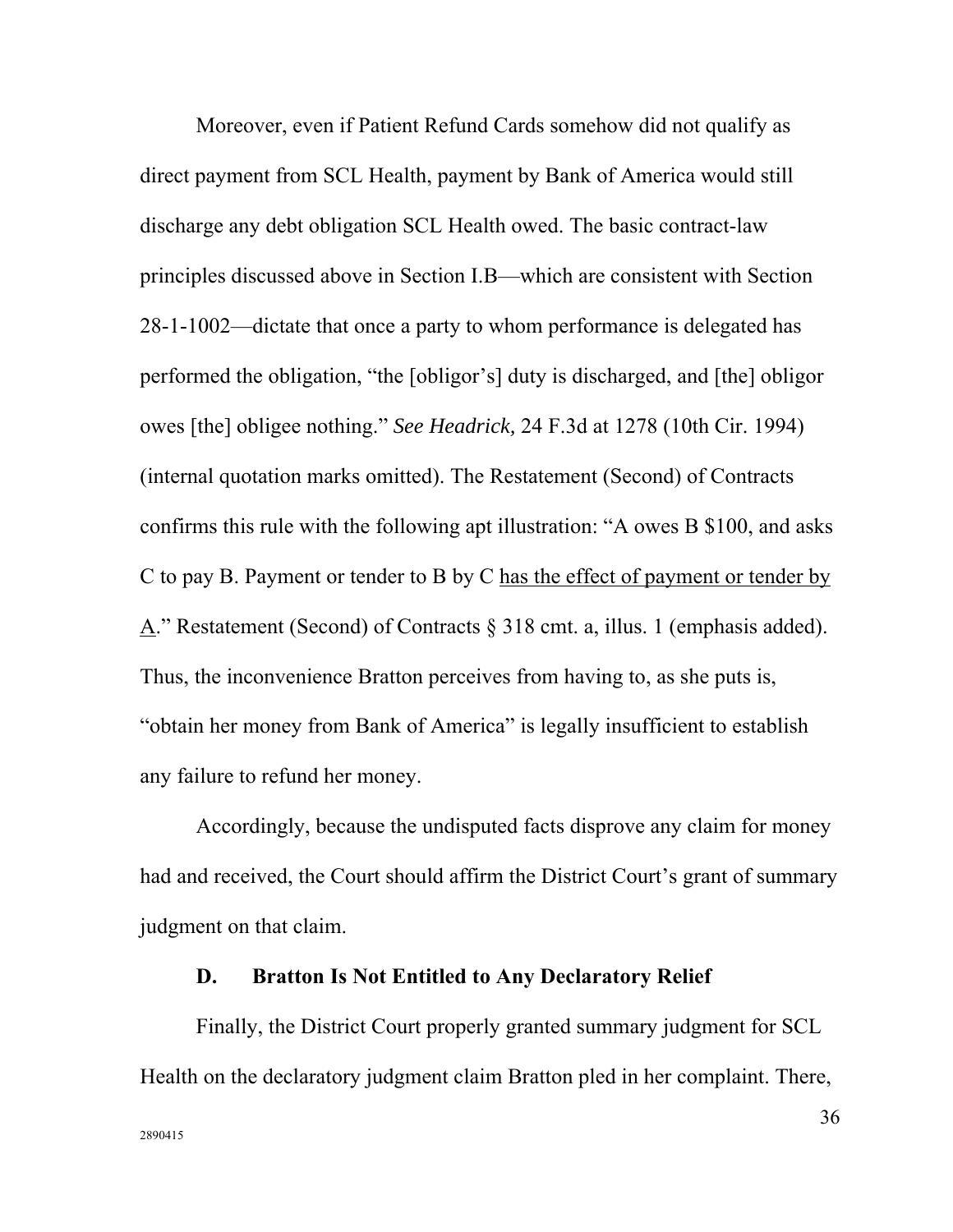Bratton sought a declaratory judgment that SCL Health's Patient Refund Card Program "fails to comport with equity" and that SCL Health be enjoined from issuing refunds under that program. (CRR 28, p. 7; see also App. 27.) In support of that claim, Bratton alleged that "SCL Health has taken and refuses to return [Bratton] and the [putative] class's refund money, and has instead given it to Bank of America without their consent." (*Id.*) Thus, as pled, her declaratory judgment claim rests on the same untenable assumption that underlies her other claims, i.e., that she has been deprived of money to which she has full access.

Consequently, Bratton's declaratory judgment claim fails along with all of her other causes of action: she offers no legal basis for the relief she seeks. Montana's Declaratory Judgment Act does not provide any substantive legal right; instead, it provides only "a remedy that declares the rights and duties of the parties." *In re Dewar*, 169 Mont. 437, 444, 548 P.2d 149, 153 (1976). Thus, to succeed on that claim, Bratton must first establish a substantive legal basis for the relief she requests. *See, e.g.*, *Johnson v. Bank of N.Y. Mellon*, Civ. No. 13-2207 (DSD/JSM), 2014 WL 129640, at \*4 (D. Minn. Jan. 14, 2014) ("A claim for declaratory judgment must be supported by a substantive legal right. Having failed to state a substantive claim, the [Complaint] also fails to state a claim for a declaratory judgment." (internal quotation marks and citations omitted)).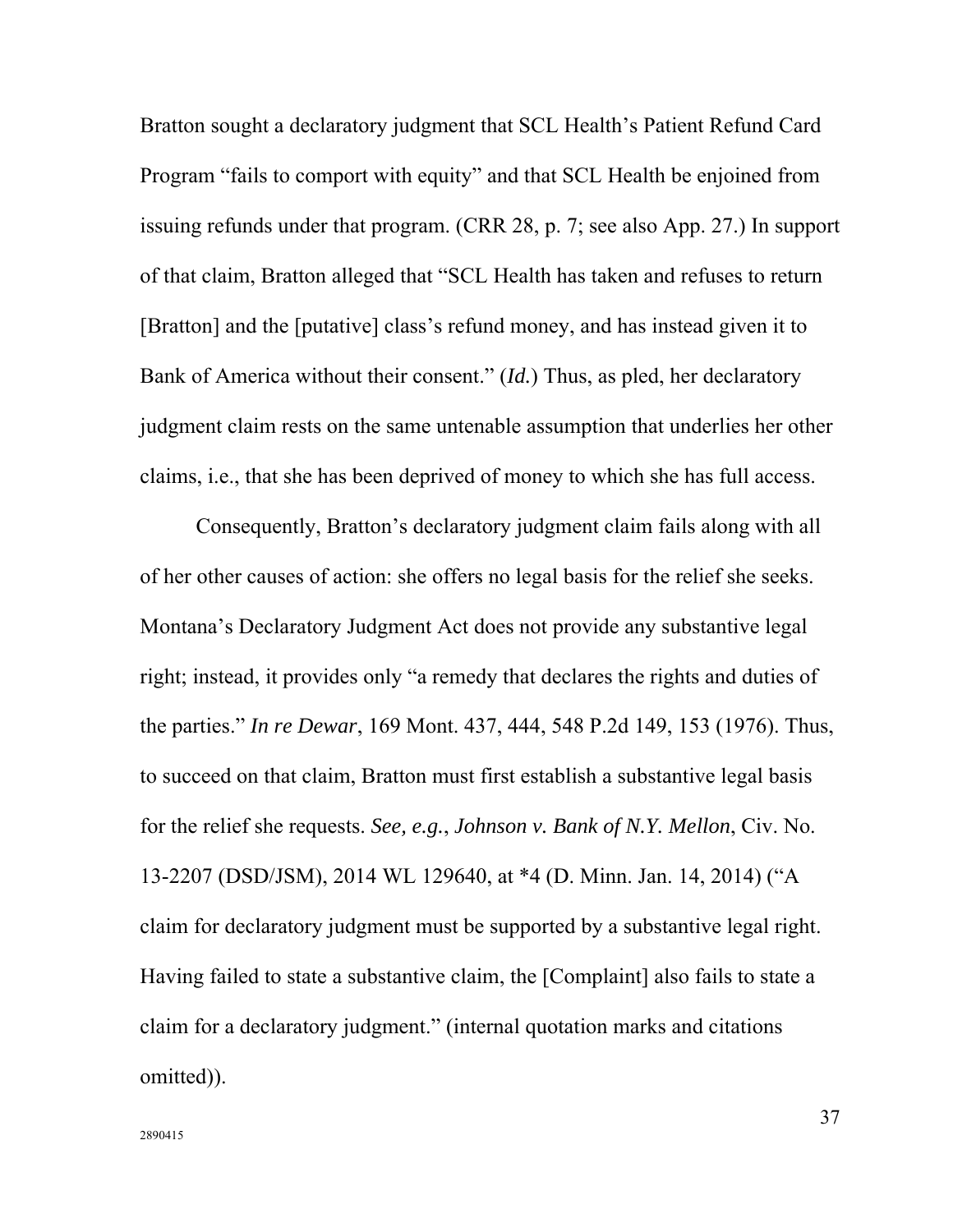Here, Bratton has not stated any substantive claim (because she cannot). Bratton is not entitled to any declaration that SCL Health violated Section 28-1- 1002 because (1) she waived that claim by failing to assert it in her complaint and (2) SCL Health's actions did not, in fact, violate that statute. (*See* Argument.) Nor does Bratton articulate any other valid legal basis for the relief she requests now, or that which she requested before the District Court. Accordingly, SCL Health is entitled to summary judgment on Bratton's claim for declaratory judgment, and the District Court did not err in granting its motion for summary judgment as to that claim.

## **III. SCL HEALTH WAS NOT REQUIRED TO OBTAIN PREAPPROVAL FOR ITS CHOSEN METHOD OF ISSUING REFUNDS**

Though Bratton focuses her consent-related arguments on Section 28-1- 1002, her supporting *amici* argue more broadly that consumer consent is (or should be) required "under all circumstances" because otherwise businesses may resort to "exotic" and "unreasonable" refund methods. (Br. of *Amici Curiae* Mont. Legal Servs., Nat'l Consumer Law Ctr., & Nat'l Ass'n of Consumer Law Advocates in Supp. of Appellant's Appeal ("Pl. Amici Br.") 13.) Whatever the merits of that claim as to some hypothetical refund method, it has no bearing on Bratton's ability to prove the elements of her claims under the circumstances of this case for the reasons discussed above.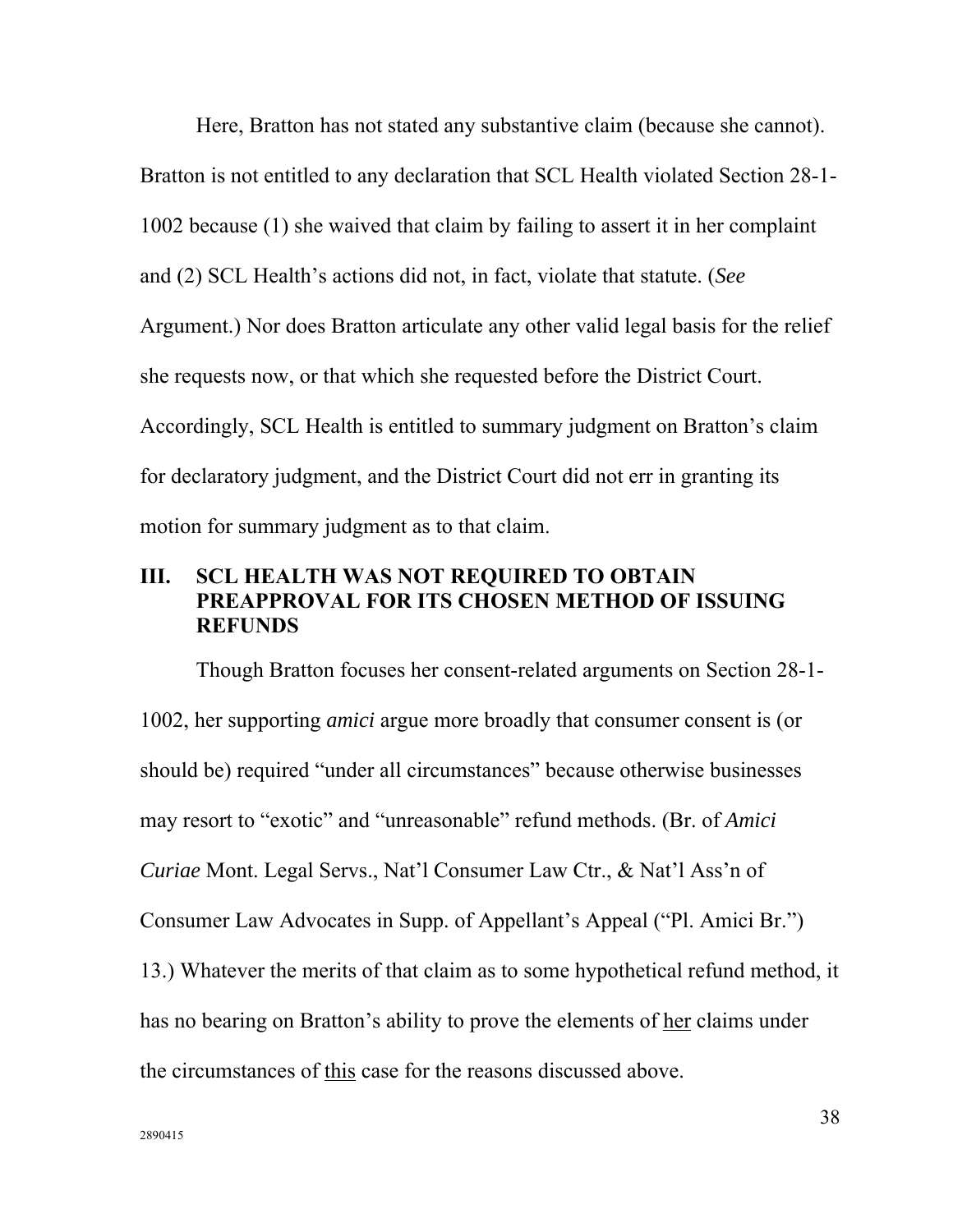More importantly, however, neither Bratton nor her *amici* offer any valid legal basis for requiring businesses to obtain their customers' prior consent to their chosen refund method, particularly when, as here, the method chosen is a common means of payment in everyday commerce. Nor do they provide any authority mandating that SCL Health (or any other business) issue refunds by check or, as Bratton previously argued and her *amici* suggests, with legal tender (which is limited to dollars, coins, and Federal reserve notes, *see* 31 U.S.C.  $§ 5103$ ).

To the contrary, existing and well-settled principles of contract law counsel otherwise, as the District Court recognized. (*See* CR 52, p. 10 (citing Restatement (Second) of Contracts § 249).) The Restatement of Contracts provides:

Where the payment or offer of payment of money is made a condition of an obligor's duty, payment or offer of payment in any manner current in the ordinary course of business satisfies the requirement unless the obligee demands payment in legal tender and gives any extension of time reasonably necessary to procure it.

Restatement (Second) of Contracts § 249 (Am. Law Inst. 1981) (emphasis added). This rule is built on the recognition that monetary obligations are widely satisfied in everyday commerce by alternative means—personal or cashier's check, wire transfer, credit card, etc.—so, as a practical matter, "use of one of these other methods of payment is sufficient to satisfy a monetary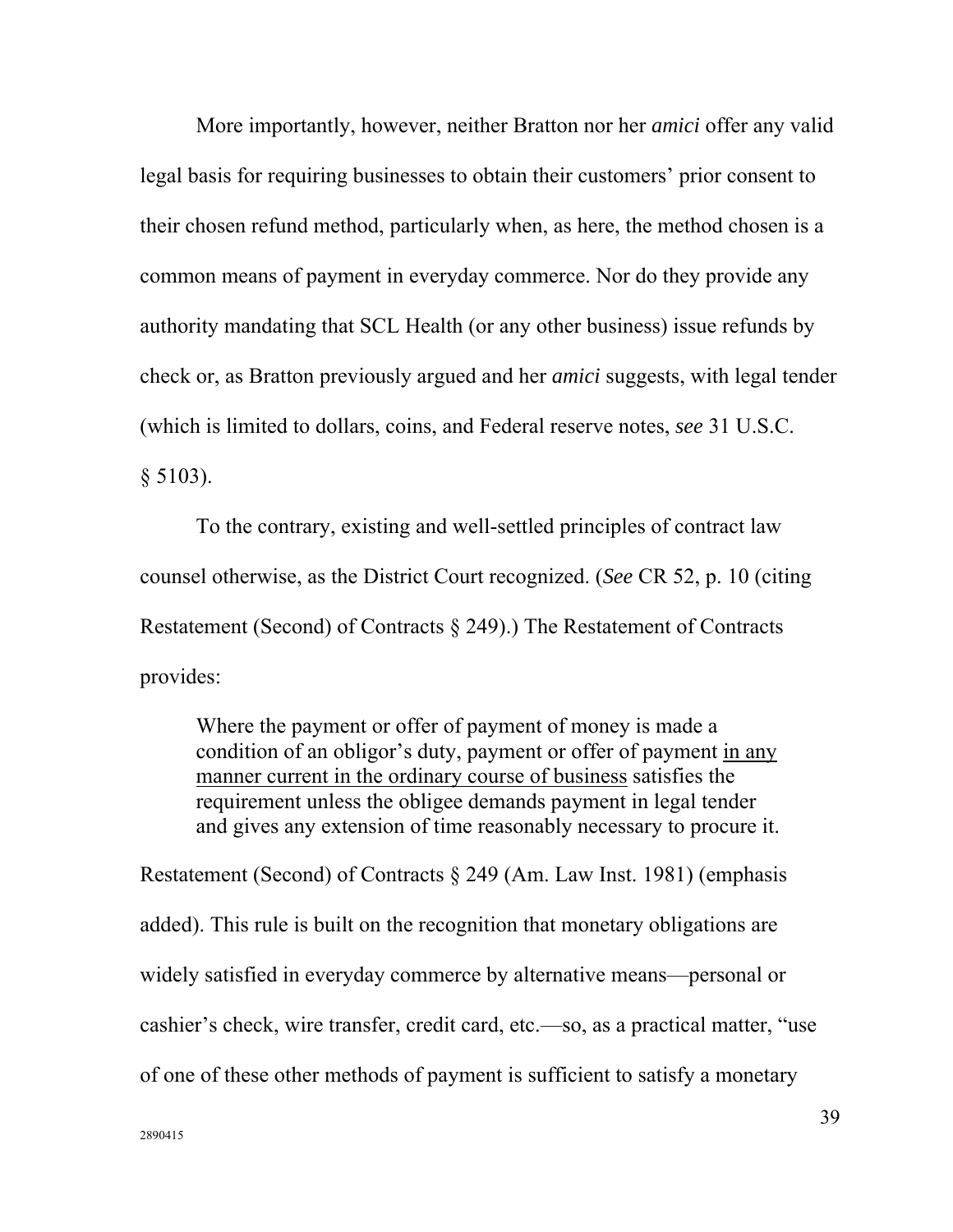obligation." *Frandson v. Oasis Petroleum N. Am., LLC*, 870 F. Supp. 2d 726, 731 (D.N.D. 2012); *accord* Restatement (Second) of Contracts § 249 cmt. a ("[M]oney claims are so generally paid by means other than legal tender that, absent a specific demand, the debtor is not likely to suppose that an insistence on legal tender is the reason behind a refusal to accept payment . . . by check or in some other manner current in the ordinary course of business."). Thus, as Bratton never demanded legal tender and SCL Health never promised to provide refunds through any specified means, it was free to satisfy its refund obligation through any commercially reasonable manner (i.e*.*, "current in the ordinary course of business").

That is precisely what SCL Health did by providing Bratton her Patient Refund Cards. As regulated and commonly-accepted payment devices, prepaid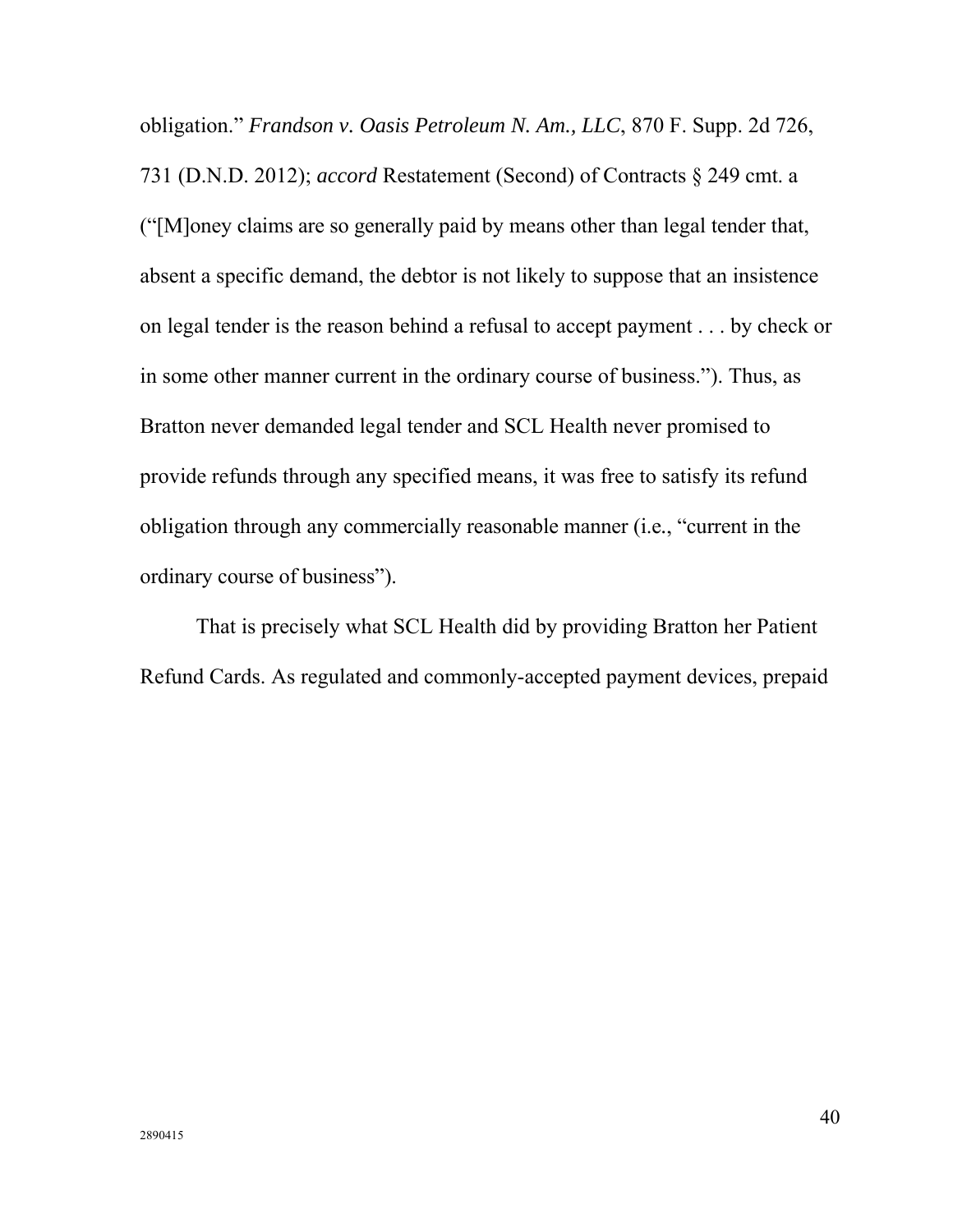debit cards are a sufficient method of refunding Bratton's money.<sup>11</sup> The undisputed evidence demonstrates that SCL Health's Patient Refund Cards are widely accepted by merchants for the purchase of goods and services, may be cashed out or deposited without incurring fees, and may be exchanged at no cost for a check in the amount of the card's balance. (*See* Facts § I; CRR 37, Ex. G at 40:6-41:16.) Even Bratton concedes that prepaid debit cards represent "money in<sup>[]</sup> a different form" and may be used like cash or other payment devices. (Appellant's Br. 33.)

There is, in other words, no basis for finding that prepaid debit cards in general, and Patient Refund Cards in particular, are not "current in the normal course of business." Restatement (Second) of Contracts § 249. To the contrary,

<sup>&</sup>lt;sup>11</sup> Though Bratton does not challenge the District Court's conclusion that SCL Health refunded her money (and, thus, performed its repayment obligation), her *amici* urge the Court to reject this conclusion because prepaid debit cards do not meet the strict legal definitions of "money," "currency," or "legal tender," are inferior to cash or checks, and do not qualify as "payment" of Bratton's refund. Pl. Amici Br. 15-21. This argument is the epitome of form over function, as it ignores the reality of modern commerce. Though not technically money or legal tender, prepaid debit cards function just like money (in the same way other nonmoney payment devices, like checks or credit cards, also function as money), and they are a commonly recognized substitute for legal tender in today's economy. (*See* Bankers Br. 8-14.) *Cf. Aces Wired, Inc. v. Gametronics, Inc.*, No. A-07-CA-768-LY, 2007 WL 5124986, at \*11 (W.D. Tex. Sept. 24, 2007) (stating that a "stored-value card, like a gift certificate, is a money equivalent and does not constitute a 'noncash merchandise prize'" (emphasis added)).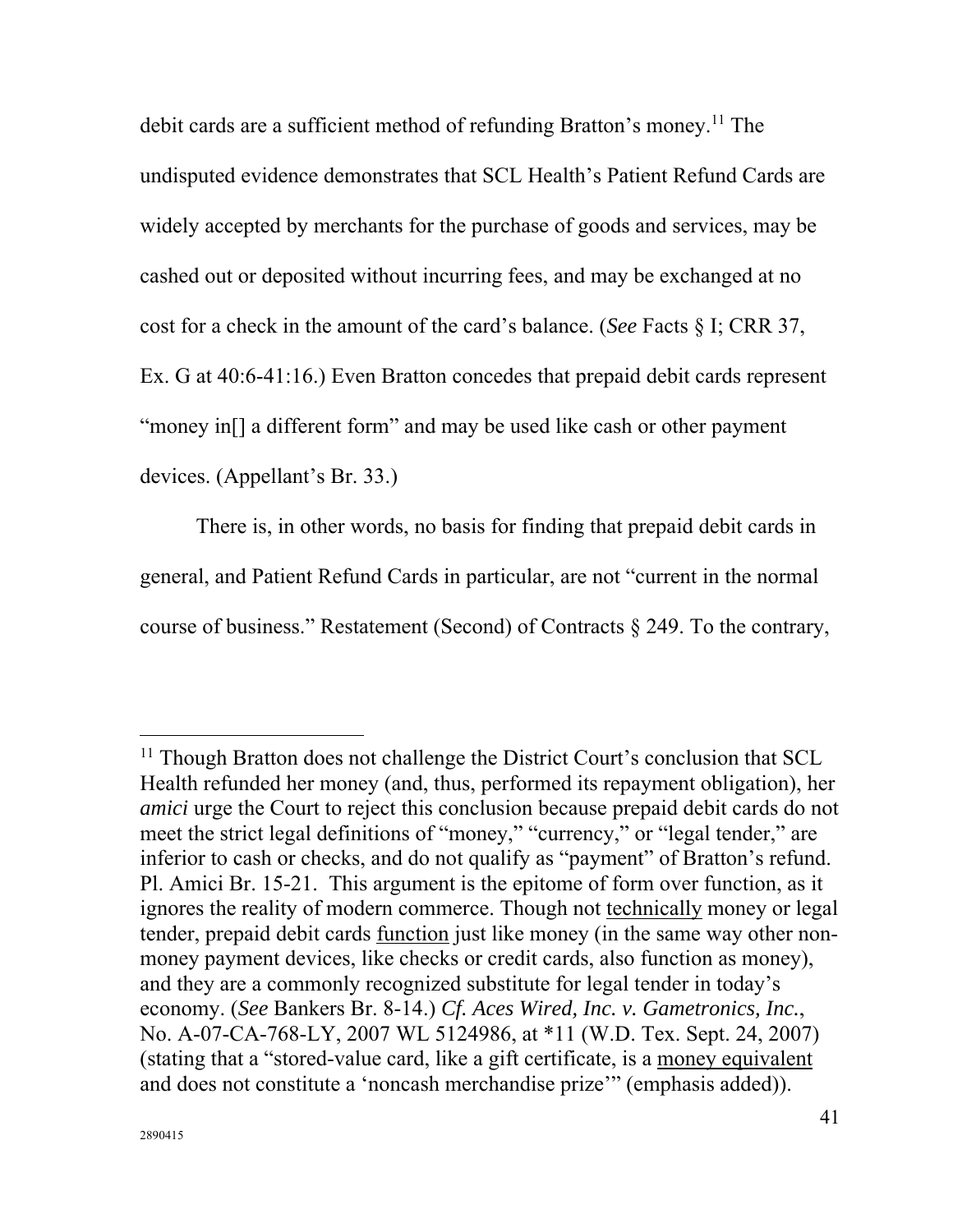prepaid debit cards are widely regarded as acceptable tools for disbursing

private funds and government benefits to consumers. For example:

- Federal and state government offices "disbursed \$144 billion through prepaid cards in 2017." Bd. of Governors of the Fed. Reserve Sys., Report to the Congress on Government-Administered General-Use Prepaid Cards 1 (Aug. 2018) (emphasis added).
- State authorities—including Montana—disburse government benefits through prepaid debit cards. *See, e.g.*, Mont. Dep't of Pub. Health & Human Servs., Child Support Enforcement Div., Payment Information, https://dphhs.mt.gov/CSED/payment (last visited Nov. 22, 2019) ("Payments are issued electronically by direct deposit . . . or to a U.S. Bank ReliaCard® Visa® prepaid debit card. You can choose direct deposit or ReliaCard®. If you do not make a choice payments automatically go on the card.").
- Prepaid debit cards are considered a "beneficial and acceptable . . . form of wage payment" in many jurisdictions. 19 Del. Admin. Code § 1324 (2019); *see also* 7 Pa. Cons. Stat. § 6121.1 (authorizing payment of wages and salaries through payroll card accounts); Ariz. Rev. Stat. § 23-351(D)(5), (H) (same); Colo. Rev. Stat. § 8-4-102(2.5) (same).
- Courts have approved the use of prepaid debit cards for the disbursement of class-action settlement funds. *See Rossi v. Proctor & Gamble Co.*, Civ. No. 11-7238 (JLL), 2014 WL 11462439, at \*1 (D.N.J. May 20, 2014) (recognizing court-approved settlement in which defendant agreed to refund class members "the purchase price of \$4.00 in the form of a Citibank prepaid debit card").

Accordingly, the District Court correctly cited to the Restatement of Contracts as support for its conclusion that "SCL Health did not need [Bratton's] consent to have its bank send [her] a Patient Refund Card," as prepaid debit cards are unquestionably a method of payment "current in the ordinary course of business." (CR 52 at 10 (quoting Restatement (Second) of Contracts § 249).)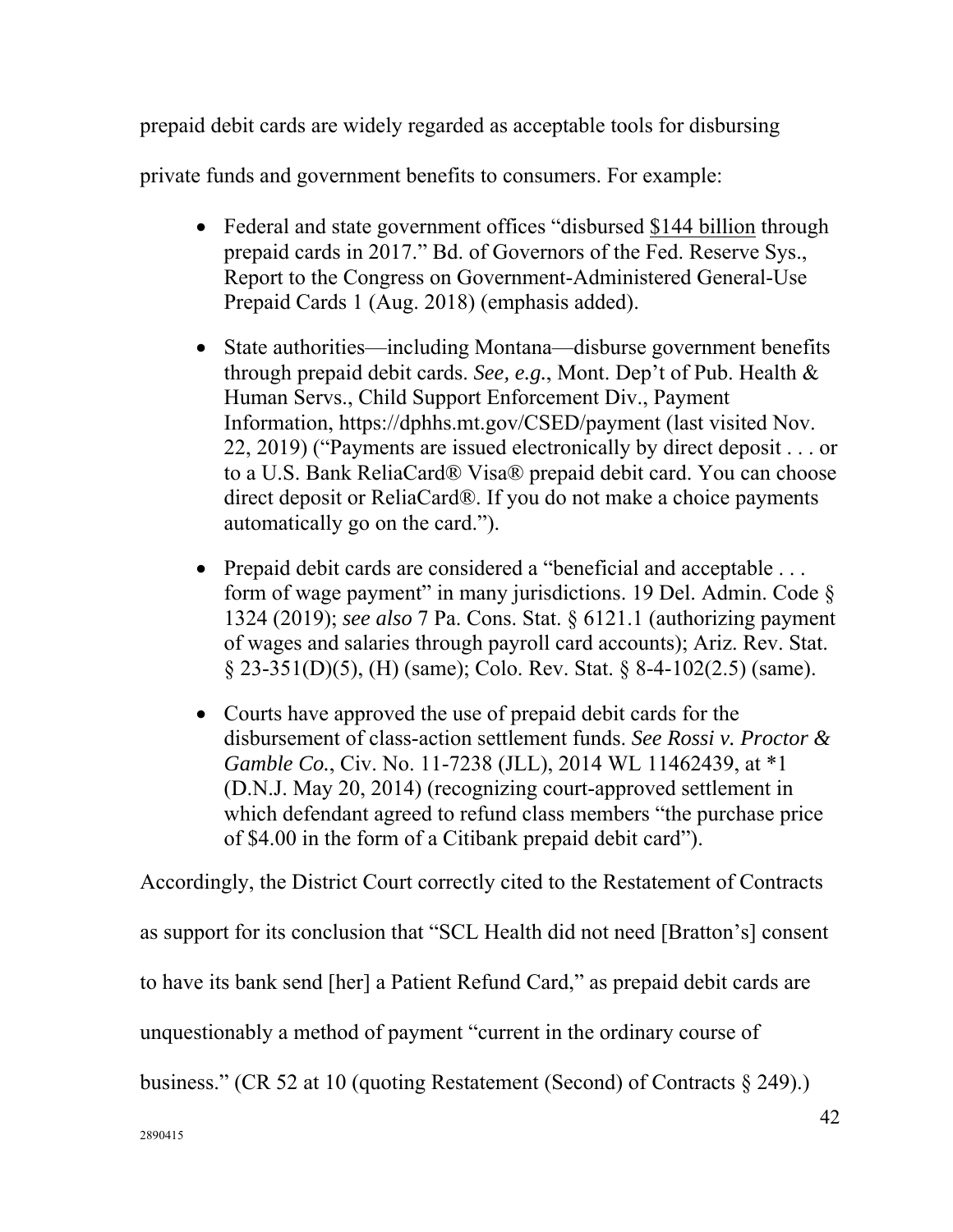#### **CONCLUSION**

The District Court properly granted summary judgment for SCL Health on each of Bratton's causes of action because SCL Health refunded her money through a commonly-used and widely-accepted payment device. Bratton's latest theory—that SCL Health somehow violated Section 28-1-1002 by choosing to provide refunds through prepaid debit cards—fails to save her claims. That statute does not apply because SCL Health's choice of payment method does not transfer the legal burden of its payment obligation to any bank. Accordingly, the Court should affirm the District Court's summary judgment order.

DATED this 25th day of November, 2019.

 /s/ Robert C. Lukes Attorneys for Defendant/Appellee SCL Health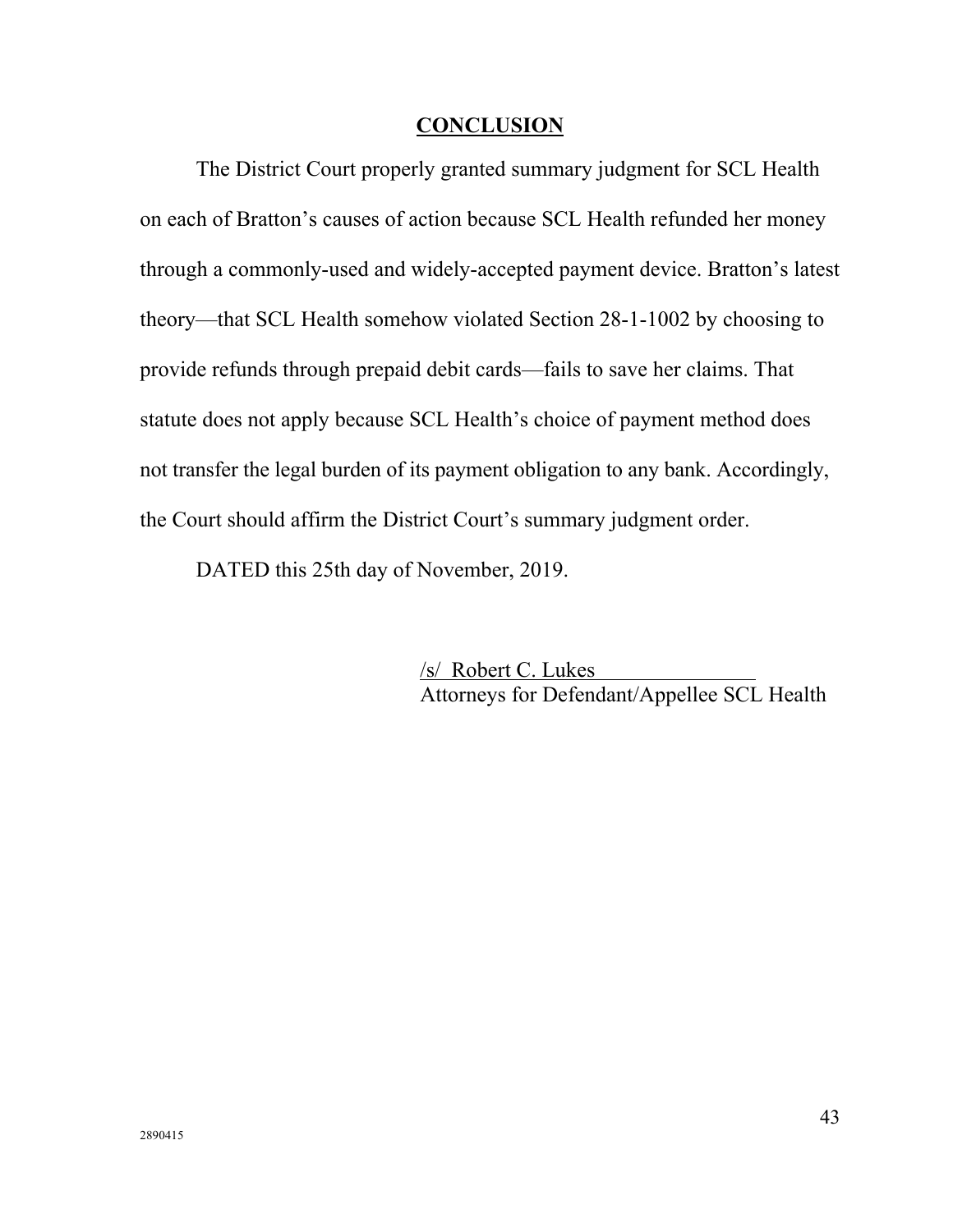### **CERTIFICATE OF COMPLIANCE**

Pursuant to Montana Rule of Appellate Procedure 11(4)(e), I certify that this Brief is printed with proportionately spaced Times New Roman text typeface of 14 points; is double-spaced; and the word count, calculated by Microsoft Office Word 2016 is 9,038 words, excluding Certificate of Service and Certificate of Compliance.

> /s/ Robert C. Lukes Attorneys for Defendant/Appellee SCL Health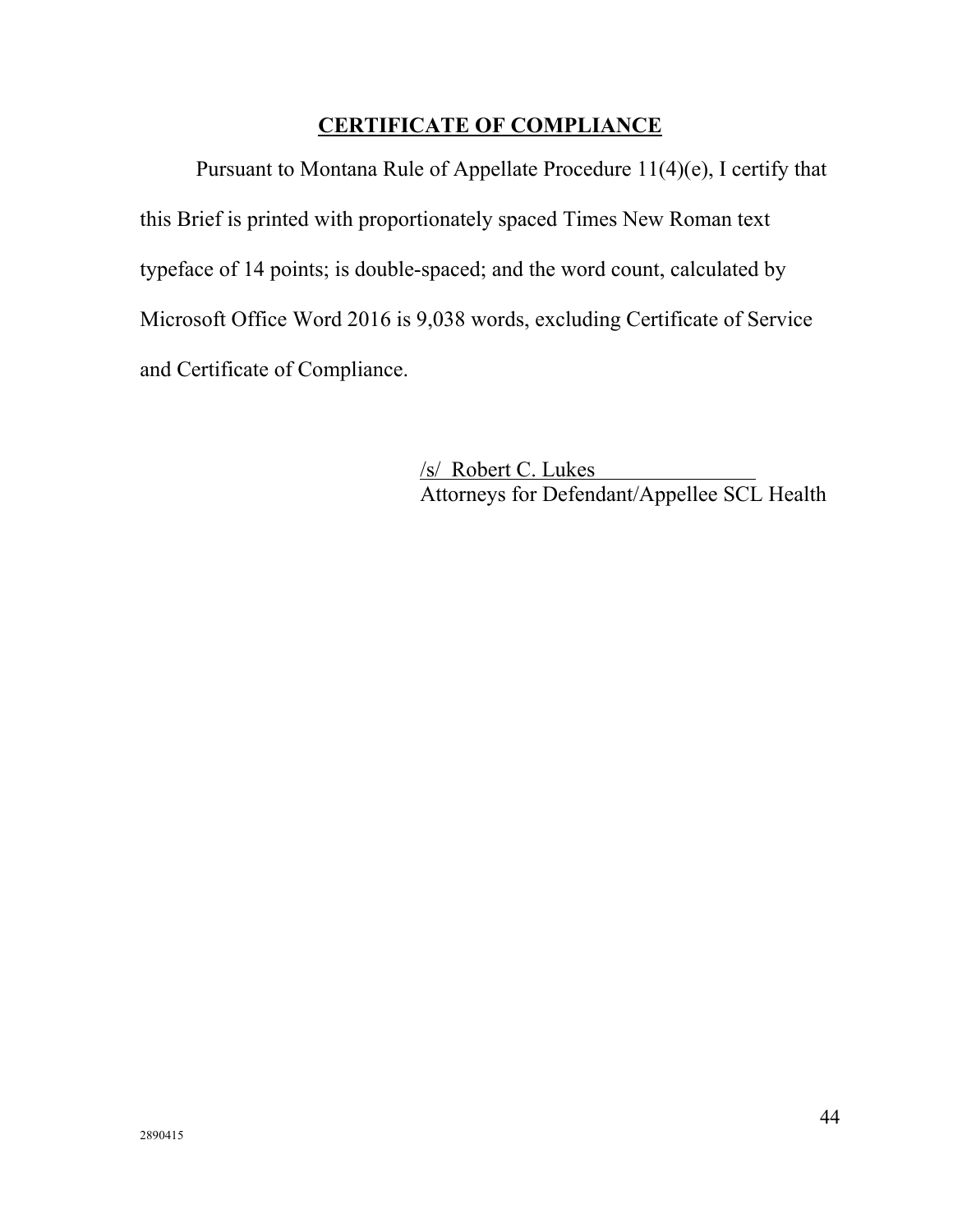#### **CERTIFICATE OF SERVICE**

I, Robert C. Lukes, hereby certify that I have served true and accurate copies of the foregoing Brief - Appellee's Response to the following on 11-25-2019:

John C. Heenan (Attorney) 1631 Zimmerman Trail, Suite 1 Billings MT 59102 Representing: Cheryl Bratton Service Method: eService

Michael Manning (Attorney) 175 N. 27th St., Suite 1206 Billings MT 59101 Representing: Cheryl Bratton Service Method: eService

David Kim Wilson (Attorney) 401 North Last Chance Gulch Helena MT 59601 Representing: National Consumer Law Center, National Association of Consumer Advocates, Montana Legal Services Association Service Method: eService

Kenneth K. Lay (Attorney) 900 North Last Chance Gulch, Suite 200 P.O. Box 797 Helena MT 59624 Representing: Montana Bankers Association, American Bankers Association, Consumer Bankers Association Service Method: eService

Kathryn Ann Reilly (Attorney) 370 Seventeenth Street, Ste 4500 Denver CO 80202-5647 Representing: Sisters of Charity of Leavenworth Health Systems, Service Method: E-mail Delivery

Joseph Patrick Cook (Attorney) 1631 Zimmerman Trail, Suite 1 Billings MT 59102